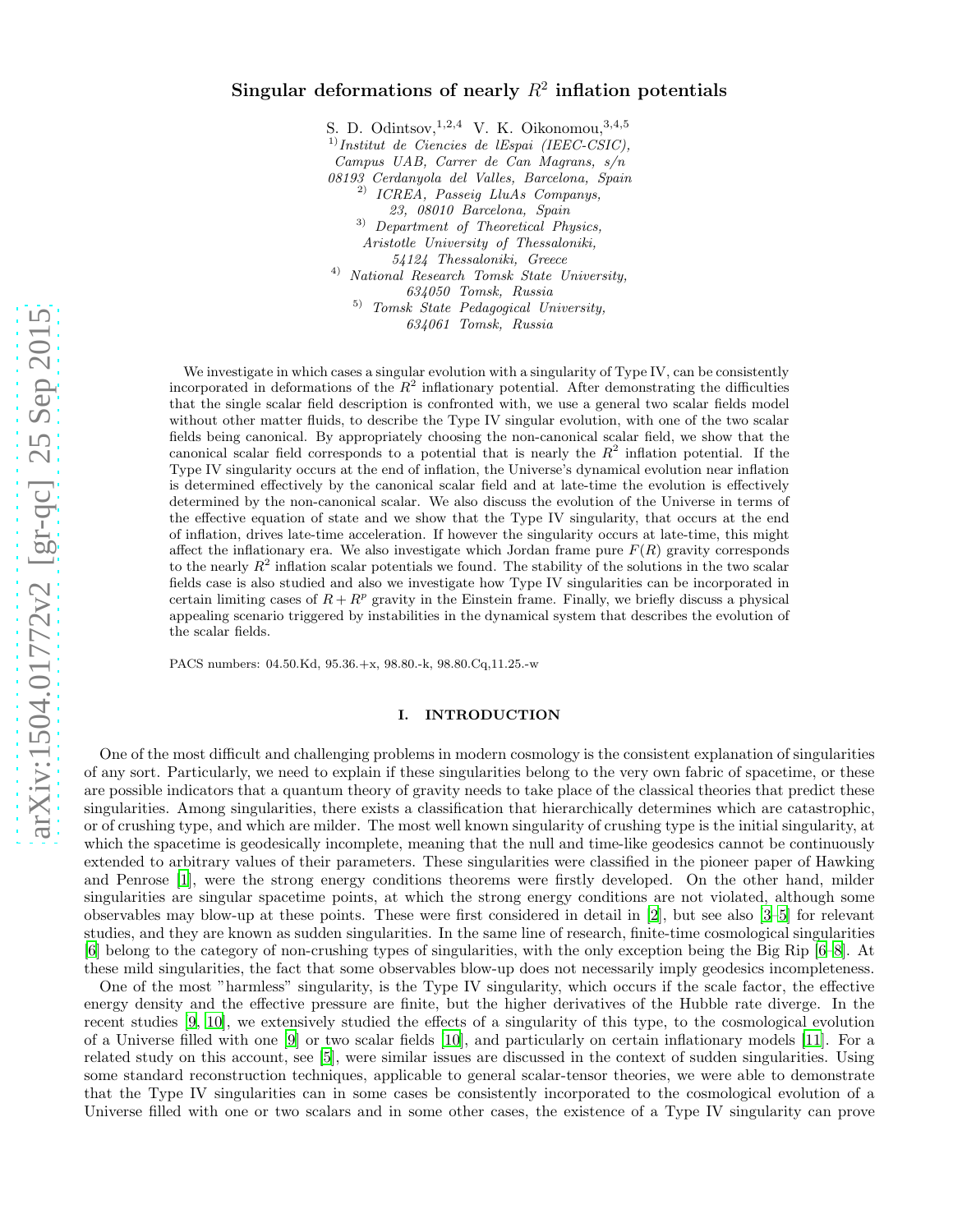to be catastrophic, affecting explicitly the observables, as these were measured by the Planck [\[12\]](#page-32-6) and BICEP2 [\[13](#page-32-7)] collaborations. The very interesting problem is then: can some (well-known) inflationary cosmologies transit to nearby singular inflationary cosmologies, with nearly the same values of inflationary parameters?

The purpose of this paper is to address the issue of having a singular cosmological evolution, for a scalar potential corresponding to the  $R^2$  inflation potential, or to a nearly  $R^2$  inflation potential in the Einstein frame. In this case, the problem becomes more involved and as we explicitly demonstrate, the need for two scalars becomes compulsory. Having at hand two scalar fields, the possibilities of a successful description of the desired cosmological evolution becomes less involved. For relevant studies on the attributes of the two scalar field cosmological models, the reader is referred to [\[14,](#page-32-8) [15\]](#page-32-9). As we shall evince, by appropriately choosing the scalar fields, one of which is canonical (the inflaton) and one of these non-canonical, the Type IV singular evolution can be incorporated in the context of some variants of  $R^2$  inflation potential, with the inflation era being controlled by exactly this nearly  $R^2$  inflationary potential, while the late-time era by the non-canonical scalar field. We achieve this by abandoning completely the slowroll conditions for the second scalar field, and we numerically solve the equations of motion of the non-canonical scalar in order to further support our claims. The model itself has some appealing attributes with regards to it's cosmological implications. Particularly, as we shall show, if we assume that the singularity occurs during the inflationary era, this singularity affects the late-time evolution, with the latter being of nearly phantom type  $^1$ , but infinitely close to de Sitter. For studies on phantom dark energy era and the possibility of crossing the phantom divide, see [\[14,](#page-32-8) [17](#page-32-10), [18\]](#page-32-11). In addition, for the possibility of having phantom inflation, see [\[19\]](#page-32-12). In view of the astrophysical data that strongly indicate a phantom dark energy era, this could be of importance and we study this possibility in detail. In addition, we examine which  $F(R)$  gravity can generate the corresponding nearly  $R^2$  inflationary potentials in the Jordan frame and we also examine the stability of the cosmological solution, in the context of scalar-tensor theories. Moreover, we investigate how the Type IV singularities can be consistently incorporated to limiting cases of  $R + R^p$  gravity, in the Einstein frame. Furthermore, we investigate which kinetic term and scalar potential govern the cosmological evolution in the presence of perfect matter fluids. We also provide some strong motivation for the significance of the Type IV singularity and finally we demonstrate that the two scalar field formalism for the observational indices can lead to the same results as in the single scalar field case, thus validating our approximations.

An important remark is in order. The models we shall use are two scalar field models with one being canonical and the other one non-canonical. The canonical scalar part is chosen to be the  $R^2$  inflation model in the Einstein frame. The reason for that is that the model is at 95% concordance with the current observational data. This provides clear motivation for using this model, and it cannot be considered as a toy model. However, the second scalar field is chosen in the simplest way so that a singular evolution is realized. This is a matter of choice, but for simplicity we chose it in the simplest way we could. In this way we shall demonstrate that, although a singular evolution cannot be incorporated in the single scalar field formalism, with two scalar fields this is possible.

This paper is organized as follows: In section II, we briefly provide all the essential information for the finite time singularities and in section III we analyze in detail why within the context of the single scalar field reconstruction method, it is a formidable task to incorporate a Type IV singularity in a  $R^2$ -like inflation potential. In section IV we address the problem of singular nearly  $R^2$  evolution, using two scalar fields. After providing all necessary information, we proceed to the presentation of the model and also we find the detailed form of the nearly  $R^2$  potentials in the Einstein frame that can incorporate Type IV singularities. Moreover we find the corresponding Jordan frame  $F(R)$ gravity and also we support numerically the assumptions we made during the presentation of the model. In section V we study the implications of our model, on the cosmological evolution, in terms of the equation of state (EoS), and discuss the appealing possibility that the late time era may be driven by the Type IV singularity which is assumed to occur at the end of the inflationary era. The stability of the cosmological solution is examined in section VI, while in section VII we study some limiting cases of  $R + R^p$  gravity in the Einstein frame and the possibility of incorporating a Type IV singularity in the corresponding Einstein frame potentials. In section VIII we study the cosmological evolution with two scalar fields in the presence of perfect matter fluids. In section IX we demonstrate why a Type IV singularity is significant to study, by investigating some implications to the cosmological evolution. Particularly, we briefly analyze qualitatively an interesting possibility that occurs when the dynamical systems that describe the evolution develop instabilities, in the presence of Type IV singularities. In section X, we calculate the observational indices using the two scalar field formalism, and we demonstrate that the approximations we did in the previous sections are valid, for the choice of the parameters we made. The conclusions along with a discussion on the results follow in the end of the paper.

<sup>&</sup>lt;sup>1</sup> Note that it is not hard to construct the model with two scalars where both scalars are of quintessence type so unifying quintessential inflation with Type IV singularity after it, and quintessential dark energy epoch with some of soft finite-time singularities after it. A review on non-singular unified evolution of quintessential inflation with dark energy era is given in [\[16](#page-32-13)].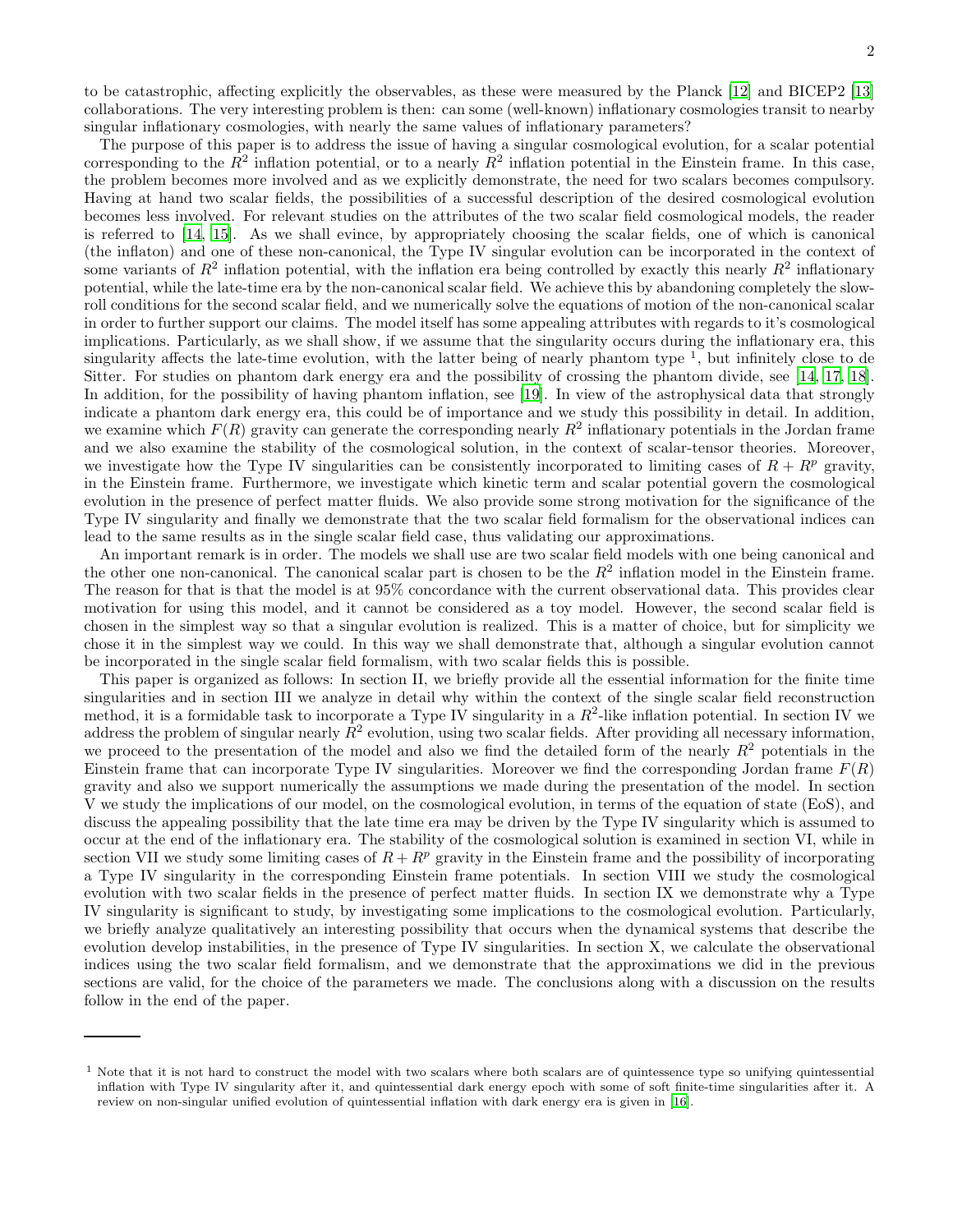# II. FINITE-TIME SINGULARITIES CLASSIFICATION AND CONVENTIONS

Before we get into the problem, it is worth recalling here the classification of the finite-time singularities, according to Refs. [\[6,](#page-32-1) [20\]](#page-32-14). The finite-time future cosmological singularities are classified as follows,

- Type I ("Big Rip Singularity") : When the cosmic time approaches  $t \to t_s$ , the scale factor a, the effective energy density  $\rho_{\text{eff}}$  and also the effective pressure  $p_{\text{eff}}$  diverge, that is,  $a \to \infty$ ,  $\rho_{\text{eff}} \to \infty$ , and  $|p_{\text{eff}}| \to \infty$ . For a detailed presentation of the Big Rip singularity, see for example Ref. [\[7](#page-32-15)] and in addition Refs. [\[6](#page-32-1), [8](#page-32-2)].
- Type II ("Sudden Singularity") [\[3,](#page-31-2) [4](#page-31-3)]: When the cosmic time approaches  $t \to t_s$ , the scale factor a and the effective energy density  $\rho_{\text{eff}}$  are finite, that is,  $a \to a_s$ ,  $\rho_{\text{eff}} \to \rho_s$ . On the contrary, the effective pressure  $p_{\text{eff}}$ diverges, that is,  $|p_{\text{eff}}| \to \infty$ .
- Type III : When the cosmic time approaches  $t \to t_s$ , the scale factor is finite, that is,  $a \to a_s$ , but both the effective pressure and the effective energy density diverge, that is,  $|p_{\text{eff}}| \to \infty$  and  $\rho_{\text{eff}} \to \infty$ .
- Type IV : This type of singularity is the less harmful, with regards to geodesic incompleteness point of view. For a detailed account on this see [\[6](#page-32-1)]. This type of singularity occurs when, as the cosmic time approaches  $t \to t_s$ , the scale factor, the effective energy density, and the effective pressure are finite, that is  $a \to a_s$ ,  $\rho_{\text{eff}} \to \rho_s$ ,  $|p_{\text{eff}}| \rightarrow p_s$ , but some higher derivatives of the Hubble parameter diverge  $H \equiv \dot{a}/a$

For a detailed analysis on all the finite-time cosmological singularities, the reader is referred to Ref. [\[6](#page-32-1)]. In all the following considerations, the spacetime metric is assumed to be a spatially flat Friedmann-Robertson-Walker (FRW), of the following form,

<span id="page-2-2"></span>
$$
ds^{2} = -dt^{2} + a(t)^{2} \sum_{i=1,2,3} (dx^{i})^{2} , \qquad (1)
$$

In terms of the Hubble rate, the effective energy density  $\rho_{\text{eff}}$  and the effective pressure  $p_{\text{eff}}$  are given as follows,

$$
\rho_{\text{eff}} \equiv \frac{3}{\kappa^2} H^2, \quad p_{\text{eff}} \equiv -\frac{1}{\kappa^2} \left( 2\dot{H} + 3H^2 \right).
$$
\n(2)

# III. PROBLEM OF CONSTRUCTING SINGULAR EINSTEIN FRAME  $R^2$  GRAVITY POTENTIAL WITH SINGLE SCALAR FIELD

The purpose of this article is to investigate if it is possible to consistently incorporate a Type IV singularity to potentials that in the Einstein frame are nearly the  $R^2$  inflation potential [\[21](#page-32-16), [22](#page-33-0)], which, as was indicated by the latest Planck data, can generate viable inflation [\[12](#page-32-6)]. Notice that the scalar-tensor potential version of the  $R^2$  inflation were studied for the first time in [\[21\]](#page-32-16). Furthermore, the transition between non-singular nearly  $R^2$  inflation and singular nearly  $R^2$ -inflation remains to be the open question. The Jordan frame  $R^2$  gravity in the absence of matter fluids, is described by the following four dimensional action,

<span id="page-2-0"></span>
$$
S = \frac{1}{2\kappa^2} \int d^4x \sqrt{-\hat{g}} \left( R + \frac{R^2}{6M^2} \right) , \qquad (3)
$$

where  $\kappa^2 = \frac{1}{M_{pl}^2}$ , with  $M_{pl} = 1.22 \times 10^{19}$  GeV, and in order to have consistency with recent Planck data, we must set  $M \simeq 10^{13} \text{GeV}$ . By performing the conformal transformation  $g_{\mu\nu} = f(\varphi) \hat{g}_{\mu\nu}$ , with  $f(\varphi) = e^{\sqrt{\frac{2}{3}}\kappa \varphi}$ , we may obtain the corresponding Einstein frame scalar-tensor theory, with action,

$$
S = \int d^4x \sqrt{-g} \left\{ \frac{1}{2\kappa^2} R - \frac{1}{2} \partial_\mu \varphi \partial^\mu \varphi - V(\varphi) \right\} . \tag{4}
$$

with  $V(\varphi)$ , the scalar potential which is,

<span id="page-2-1"></span>
$$
V(\varphi) = \frac{3}{4}M^2 M_{pl}^2 \left(1 - e^{-\sqrt{\frac{2}{3}\kappa\varphi}}\right)^2
$$
\n<sup>(5)</sup>

Note that  $R^2$  inflation from the action [\(3\)](#page-2-0) is equivalent to tree-level non-minimal Higgs inflation [\[23](#page-33-1)] in vacuum. Of course, the account of one-loop renormalization group improved corrections in non-minimal Higgs inflation [\[25\]](#page-33-2),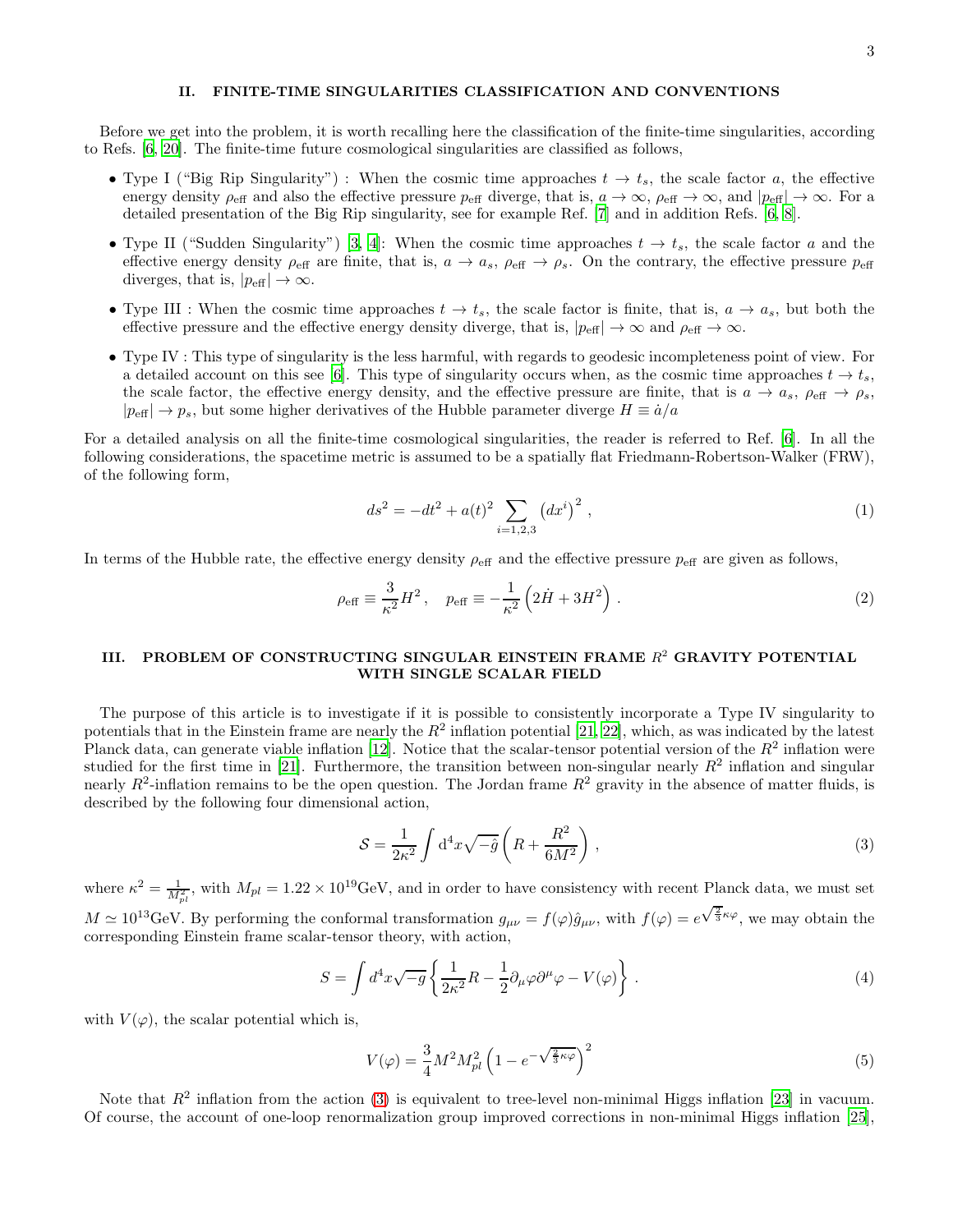or even two-loop corrections [\[26](#page-33-3)], completely changes the potential and breaks the aforementioned equivalence even in vacuum.

In Refs. [\[9](#page-32-3), [10\]](#page-32-4), a consistent incorporation of finite-time singularities for power-law potentials was achieved by using one or two scalar fields. In the present work we shall attempt to do the same for the potential [\(5\)](#page-2-1). In the approach we adopted in Ref. [\[9](#page-32-3), [10\]](#page-32-4), we made use of general scalar-tensor theories with one or two scalars, but for the potential [\(5\)](#page-2-1), it is not easy to incorporate a Type IV singularity by using only one scalar field, as we now explicitly demonstrate. Therefore, the need for two scalar fields is compelling. In addition, the use of two scalar fields has very appealing cosmological consequences, since a unified description of singular Type IV inflation described by the potential [\(5\)](#page-2-1), and of a nearly phantom dark energy era, is possible in the theoretical framework we shall use. More importantly, it is possible that the dark energy era is driven by the finite-time singularity it self, which is assumed to occur at the end of inflation.

Before we proceed to the description of the study with two scalar fields, let us see why a single scalar-tensor theory fails to consistently incorporate the Type IV singularity. Consider the scalar field action given below,

<span id="page-3-0"></span>
$$
S = \int d^4x \sqrt{-g} \left\{ \frac{1}{2\kappa^2} R - \frac{1}{2} \omega(\phi) \partial_\mu \phi \partial^\mu \phi - V(\phi) \right\} . \tag{6}
$$

which describes a single, non-canonical scalar field. The function  $\omega(\phi)$  is the kinetic function and  $V(\phi)$  is the corresponding scalar potential and also we assume a flat FRW background of the form [\(1\)](#page-2-2). Therefore, the energy density and the pressure are equal to,

<span id="page-3-1"></span>
$$
\rho = \frac{1}{2}\omega(\phi)\dot{\phi}^2 + V(\phi), \quad p = \frac{1}{2}\omega(\phi)\dot{\phi}^2 - V(\phi).
$$
\n(7)

and consequently, the scalar potential  $V(\phi)$  and the kinetic term  $\omega(\phi)$  can be written in terms of the Hubble parameter as follows,

$$
\omega(\phi)\dot{\phi}^2 = -\frac{2}{\kappa^2}\dot{H}, \quad V(\phi) = \frac{1}{\kappa^2}\left(3H^2 + \dot{H}\right). \tag{8}
$$

From action [\(6\)](#page-3-0), after making the following transformation,

<span id="page-3-3"></span>
$$
\varphi \equiv \int^{\phi} d\phi \sqrt{\omega(\phi)}, \tag{9}
$$

it is possible to rewrite the action [\(6\)](#page-3-0) in terms of a canonical scalar field  $\varphi$ . Indeed, the kinetic term of the scalar field becomes,

$$
- \omega(\phi)\partial_{\mu}\phi\partial^{\mu}\phi = -\partial_{\mu}\varphi\partial^{\mu}\varphi.
$$
\n(10)

Therefore, the action [\(6\)](#page-3-0) becomes,

<span id="page-3-4"></span>
$$
S = \int d^4x \sqrt{-g} \left\{ \frac{1}{2\kappa^2} R - \frac{1}{2} \partial_\mu \varphi \partial^\mu \varphi - V(\varphi) \right\} . \tag{11}
$$

In order to study the incorporation of finite-time singularities, in Refs. [\[9](#page-32-3), [10\]](#page-32-4) the scalar-reconstruction method was used [\[14,](#page-32-8) [27\]](#page-33-4), which we now describe in brief. In the context of the scalar-reconstruction method, it is assumed that both the kinetic term  $\omega(\phi)$  and the scalar potential  $V(\phi)$ , are written in terms of a function  $f(\phi)$ , as follows,

$$
\omega(\phi) = -\frac{2}{\kappa^2} f'(\phi), \quad V(\phi) = \frac{1}{\kappa^2} \left( 3f(\phi)^2 + f'(\phi) \right) , \tag{12}
$$

Consequently, neglecting the contribution of matter fluids, the FRW equations [\(7\)](#page-3-1), can be written as,

<span id="page-3-5"></span>
$$
\phi = t, \quad H = f(t). \tag{13}
$$

The difficulty in incorporating finite-time singularities for the potential [\(5\)](#page-2-1) is traced on the exponential form of the potential. In order a finite-time singularity occurs, the non-canonical scalar-tensor reconstruction function  $f(t)$  must certainly be of the form,

<span id="page-3-2"></span>
$$
f(t) = c(t - t_s)^b + f_1(t)
$$
\n(14)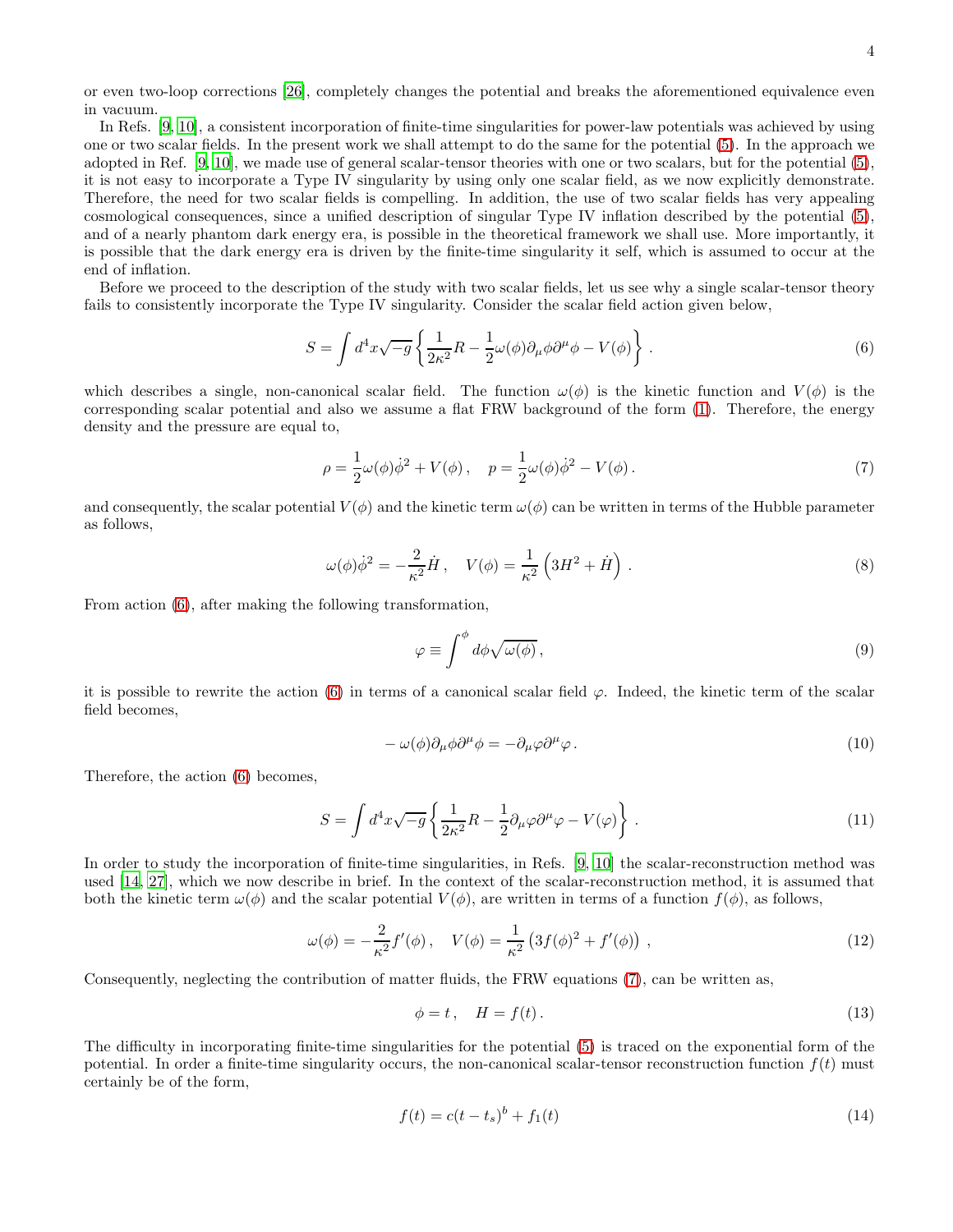where the function  $f_1(t)$  is the corresponding non-canonical scalar-tensor reconstruction function that produces the scalar potential [\(5\)](#page-2-1), when canonically transformed of course. In addition to [\(14\)](#page-3-2), there exist similar forms for the reconstruction function  $f(t)$ , for example,

<span id="page-4-0"></span>
$$
f(t) = f_1(t)(t - t_s)^b, \ f(t) = e^{(t - t_s)^\alpha} + c \tag{15}
$$

with c an arbitrary constant. In all the above cases, it is really difficult to incorporate these in the potential  $(5)$ , for the following two reasons:

- At first, the function  $f(t)$  must be such, so that the integral  $\varphi = \int_{-\infty}^{\phi} \sqrt{f'(\phi)} d\phi$ , can be solved explicitly in terms of  $\phi = \phi(\varphi)$ , which is a rather formidable task for the functional forms [\(14\)](#page-3-2) and [\(15\)](#page-4-0).
- Secondly, if someone discovers this  $f(\phi)$  function, so that  $\phi = \phi(\varphi)$  is explicitly solved, then the scalar-tensor potential, when expressed in terms of the canonical scalar field, becomes very constrained. Indeed, suppose  $\phi(\varphi)$ is found explicitly, then the potential  $V(\phi(\varphi))$  is given by

$$
V(\phi(\varphi)) = \frac{1}{\kappa^2} \left( 3f(\phi(\varphi))^2 + f'(\phi(\varphi)) \right) , \qquad (16)
$$

and this must be of the following form,

$$
V(\phi(\varphi)) = \frac{3}{4}M^2 M_{pl}^2 \left(1 - e^{-\sqrt{\frac{2}{3}\kappa\varphi}}\right)^2 + V_1(\phi(\varphi))
$$
 (17)

which is very difficult to achieve.

Therefore, the need for an alternative approach is compelling, in order to incorporate Type IV or other singularities in the cosmological evolution. In the next section we shall make use of two scalar fields in order to achieve this.

# IV.  $\,$  SINGULAR NEARLY  $R^{2}$  GRAVITY EVOLUTION WITH TWO SCALAR FIELDS

The use of the two scalar field reconstruction scheme offers many more possibilities of cosmological evolution in comparison to the single scalar field method. In addition, possible inconsistencies that may occur in the single scalar field reconstruction, like for example the appearance of infinite instabilities at the cosmic time corresponding to the phantom- non-phantom transition, are properly amended [\[14](#page-32-8), [18,](#page-32-11) [27\]](#page-33-4). For a recent study on this account see also [\[10\]](#page-32-4). We shall adopt the two scalar fields reconstruction scheme and as we shall demonstrate, apart from the consistent incorporation of the Type IV singularity in the theoretical framework of the nearly  $R^2$  inflation gravity, interesting cosmological phenomenology is generated. Before getting into the details, we shall describe in brief the theoretical apparatus that we shall make extensive use of.

The two scalar field scalar-tensor action we shall consider has the following form,

<span id="page-4-1"></span>
$$
S = \int d^4x \sqrt{-g} \left\{ \frac{1}{2\kappa^2} R - \frac{1}{2} \omega(\phi) \partial_\mu \phi \partial^\mu \phi - \frac{1}{2} \eta(\chi) \partial_\mu \chi \partial^\mu \chi - V(\phi, \chi) \right\} \,. \tag{18}
$$

In the above equation, the function  $\omega(\phi)$  represents the kinetic function corresponding to the scalar field  $\phi$ , and  $\eta(\chi)$ is the kinetic function corresponding to the other scalar field  $\chi$ . It is to be understood that in the case one of the kinetic functions  $\omega(\phi)$  or  $\eta(\chi)$  is negative, then the corresponding scalar field becomes a ghost (phantom) field. For simplicity, we assume that the non-canonical scalar fields  $\phi$  and  $\chi$  depend only on the cosmic time t. For a spatially flat FRW metric of the form [\(1\)](#page-2-2), the FRW equation corresponding to the action [\(18\)](#page-4-1) are,

<span id="page-4-2"></span>
$$
\omega(\phi)\dot{\phi}^2 + \eta(\chi)\dot{\chi}^2 = -\frac{2}{\kappa^2}\dot{H}, \quad V(\phi,\chi) = \frac{1}{\kappa^2} \left(3H^2 + \dot{H}\right). \tag{19}
$$

If the generalized scalar potential  $V(\phi, \chi)$  and the kinetic functions  $\omega(\phi)$ ,  $\eta(\chi)$  satisfy the following,

$$
\omega(t) + \eta(t) = -\frac{2}{\kappa^2} f'(t) , \quad V(t, t) = \frac{1}{\kappa^2} \left( 3f(t)^2 + f'(t) \right) , \tag{20}
$$

then, the explicit solution of Eqs. [\(19\)](#page-4-2) has the following form,

<span id="page-4-3"></span>
$$
\phi = \chi = t, \quad H = f(t). \tag{21}
$$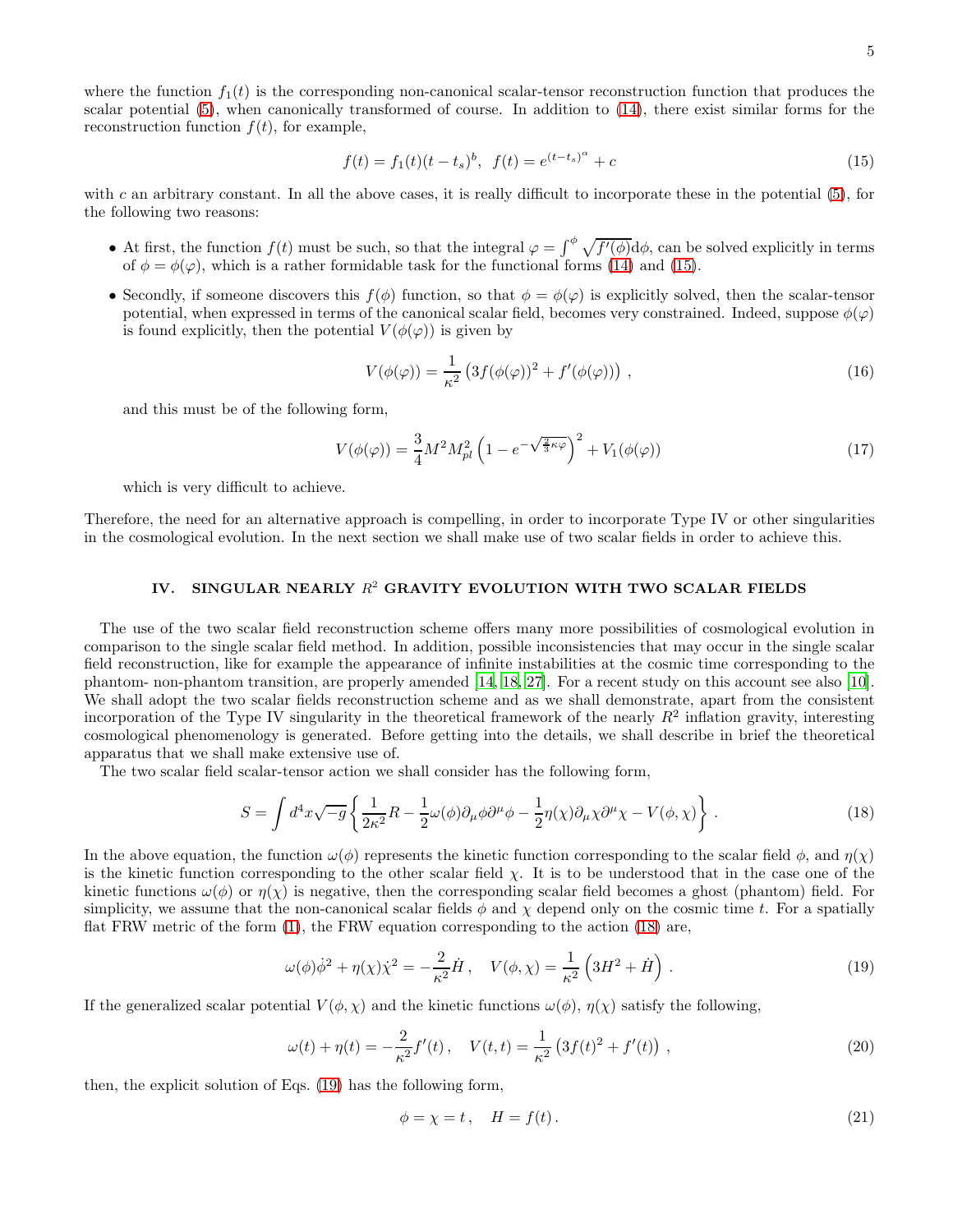6

This method materializes in brief the two scalars reconstruction scheme, a detailed account of which can be found in [\[14\]](#page-32-8). An attribute of this method is that in principle there is much more freedom in the choice of the kinetic functions  $\omega(\phi)$  and  $\eta(\chi)$ . A very convenient choice for these functions is,

<span id="page-5-1"></span>
$$
\omega(\phi) = -\frac{2}{\kappa^2} \left\{ f'(\phi) - \sqrt{\alpha(\phi)^2 + f'(\phi)^2} \right\}, \quad \eta(\chi) = -\frac{2}{\kappa^2} \sqrt{\alpha(\chi)^2 + f'(\chi)^2} \,. \tag{22}
$$

with the function  $\alpha(x)$  being an arbitrary function of the scalar fields. We define a new auxiliary function  $f(\phi, \chi)$  to be of the following form,

<span id="page-5-0"></span>
$$
\tilde{f}(\phi,\chi) \equiv -\frac{\kappa^2}{2} \left( \int d\phi \omega(\phi) + \int d\chi \eta(\chi) \right) . \tag{23}
$$

This function has the important property,

$$
\tilde{f}(t,t) = f(t). \tag{24}
$$

which actually fixes the arbitrary constants of integration arising in Eq.  $(23)$ . The scalar potential can be written as a function of  $\tilde{f}(\phi, \chi)$ , in the following way,

<span id="page-5-5"></span>
$$
V(\phi, \chi) = \frac{1}{\kappa^2} \left( 3\tilde{f}(\phi, \chi)^2 + \frac{\partial \tilde{f}(\phi, \chi)}{\partial \phi} + \frac{\partial \tilde{f}(\phi, \chi)}{\partial \chi} \right),
$$
 (25)

Consequently, along with the FRW equations Eq. [\(19\)](#page-4-2), the following two field equations hold true,

<span id="page-5-4"></span>
$$
0 = \omega(\phi)\ddot{\phi} + \frac{1}{2}\omega'(\phi)\dot{\phi}^2 + 3H\omega(\phi)\dot{\phi} + \frac{\partial \tilde{V}(\phi, \chi)}{\partial \phi}, \quad 0 = \eta(\chi)\ddot{\chi} + \frac{1}{2}\eta'(\chi)\dot{\chi}^2 + 3H\eta(\chi)\dot{\chi} + \frac{\partial \tilde{V}(\phi, \chi)}{\partial \chi}.
$$
 (26)

The kinetic functions  $\omega(\phi)$ ,  $\eta(\chi)$  and the two-scalar potential  $V(\phi, \chi)$ , define a two-scalar field scalar-tensor theory, the cosmological evolution of which is given by Eq. [\(21\)](#page-4-3). In the following we shall focus to theories with a Hubble rate of the form,

$$
H(t) = f_1(t) + f_2(t) (t_s - t)^{\alpha} , \qquad (27)
$$

with  $\alpha$  an arbitrary parameter that actually critically determines the type of the finite-time singularity. Particularly, the classification of the types of finite-time singularities, for various values of the parameter  $\alpha$ , is given in the list below.

- $\alpha < -1$  corresponds to the Type I singularity.
- $\bullet$   $-1 < \alpha < 0$  corresponds to Type III singularity.
- $0 < \alpha < 1$  corresponds to Type II singularity.
- $\alpha > 1$  corresponds to Type IV singularity.

For the needs of this paper, special emphasis will be given on the Type IV singularity, which is the most harmless, from a geodesics incompleteness point of view. A thorough analysis for the impact of this singularity on single scalar field inflation was performed in [\[9\]](#page-32-3). As we already noted, the function  $\alpha(x)$  appearing in equation [\(22\)](#page-5-1), can freely be chosen. We shall assume that in our case it has the following form,

<span id="page-5-2"></span>
$$
\alpha(x) = \sqrt{\left(f_2'(x) \left(t_s - x\right)^{\alpha} + \alpha f_2(x) \left(t_s - x\right)^{\alpha - 1}\right)^2 - \left(H'(x)\right)^2}.
$$
\n(28)

where it is to be understood that the variable x can be either  $\phi$  or x. With this choice of  $\alpha(x)$ , the resulting expressions for the scalar field kinetic functions  $\omega(\phi)$  and  $\eta(\chi)$  are very much simplified, and these are of the following form,

<span id="page-5-3"></span>
$$
\omega(\phi) = -\frac{2}{\kappa^2} f_1'(\phi) , \quad \eta(\chi) = -\frac{2}{\kappa^2} \left( f_2'(\chi) \left( t_s - \chi \right)^{\alpha} + \alpha f_2(\chi) \left( t_s - \chi \right)^{\alpha - 1} \right) , \tag{29}
$$

The specific form of the function  $\alpha(x)$  appearing in Eq. [\(28\)](#page-5-2), specifies the final form of the auxiliary function  $f(\phi, \chi)$ , which we defined in Eq. [\(23\)](#page-5-0). Particularly, this becomes,

$$
\tilde{f}(\phi, \chi) = f_1(\phi) + f_2(\chi) (t_s - \chi)^\alpha , \qquad (30)
$$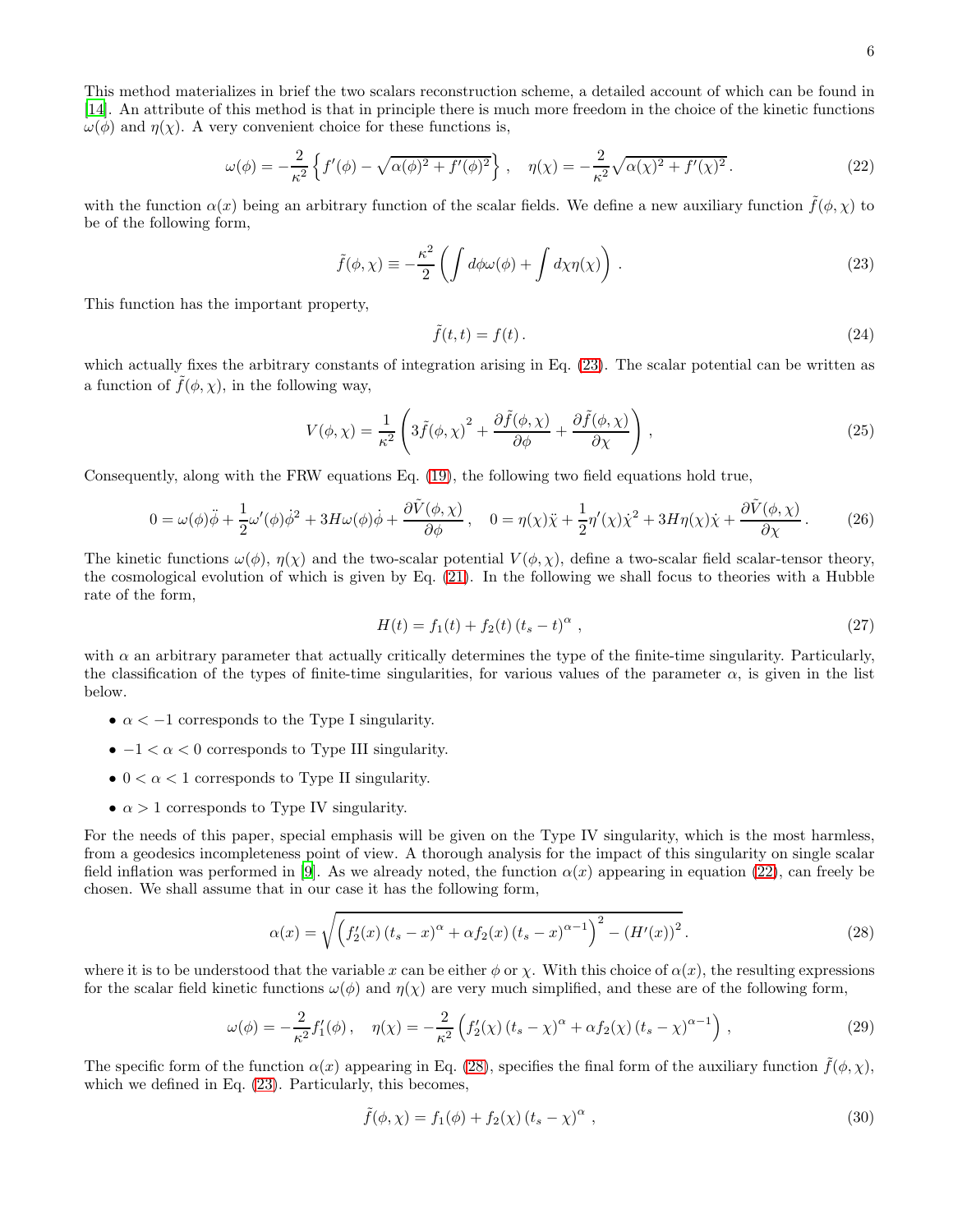Thereby, the two scalar field potential has the final form,

<span id="page-6-0"></span>
$$
V(\phi, \chi) = \frac{1}{\kappa^2} \left( 3 \left( f_1(\phi) + f_2(\chi) \left( t_s - \chi \right)^{\alpha} \right)^2 + f'_1(\phi) + f'_2(\chi) \left( t_s - \chi \right)^{\alpha} + \alpha f_2(\chi) \left( t_s - \chi \right)^{\alpha - 1} \right). \tag{31}
$$

Having relations [\(29\)](#page-5-3) and [\(31\)](#page-6-0), we may easily proceed to reconstruct the deformed singular version of nearly  $R^2$ inflation. Our aim is to have a Type IV singularity in the Hubble rate, while at the same time the scalar potential contains some deformation of the potential [\(5\)](#page-2-1), at least in one of the two scalar fields. In order to achieve this, we assume that the Hubble rate has the following form,

<span id="page-6-1"></span>
$$
H(t) = \frac{c_1}{c_2 + c_3 t} + c_4 + c_5 (t_s - t)^{\alpha} , \qquad (32)
$$

where the parameters  $c_i$ , with  $i = 1, ...5$ , are arbitrary constant parameters. This is the simplest choice we can make in order to consistently accommodate the Type IV singularity in the nearly  $R^2$  inflation cosmological model. From the classification given in the list above, when  $\alpha > 1$ , the cosmological evolution develops a Type IV singularity and this is what we assume in the rest of this paper. In addition, for reasons that will become clear later, we assume that  $\alpha$  has the following form,

<span id="page-6-6"></span>
$$
\alpha = \frac{n}{2m+1},\tag{33}
$$

where m can be any positive integer and n is some positive even integer, chosen in such a way so that  $\alpha > 1$ . For the choice [\(32\)](#page-6-1), the kinetic functions  $\omega(\phi)$  and  $\eta(\chi)$  given in Eq. [\(29\)](#page-5-3) become,

<span id="page-6-3"></span>
$$
\omega(\phi) = \frac{2c_1c_3}{\kappa^2(c_2 + c_3\phi)^2}, \quad \eta(\chi) = -\frac{2c_2\alpha(t_s - \chi)^{-1+\alpha}}{\kappa^2}.
$$
\n(34)

from which it is obvious that the scalar field  $\chi$  is a non-phantom scalar. The corresponding  $\alpha(x)$  function of Eq. [\(28\)](#page-5-2) now becomes,

<span id="page-6-2"></span>
$$
\alpha(x) = \sqrt{c_5^2 (t_s - x)^{-2 + 2\alpha} \alpha^2 - \left( -\frac{c_1 c_3}{(c_2 + c_3 x)^2} - c_5 (t_s - x)^{-1 + \alpha} \alpha \right)^2}.
$$
\n(35)

With the choice [\(35\)](#page-6-2), the function  $\tilde{f}(\phi, \chi)$  becomes equal to,

$$
\tilde{f}(\phi, \chi) = -c_4 + \frac{c_1}{c_2 + c_3 \phi} + c_5 (t_s - \chi)^{\alpha}, \qquad (36)
$$

and consequently, the two scalar field potential  $V(\phi, \chi)$  becomes equal to,

$$
V(\phi, \chi) = \frac{3c_4^2}{\kappa^2} + \frac{3c_1^2}{\kappa^2 (c_2 + c_3 \phi)^2} - \frac{c_1 c_3}{\kappa^2 (c_2 + c_3 \phi)^2} + \frac{6c_1 c_4}{\kappa^2 (c_2 + c_3 \phi)}
$$
  
 
$$
- \frac{c_5 \alpha (t_s - \chi)^{-1 + \alpha}}{\kappa^2} + \frac{6c_4 c_5 (t_s - \chi)^{\alpha}}{\kappa^2} + \frac{6c_1 c_5 (t_s - \chi)^{\alpha}}{\kappa^2 (c_2 + c_3 \phi)} + \frac{3c_5^2 (t_s - \chi)^{2\alpha}}{\kappa^2}.
$$
 (37)

Now we perform the transformation [\(9\)](#page-3-3) to the scalar field  $\phi$ , in order to transforms it, to it's canonical scalar field counterpart  $\varphi$ . By using [\(9\)](#page-3-3) and the form for  $\omega(\phi)$  given in Eq. [\(34\)](#page-6-3), we easily obtain the expression that relates the canonical scalar field  $\varphi$  with the non-canonical scalar field  $\phi$ ,

<span id="page-6-5"></span>
$$
c_2 + c_3 \phi = e^{\frac{\kappa}{\sqrt{2c_1}}\varphi} \tag{38}
$$

Therefore, the two scalar field action [\(18\)](#page-4-1) becomes,

<span id="page-6-4"></span>
$$
S = \int d^4x \sqrt{-g} \left\{ \frac{1}{2\kappa^2} R - \frac{1}{2} \partial_\mu \varphi \partial^\mu \varphi - \frac{1}{2} \left( \frac{2c_2 \alpha (\chi - t_s)^{-1 + \alpha}}{\kappa^2} \right) \partial_\mu \chi \partial^\mu \chi - \tilde{V}(\varphi, \chi) \right\} \,. \tag{39}
$$

where the potential  $\tilde{V}(\varphi, \chi)$  that contains the canonical scalar field  $\varphi$ , is equal to,

$$
\tilde{V}(\varphi,\chi) = \frac{3c_4^2}{\kappa^2} + \frac{3c_1^2 e^{-\frac{2\kappa\varphi}{\sqrt{2c_1}}}}{\kappa^2} - \frac{c_1c_3 e^{-\frac{2\kappa\varphi}{\sqrt{2c_1}}}}{\kappa^2} + \frac{6c_1c_4 e^{-\frac{\kappa\varphi}{\sqrt{2c_1}}}}{\kappa^2} \n- \frac{c_5 \alpha (t_s - \chi)^{-1+\alpha}}{\kappa^2} + \frac{6c_4c_5 (t_s - \chi)^\alpha}{\kappa^2} + \frac{6c_1c_5 (t_s - \chi)^\alpha e^{-\frac{\kappa\varphi}{\sqrt{2c_1}}}}{\kappa^2} + \frac{3c_5^2 (t_s - \chi)^{2\alpha}}{\kappa^2}
$$
\n(40)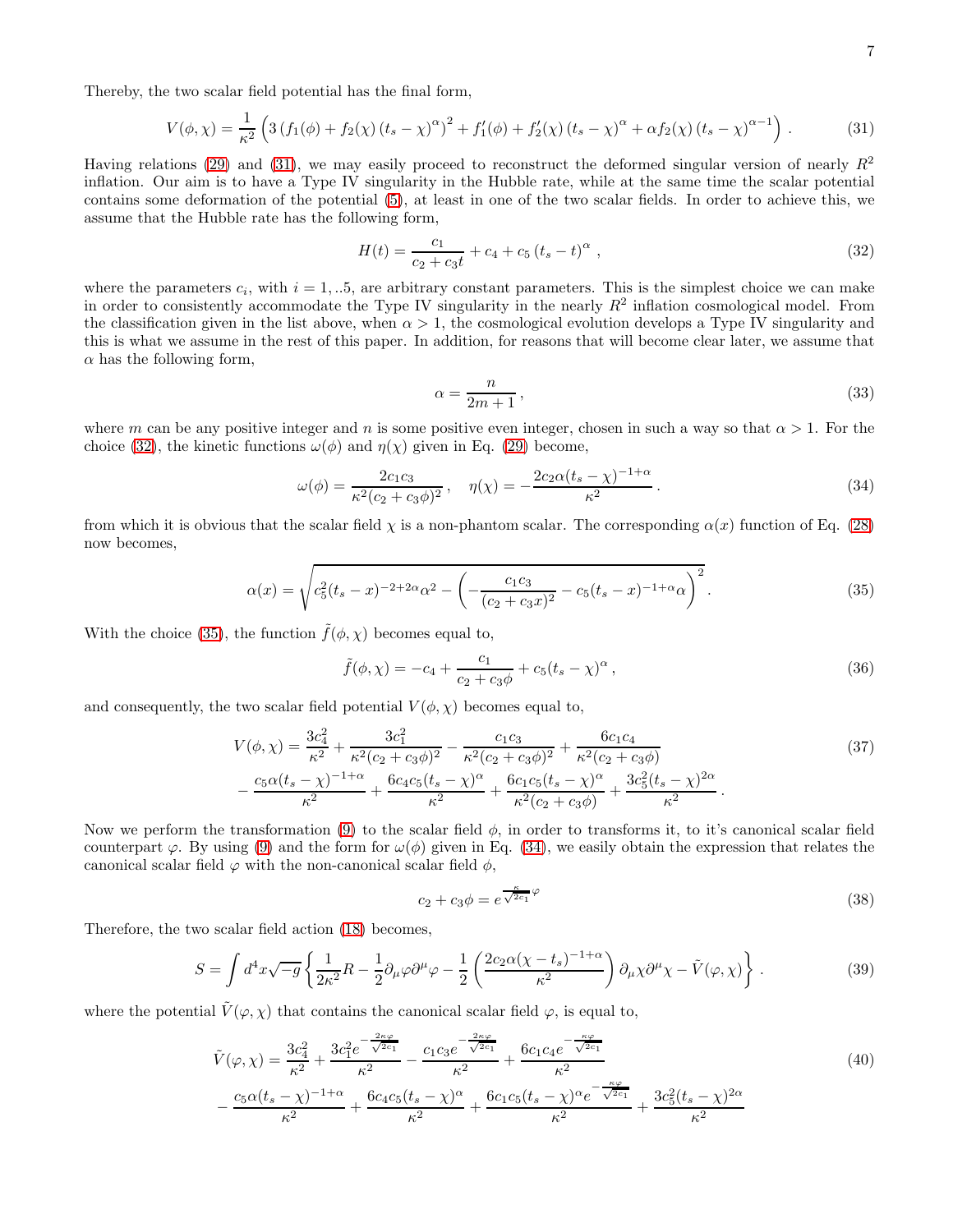and also we made use of the fact that if  $\alpha = n/(2m+1)$ , with  $n =$ even, then  $\alpha - 1 = (n - 2m - 1)/(2m + 1)$ , and so  $n-2m-1 =$ odd. Consequently, the following relation holds true in Eq. [\(39\)](#page-6-4),

$$
(t_s - \chi)^{-1+\alpha} = -(\chi - t_s)^{-1+\alpha} \tag{41}
$$

The final expression of the two scalar field potential  $\tilde{V}(\varphi, \chi)$ , when the canonical scalar field  $\varphi$  is taken into account, has similar form to some variants of the potential appearing in Eq. [\(5\)](#page-2-1). As we now explicitly demonstrate, the corresponding Jordan frame  $F(R)$  theories, are some modified versions of  $R^2$ , the form of which is determined solely by the values of the free parameters  $c_i$ , with  $i = 1, ...4$ .

# A. Jordan frame  $F(R)$  gravity

# *1. Model I: Jordan frame*  $aR^2 + R + \Lambda$  *gravity*

For notational simplicity we introduce the following three constant parameters  $C_0$ ,  $C_1$  and  $C_2$ , which in terms of the parameters  $c_i$ ,  $i = 1, ...4$  which appear in Eq. [\(40\)](#page-6-5) are defined to be,

<span id="page-7-3"></span>
$$
C_0 = \frac{3c_4^2}{\kappa^2}, \ \ C_1 = \frac{3c_1^2}{\kappa^2} - \frac{c_1c_3}{\kappa^2}, \ \ C_2 = \frac{6c_1c_4}{\kappa^2} \tag{42}
$$

Using this notation, the potential [\(40\)](#page-6-5) can be written in the following form,

<span id="page-7-1"></span>
$$
\tilde{V}(\varphi,\chi) = V_s(\varphi) - \frac{c_5 \alpha (t_s - \chi)^{-1+\alpha}}{\kappa^2} + \frac{6c_4 c_5 (t_s - \chi)^\alpha}{\kappa^2} + \frac{6c_1 c_5 (t_s - \chi)^\alpha e^{-\frac{\kappa \varphi}{\sqrt{2c_1}}} }{\kappa^2} + \frac{3c_5^2 (t_s - \chi)^{2\alpha}}{\kappa^2} \tag{43}
$$

where we have set  $V_s(\varphi)$  to be equal to,

$$
V_s(\varphi) = C_0 + C_2 e^{-\frac{2\kappa\varphi}{\sqrt{2c_1}}} + C_1 e^{-\frac{\kappa\varphi}{\sqrt{2c_1}}}
$$
\n(44)

In order the potential [\(45\)](#page-7-0) resembles the one appearing in Eq. [\(5\)](#page-2-1), we must set  $c_1 = \frac{3}{4}$ . Then, by doing so the potential reads,

<span id="page-7-0"></span>
$$
V_s(\varphi) = C_0 + C_2 e^{-2\sqrt{\frac{2}{3}}\kappa\varphi} + C_1 e^{-\sqrt{\frac{2}{3}}\kappa\varphi}
$$
\n(45)

As we explicitly demonstrate, the potential in Eq. [\(45\)](#page-7-0) can be a variant form of the potential [\(5\)](#page-2-1). Before doing so, let us set the theoretical framework of our analysis and describe the dynamics of the scalar field  $\chi$ . The initial conditions of this scalar field can be chosen in such a way so that it starts from significantly small values of  $\chi$ , which during inflation can be negligible, in comparison to the contribution coming from the scalar field  $\varphi$ . In order to further suppress the contribution of the scalar field  $\chi$  during inflation, we choose  $c_5 \ll 1$  and also  $c_5 \ll |c_i|$ , with  $i = 1, ...4$ . Since  $\alpha > 1$ , as the cosmic time increases, the scalar field  $\chi$  grows larger and we can in principle choose the parameter  $c_5$  in such a way so that the contribution of the scalar field  $\chi$  becomes significant at cosmic times much more later than the ending of inflation. Moreover, we assume that the slow-roll condition does not apply for the scalar χ. In addition to these, we choose  $t_s$  in Eq. [\(32\)](#page-6-1), which is the cosmic time where the singularity occurs, to be exactly the cosmic time when inflation ends. In a later section, we shall thoroughly discuss these choices and possible alternative choices. In order to support our claim that the scalar field evolution goes as we just described, in the end of this section, we shall perform a numerical analysis to see explicitly how the dynamical evolution of the scalar field  $\chi$  goes.

As a consequence of these constraints, during and at the end of the inflationary era, the potential [\(43\)](#page-7-1) is approximately equal to,

$$
\tilde{V}(\varphi,\chi) \simeq C_0 + C_2 e^{-2\sqrt{\frac{2}{3}}\kappa\varphi} + C_1 e^{-\sqrt{\frac{2}{3}}\kappa\varphi}
$$
\n(46)

In addition to this, the kinetic term of the scalar  $\chi$ , during and at the end of the inflationary era, can be disregarded (for reasons we explained above), so that the action [\(39\)](#page-6-4) for  $t \lesssim t_s$ ,

<span id="page-7-2"></span>
$$
S \simeq \int d^4x \sqrt{-g} \left\{ \frac{1}{2\kappa^2} R - \frac{1}{2} \partial_\mu \varphi \partial^\mu \varphi - V_s(\varphi) \right\} . \tag{47}
$$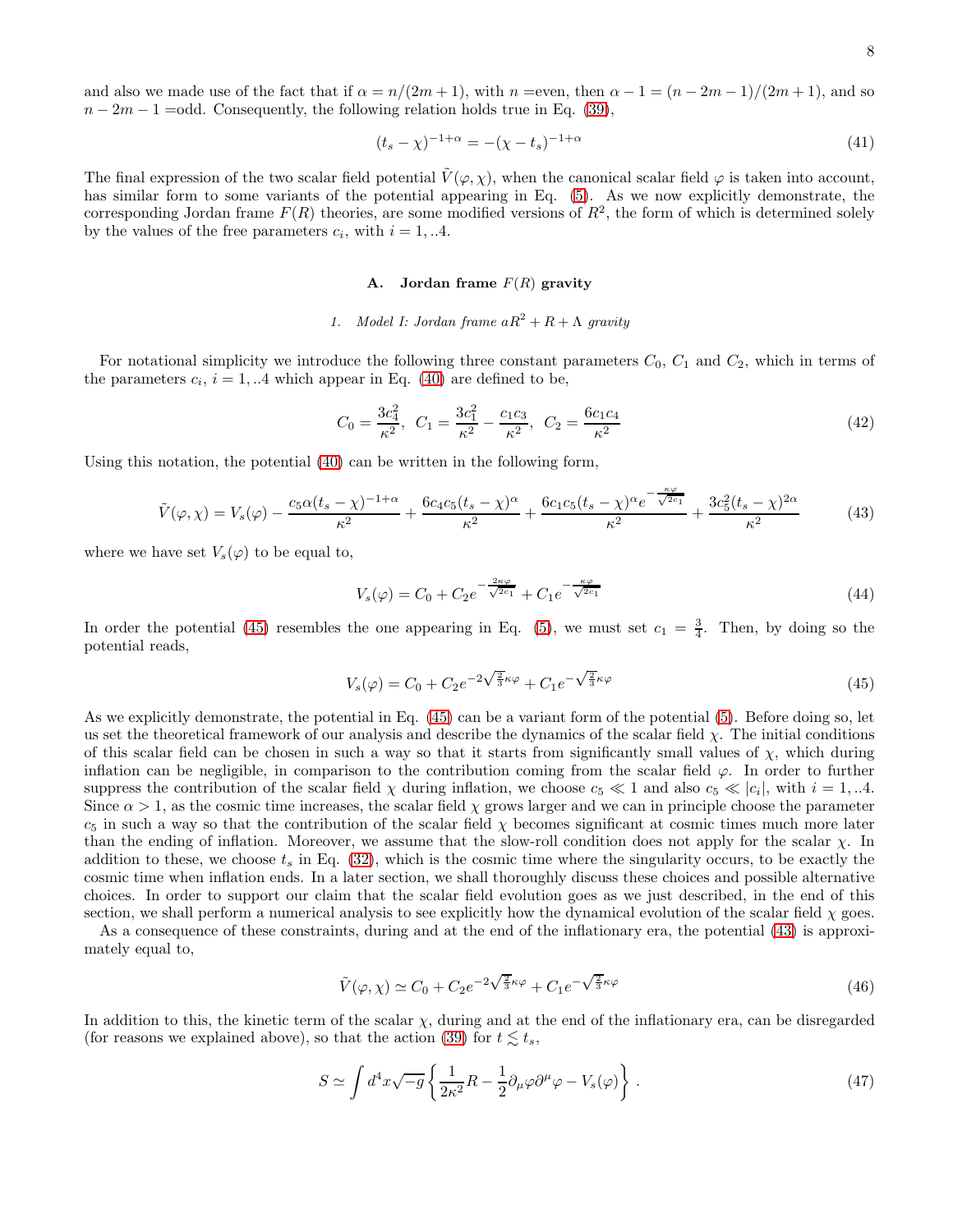with  $V_s(\varphi)$  being defined in Eq. [\(45\)](#page-7-0). So the inflationary dynamics is completely determined by the canonical scalar field  $\varphi$ . The action [\(47\)](#page-7-2), is the Einstein frame counterpart action of the Jordan frame pure  $F(R)$  gravity [\[28](#page-33-5), [29](#page-33-6)],

<span id="page-8-0"></span>
$$
S = \frac{1}{2\kappa^2} \int d^4x \sqrt{-\hat{g}} \left( -\frac{C_1}{2C_0} R + \frac{R^2}{4C_0} + \Lambda \right) , \qquad (48)
$$

with  $\Lambda = \frac{C_1^2}{4C_0} - C_2$ . In order to see this, we must conformally transform action [\(48\)](#page-8-0). The technique is quite well known and for a detailed analysis on this, the reader is referred to [\[28,](#page-33-5) [29](#page-33-6)] and also [\[30](#page-33-7)]. In addition, for a useful study with similar scalar potentials, see Ref. [\[31\]](#page-33-8). Starting from action [\(48\)](#page-8-0), we introduce the auxiliary field A, and the Jordan frame action that describes a pure  $F(R)$  gravity, namely,

<span id="page-8-2"></span>
$$
S = \int \mathrm{d}x^4 \sqrt{-\hat{g}} F(R) \tag{49}
$$

can be written in the following way,

<span id="page-8-1"></span>
$$
\mathcal{S} = \frac{1}{2\kappa^2} \int d^4x \sqrt{-\hat{g}} \left( F'(A)(R - A) + F(A) \right),\tag{50}
$$

where the  $F(R)$  function is,

$$
F(R) = -\frac{C_1}{2C_0}R + \frac{R^2}{4C_0} + \Lambda
$$
\n(51)

It can easily be verified that by varying [\(50\)](#page-8-1) with respect to A, yields the solution  $A = R$ , a fact that validates the mathematical equivalence of the actions [\(49\)](#page-8-2) and [\(50\)](#page-8-1). In order to find the Einstein frame scalar theory, we perform the following canonical transformation,

<span id="page-8-3"></span>
$$
\varphi = -\sqrt{\frac{3}{2k^2}} \ln(F'(A)) \tag{52}
$$

where  $\varphi$  is the Einstein frame scalaron (or inflaton field). By making the conformal transformation of the Jordan frame metric,

<span id="page-8-4"></span>
$$
g_{\mu\nu} = e^{-\varphi} \hat{g}_{\mu\nu} \tag{53}
$$

where the "hat" denotes the Jordan frame metric, we easily obtain the following Einstein frame scalar field action,

$$
\tilde{S} = \int d^4x \sqrt{-g} \left( \frac{R}{2k^2} - \frac{1}{2} \left( \frac{F''(A)}{F'(A)} \right)^2 g^{\mu\nu} \partial_\mu A \partial_\nu A - \frac{1}{2k^2} \left( \frac{A}{F'(A)} - \frac{F(A)}{F'(A)^2} \right) \right)
$$
\n
$$
= \int d^4x \sqrt{-g} \left( \frac{R}{2k^2} - \frac{1}{2} g^{\mu\nu} \partial_\mu \varphi \partial_\nu \varphi - V(\varphi) \right)
$$
\n(54)

The potential  $V(\varphi)$  as a function of the canonical scalar field  $\varphi$  is equal to,

$$
V(\varphi) = \frac{A}{F'(A)} - \frac{F(A)}{F'(A)^2} = \frac{1}{2k^2} \left( e^{\sqrt{2k^2/3}\varphi} R \left( e^{-\sqrt{2k^2/3}\varphi} \right) - e^{2\sqrt{2k^2/3}\varphi} F \left[ R \left( e^{-\sqrt{2k^2/3}\varphi} \right) \right] \right) \tag{55}
$$

The function  $R\left(e^{-\sqrt{2k^2/3}\varphi}\right)$  is the solution of Eq. [\(52\)](#page-8-3), with respect to A, bearing in mind that  $A = R$ . Then, if the potential  $V(\varphi)$  is known, the corresponding  $F(R)$  gravity may easily be obtained from Eq. [\(55\)](#page-8-4) and Eq. [\(52\)](#page-8-3). Indeed by dividing Eq. [\(55\)](#page-8-4) with  $e^{2\sqrt{2/3\kappa}\varphi}$  and taking the derivative with respect to the scalar curvature R, we obtain the following relation,

<span id="page-8-5"></span>
$$
RF_R = -2\kappa^2 \sqrt{\frac{3}{2\kappa^2}} \frac{d}{d\varphi} \left( \frac{V(\varphi)}{e^{2\left(\sqrt{2\kappa^2/3}\right)\varphi}} \right)
$$
(56)

where  $F_R = \frac{dF(R)}{dR}$  $\frac{dR(R)}{dR}$ . Combining Eqs. [\(56\)](#page-8-5) and [\(52\)](#page-8-3), for the potential  $V_s(\varphi)$  of Eq. [\(45\)](#page-7-0), we obtain the following algebraic equation,

$$
2C_0F_R^2 + C_1F_R - RF_R = 0\tag{57}
$$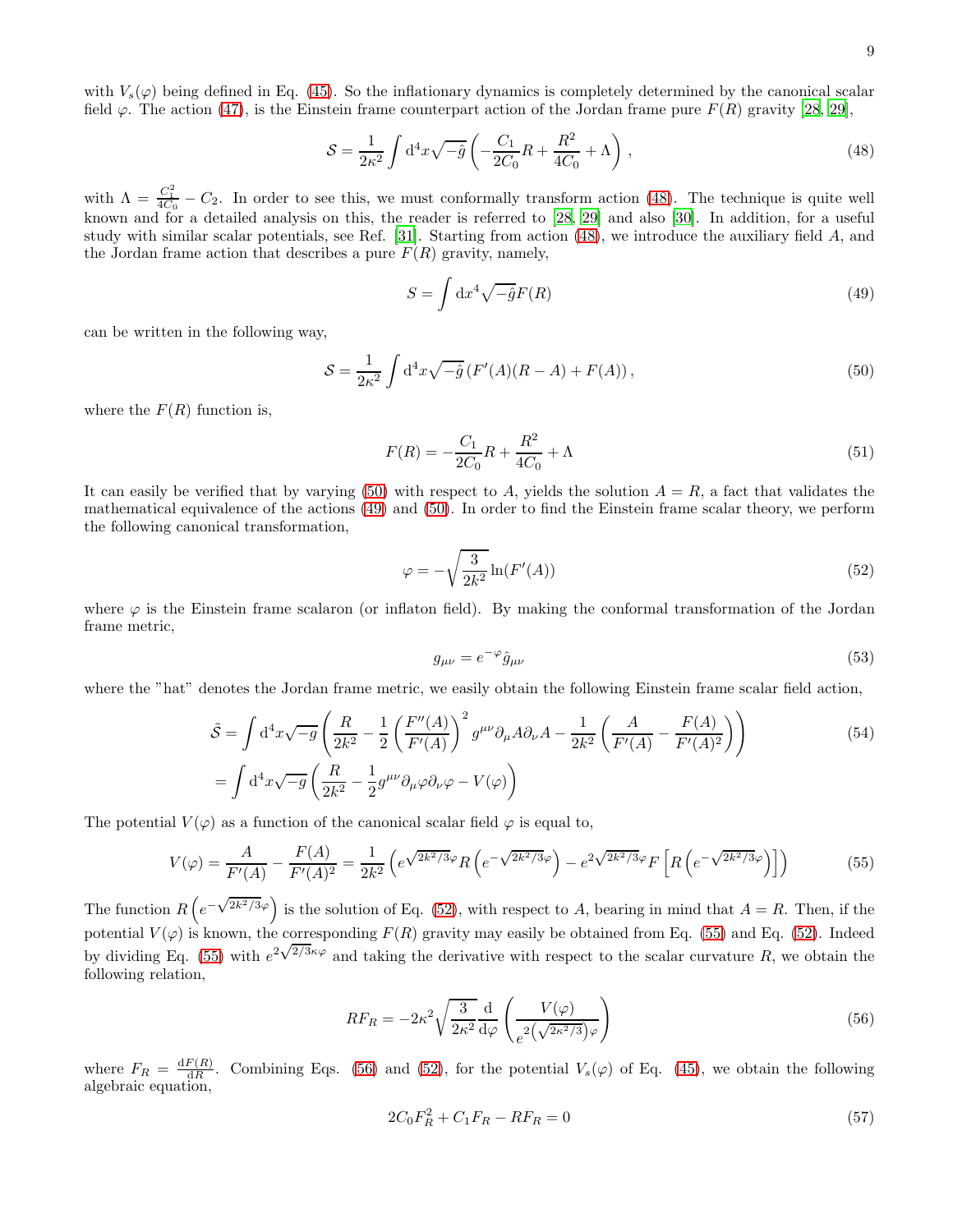Assuming that  $F_R \neq 0$ , we easily obtain the solution,

<span id="page-9-0"></span>
$$
F(R) = -\frac{C_1}{2C_0}R + \frac{R^2}{4C_0} + \Lambda
$$
\n(58)

which is nearly an  $R+aR^2$  Jordan frame gravity. But the constant parameters  $C_i$ ,  $i=1,2,3$  must be further specified for consistency, and as a consequence, the parameters  $c_i$  i = 1, ..4 are further constrained. In order for the  $F(R)$ gravity of Eq.  $(58)$  to be Einstein gravity plus corrections, the coefficient of R must be set equal to one, that is,

$$
\frac{C_1}{2C_0} = -1,\t\t(59)
$$

As a consequence of this, in conjunction with Eq. [\(42\)](#page-7-3), these two relations result to  $c_1 = -c_4$ . This requirement indicates that either c<sub>1</sub> or c<sub>4</sub> must be negative. But since previously we have set  $c_1 = 3/4$ , this means that  $c_4 = -3/4$ . Then, in order the Hubble parameter is always positive, the parameters  $c_2$  and  $c_3$  must be very small, that is  $c_2 \ll 1$ and  $c_3 \ll 1$ . Therefore for all times, by appropriately choosing the parameters  $c_2$  and  $c_3$  to be very small, the Hubble rate is always positive. Before we proceed to the next model, we summarize below all the constraints that the parameters  $c_i$ ,  $i = 1, ...5$  must satisfy, at least for this model:

<span id="page-9-3"></span>
$$
c_1 = -c_4 = \frac{3}{4}, \ c_2 \ll 1, \ c_3 \ll 1, \ c_5 \ll 1 \tag{60}
$$

With regards to the later constraint, namely  $c_5 \ll 1$ , specifically,  $c_5$  must satisfy,

<span id="page-9-4"></span>
$$
c_5 \ll \frac{3}{4(c_2 + c_3 t)}\tag{61}
$$

at all cosmic time values. This constraint will be of some importance in a later section.

The situation we just studied, referred to the case that  $t \approx t_s$ , so it corresponds to the inflationary era. It is to be understood that as the cosmic time increases, the scalar field  $\chi$ , will at some point dominate during the cosmological evolution, while the potential of the canonical scalar field will be negligible. This will occur because the slow-roll approximation for the exponential potential [\(45\)](#page-7-0), is violated when  $\varphi \to \infty$ . Therefore, the action [\(39\)](#page-6-4) for  $t \gg t_s$  will take the form,

<span id="page-9-6"></span>
$$
S \simeq \int d^4x \sqrt{-g} \left\{ \frac{1}{2\kappa^2} R - \frac{1}{2} \partial_\mu \varphi \partial^\mu \varphi + \frac{1}{2} \left( \frac{2c_2 \alpha (t_s - \chi)^{-1 + \alpha}}{\kappa^2} \right) \partial_\mu \chi \partial^\mu \chi - \tilde{V}_\chi(\varphi, \chi) \right\} \,. \tag{62}
$$

with  $\tilde{V}_\chi(\varphi,\chi)$  being equal to,

<span id="page-9-5"></span>
$$
\tilde{V}_{\chi}(\varphi,\chi) \simeq C_0 - \frac{c_5 \alpha (t_s - \chi)^{-1+\alpha}}{\kappa^2} + \frac{6c_4 c_5 (t_s - \chi)^{\alpha}}{\kappa^2} + \frac{3c_5^2 (t_s - \chi)^{2\alpha}}{\kappa^2}
$$
\n(63)

where we neglected the third term in the second line of Eq. [\(40\)](#page-6-5), since it becomes exponentially suppressed in comparison to the other  $\chi$ -containing terms. This late-time behavior has interesting consequences in the vacuum theory when matter fluids are not present. This will be the subject of a later section.

### *2. Numerical analysis of the evolution of the scalar field* χ

In this section we analyze numerically the evolution of the scalar  $\chi$ . Recall that we want to achieve an evolution for which the contribution of the scalar field  $\chi$  is negligible before, during and after the inflationary era, and dominates at late-time. In order to achieve this, we shall assume that the evolution of the scalar field  $\chi$ , does not satisfy the slow-roll conditions. It is worth recalling the slow-roll conditions for a canonical scalar field  $\sigma$ . For a detailed presentation with regards to these issues, the reader is referred to Refs. [\[11,](#page-32-5) [32](#page-33-9)]. In the context of the slow-roll condition, the following constraint is assumed to hold true,

<span id="page-9-1"></span>
$$
\frac{1}{2}\dot{\sigma}^2 \ll V(\sigma),\tag{64}
$$

and in addition it assumed that this constraint is valid for an extended period of time. The constraint [\(64\)](#page-9-1) is known as the first slow-roll condition, and it ensures a long and finite acceleration period. In order the constraint [\(64\)](#page-9-1) is valid for a large period of time, the following additional constraint must be imposed,

<span id="page-9-2"></span>
$$
|\ddot{\sigma}| \ll \left| \frac{\partial V(\sigma)}{\partial \sigma} \right|,\tag{65}
$$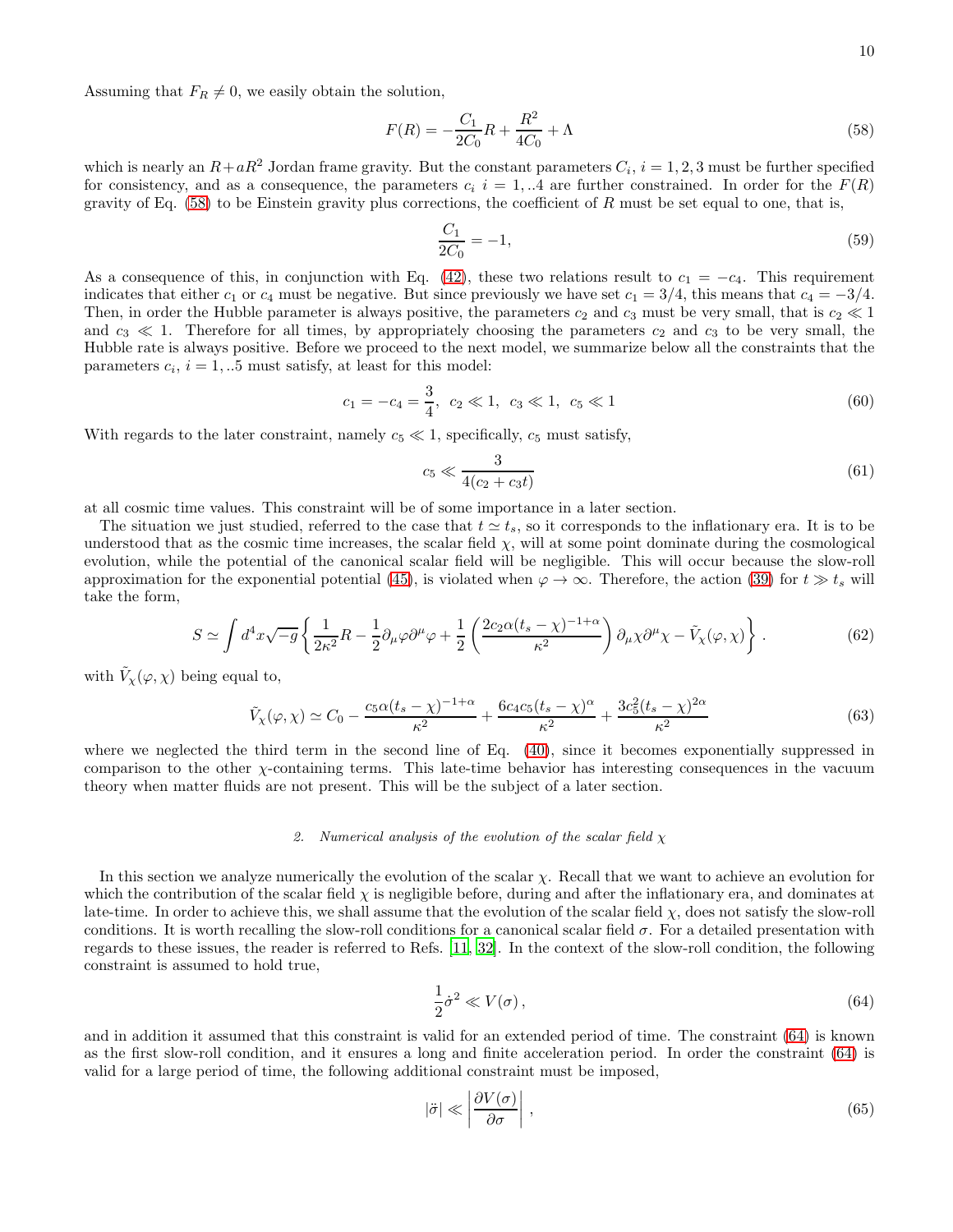which quantifies a constraint known as the second slow-roll condition. The canonical scalar field equation of motion in a FRW background is equal to,

<span id="page-10-0"></span>
$$
\ddot{\sigma} + 3H\dot{\sigma} + V'(\sigma) = 0 \tag{66}
$$

with the prime denoting differentiation with respect to  $\sigma$ . In virtue of Eq. [\(66\)](#page-10-0), the constraint [\(65\)](#page-9-2) can be rewritten in the following form,

$$
|\ddot{\sigma}| \ll 3H|\dot{\sigma}|.\tag{67}
$$

By combining the two slow-roll conditions [\(64\)](#page-9-1) and [\(65\)](#page-9-2), the equation of motion of a canonical scalar field  $\varphi$  in the slow-roll approximation becomes,

$$
\dot{\sigma} \simeq -\frac{1}{3H} \frac{\partial V(\sigma)}{\partial \sigma},\tag{68}
$$

In the case that the canonical scalar field is transformed to a non-canonical scalar field  $\chi$ , via the relation,

$$
\sigma = \int^{\chi} \sqrt{\eta(\chi)} \mathrm{d}\chi \tag{69}
$$

then, the slow-roll equation of motion for the non-canonical scalar field  $\chi$ , can be cast in the following way,

<span id="page-10-3"></span>
$$
3H\eta(\chi)\dot{\chi} + V'(\chi) = 0\tag{70}
$$

where this time, the prime indicates differentiation with respect to the non-canonical scalar field  $\chi$ . In addition, the non- slow-roll equation of motion of the scalar field  $\chi$  is given in Eq. [\(26\)](#page-5-4), but we quote it here again for convenience,

<span id="page-10-2"></span>
$$
\eta(\chi)\ddot{\chi} + \frac{1}{2}\eta'(\chi)\dot{\chi}^2 + 3H\eta(\chi)\dot{\chi} + \frac{\partial \tilde{V}(\phi, \chi)}{\partial \chi} = 0
$$
\n(71)

We shall solve this equation numerically, in order to see if our argument for the evolution of the non-canonical scalar field  $\chi$ , remains valid. We choose the parameters  $c_i$ ,  $i = 1, ...5$  in the following way,

<span id="page-10-1"></span>
$$
c_1 = \frac{3}{4}
$$
,  $c_2 = 10^{-40}$ ,  $c_3 = 10^{-28}$ ,  $c_4 = -\frac{3}{4}$ ,  $c_5 = 10^{-38}$  (72)

So these values of the parameters satisfy the assumptions we made previously in Eqs. [\(60\)](#page-9-3) and [\(61\)](#page-9-4). In addition, we shall take into account that the present time in seconds is approximately  $t_p \simeq 4.25 \times 10^{17}$  sec and the constant  $\kappa$  is  $\kappa = 8\pi G = 2.0944 \times 10^{-18} \text{GeV}^{-1}$ , with G being Newton's constant. In addition, since we assumed  $\alpha > 1$ , we chose  $\alpha = 4/3$  and also that  $t_s = 10^{-35}$  sec, the cosmic time that inflation approximately ended. There is another important reason behind that choice of  $\alpha$ , since when  $\alpha$  is of the form given in Eq. [\(33\)](#page-6-6), with n an even integer, and larger than one, the scalar field  $\chi$  is always a non-phantom scalar. Of course this strongly depends on the initial conditions and the values of the rest parameters, but this is crucially determined by the choice  $n =$ even. We shall discuss later on what happens in the case  $\alpha > 1$  and  $\alpha = n/(2m + 1)$ , with  $n =$ odd integer. For the choices of the parameters we made in Eq. [\(72\)](#page-10-1), it follows that the second scalar  $\chi$  is non-phantom for all times t.

Using these values for the parameters, in Fig. [1,](#page-11-0) we have plotted the behavior of the Hubble rate as a function of the cosmic time t. As it can be seen, the Hubble rate is always positive with the choice of parameters we made. Having ensured that the Hubble rate takes only positive values, we proceed to solve numerically Eq. [\(71\)](#page-10-2), in order to see if our assumption that the scalar field  $\chi$  evolves from small values during inflation, to larger values at late-time where it dominates the potential. We assume that the initial values at  $t = 10^{-40}$  sec (approximately before inflation starts) for the scalar field  $\chi$  are  $\chi(10^{-40}) \simeq 10^{-20}$  and  $\chi'(10^{-40}) \simeq 10$ . As we can see in Fig. [\(2\)](#page-11-1), the scalar field  $χ$  remains small even for  $t ≈ 10^{30}$ . In Fig. [\(3\)](#page-12-0), it can be seen that after  $t ≈ 10^{38}$  sec, the scalar field  $χ$  grows larger and larger. In addition, let us calculate the value of the scalar potential [\(63\)](#page-9-5) for  $t = 10^{-35}$  sec. We assumed that the potential of the second scalar field  $\varphi$  dominates at that time so we explicitly verify this here. Indeed, the value of the scalar field  $\chi$  at  $t = 10^{-35}$ sec is,  $\chi(10^{-35}) = 10^{-20}$  and for this, the potential [\(63\)](#page-9-5) is approximately equal to  $\tilde{V}_\chi(\varphi,\chi) \simeq 10^{-17}$ . Notice that we assumed that the scalar field  $\varphi$  near  $t = 10^{-35}$  sec takes quite large values and particularly those adopted in [\[30\]](#page-33-7), so that all the exponentials of the scalar field  $\varphi$  are approximately equal to one. At the same time, for large values of  $\varphi$  and with the constants  $c_i$  chosen as in [\(72\)](#page-10-1), the scalar potential of the scalar field  $\varphi$ , given in Eq. [\(45\)](#page-7-0), is approximately equal to  $V_s(\varphi) \simeq 18.75 \times 10^6$ , so our approximation is valid. A very important comment is in order. The evolution of the scalar field  $\chi$  behaves in the way we just described, only if it is assumed that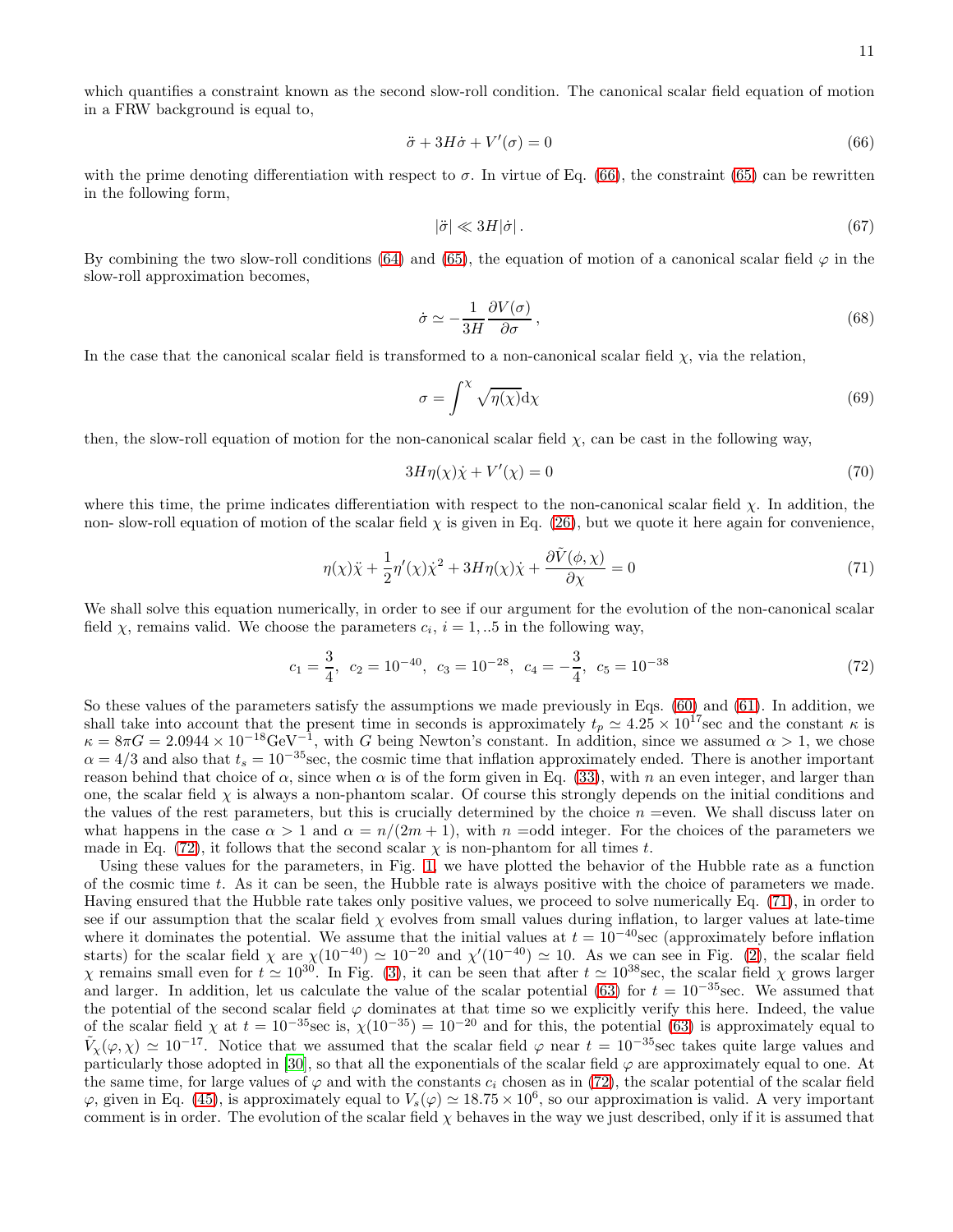

<span id="page-11-0"></span>FIG. 1: *The Hubble rate*  $H(t) = \frac{c_1}{c_2+c_3t} + c_4 + c_5(t_s-t)^\alpha$  as a function of the cosmic time with  $c_1 = \frac{3}{4}$ ,  $c_2 = 10^{-40}$ ,  $c_3 = 10^{-28}$ ,  $c_4 = -\frac{3}{4}, c_5 = 10^{-38}, t_s = 10^{-35} \sec \ and \ \alpha = 4/3.$ 



<span id="page-11-1"></span>FIG. 2: *The scalar field's*  $\chi(t)$  *evolution as a function of cosmic time* t *with*  $c_1 = \frac{3}{4}$ ,  $c_2 = 10^{-40}$ ,  $c_3 = 10^{-28}$ ,  $c_4 = -\frac{3}{4}$ ,  $c_5 = 10^{-38}, t_s = 10^{-35} sec, \ \chi(10^{-40}) \simeq 10^{-20}, \ \chi'(10^{-40}) \simeq 10 \ and \ \alpha = 4/3.$ 

it's evolution does not follow the slow-roll approximation. Indeed, if we assume that the field  $\chi$  satisfies the slow-roll conditions, then by solving numerically the slow-roll equation of motion for the scalar  $\chi$ , namely Eq. [\(70\)](#page-10-3), for the potential [\(63\)](#page-9-5), we may obtain the value of the scalar field  $\chi(t)$ , at  $t = 10^{-35}$  sec, which is  $\chi \sim 10^{10}$ , so the potential is approximately equal to  $\tilde{V}_\chi(\varphi,\chi) \sim 10^{11}$ , so our approximation is not valid. Before closing this section, let us explicitly see that with the choices of the parameters and the initial conditions of the scalar field  $\chi$ , the scalar field  $\chi$  is always non-phantom. Indeed, in Figs. [4](#page-12-1) and [5](#page-13-0) we have plotted the behavior of the function  $\eta(\chi(t))$  for various time ranges. The first observation we need to make is that the scalar field's  $\chi$  kinetic term always positive. This result crucially depends on the initial conditions and also to the form of  $\alpha = n/(2m+1)$ , with  $n =$ even. The second observation has to do with the values of the kinetic term. As can be seen in all figures, the kinetic function  $\eta(\chi)$  is negligible, even for  $t \approx 10^6$  sec, which corresponds to a time before the nucleosynthesis and during the era that the CMB spectrum is fixed. In addition, by looking at Table [I,](#page-11-2) we can see that  $\eta(\chi)$  remains indeed small for a long period of time. Of

|  | Time   $t \approx 10^{-34}$   $t \approx 10^{-5}$   $t \approx 10^5$   $t \approx 10^{17}$                     |  |  |  |
|--|----------------------------------------------------------------------------------------------------------------|--|--|--|
|  | $\eta(\chi(t))$ 1.43 × 10 <sup>-11</sup> 3.8 × 10 <sup>-11</sup> 9.5 × 10 <sup>-8</sup> 6.97 × 10 <sup>6</sup> |  |  |  |

<span id="page-11-2"></span>TABLE I: The scalar field's  $\chi(t)$  kinetic function  $\eta(\chi(t))$  as a function of cosmic time t

course we should bear in mind that the model we present is just a toy model, and a more concrete analysis should be performed, including matter fluids. Nevertheless, our assumption that the scalar  $\chi$  makes negligible contribution during the inflationary era and for a long time period after is true. In order to further support this, in Figs. [6](#page-13-1) and [7,](#page-14-0) we have plotted the behavior of the scalar potential of  $\chi$  as a function of time. As it can be seen, the potential is quite small for a large period of time and also it is negligible during the inflationary era. In addition, this behavior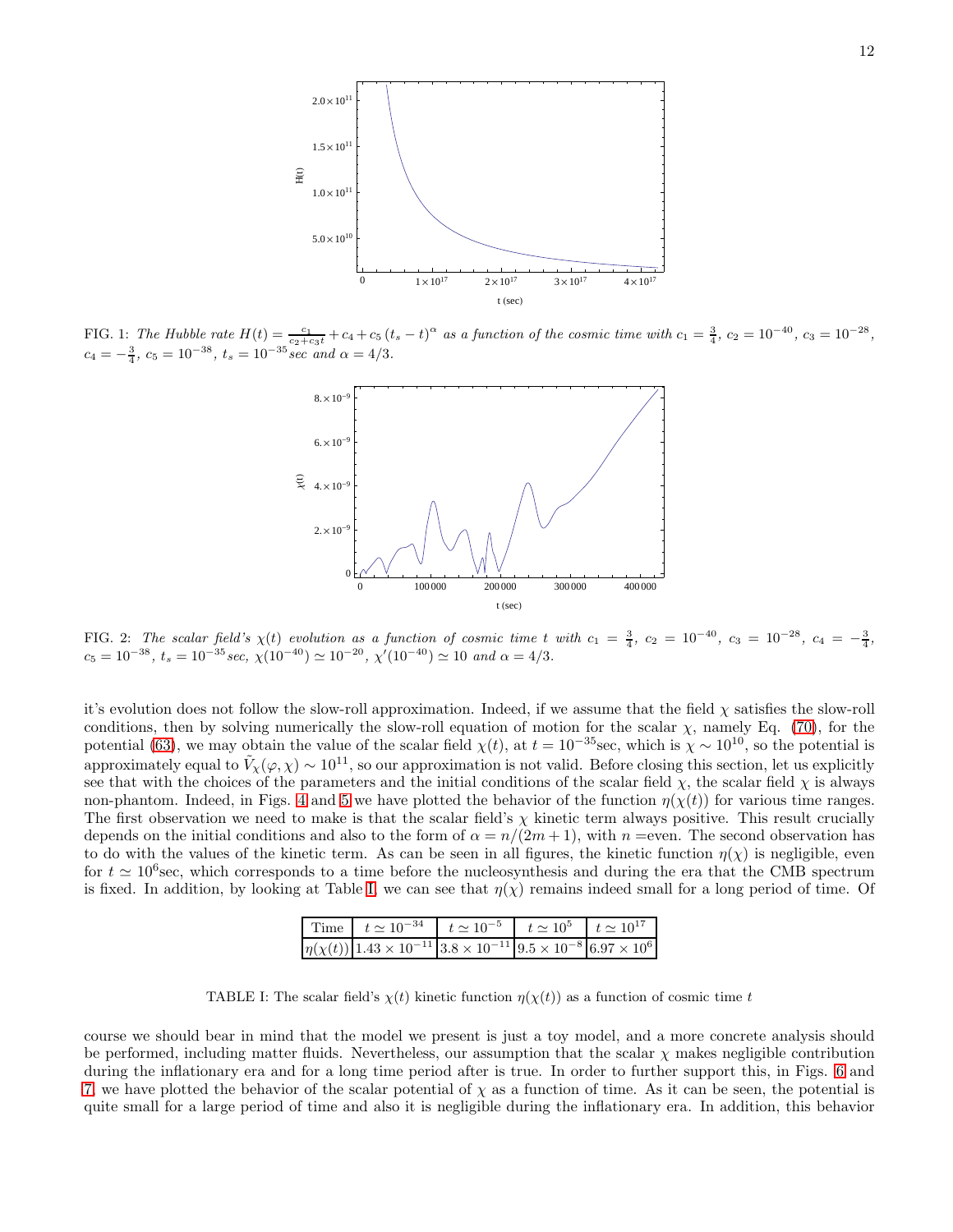

FIG. 3: *The scalar field's*  $\chi(t)$  *evolution as a function of cosmic time* t *with*  $c_1 = \frac{3}{4}$ ,  $c_2 = 10^{-40}$ ,  $c_3 = 10^{-28}$ ,  $c_4 = -\frac{3}{4}$ ,  $c_5 = 10^{-38}$ ,  $t_s = 10^{-35}$  sec,  $\chi(10^{-40}) \simeq 10^{-20}$ ,  $\chi'(10^{-40}) \simeq 10$  and  $\alpha = 4/3$ .

<span id="page-12-0"></span>

<span id="page-12-1"></span>FIG. 4: The scalar field's  $\chi(t)$  kinetic function  $\eta(\chi(t))$  as a function of cosmic time t with  $c_1 = \frac{3}{4}$ ,  $c_2 = 10^{-40}$ ,  $c_3 = 10^{-28}$ ,  $c_4 = -\frac{3}{4}, c_5 = 10^{-38}, t_s = 10^{-35}$ sec,  $\chi(10^{-40}) \simeq 10^{-20}, \chi'(10^{-40}) \simeq 10$  and  $\alpha = 4/3$ .

can also be verified by looking at Table [II,](#page-12-2) where it can be seen that the potential of the scalar field  $\chi$  is negligible for a long period of time, and starts to be significant at present or much after than present time.

| Time $t \approx 10^{-34}$ $t \approx 10^{-7}$ $t \approx 10^{7}$ $t \approx 10^{17}$                             |  |  |
|------------------------------------------------------------------------------------------------------------------|--|--|
| $\tilde{V}_{\chi}$ 7.46 × 10 <sup>-15</sup> 7.76 × 10 <sup>-6</sup> 1.2 × 10 <sup>7</sup> 2.6 × 10 <sup>20</sup> |  |  |

<span id="page-12-2"></span>TABLE II: The scalar field's  $\chi(t)$  scalar potential  $\tilde{V}_\chi$  as a function of cosmic time t

Before closing this section, we shall verify that indeed the value of the parameter  $\alpha$  appearing in the Hubble rate of the model, given in Eq. [\(32\)](#page-6-1), plays a crucial role in determining the phantom- non-phantom behavior of the scalar field x. Indeed, if instead of choosing  $\alpha = n/(2m+1)$ , with  $n =$ even, we choose,  $n =$ odd, then the scalar field x is always a phantom scalar. This can also be seen in Fig. [8,](#page-14-1) where we plotted the kinetic function  $\eta(\chi(t))$  as a function of cosmic time t, for  $\alpha = 5/3$ .

Finally, let us note that the parameter space we used seems very much constrained, but in principle the same qualitative behavior appears for a wide range of the parameters. The fine-tuning imposed in the parameter space was necessary so that the slow-roll dynamics of the canonical scalar field  $\varphi$  governs the early-time dynamics and so the singularity does not affect the early-time dynamics, since it governs the evolution of the second scalar field  $\chi$ . Notice that the slow-roll approximation condition is very necessary for this resulting dynamical evolution. We need to note that when we say for a wide range of parameters we mean that  $c_2$  for example instead of being  $c_2 = 10^{-40}$ , it can be chosen to be  $c_2 = 10^{-30}$  and  $c_3$ , instead of being  $c_3 = 10^{-28}$  it can be chosen  $c_3 = 10^{-18}$ . So practically the parameters can take a continuum of values, so long as the fractions between  $c_2/c_3$ ,  $c_2/c_5$  and  $c_3/c_5$  remain constant. So by fine tuning we mean exactly this and not fixing the values of the parameters to take a specific value.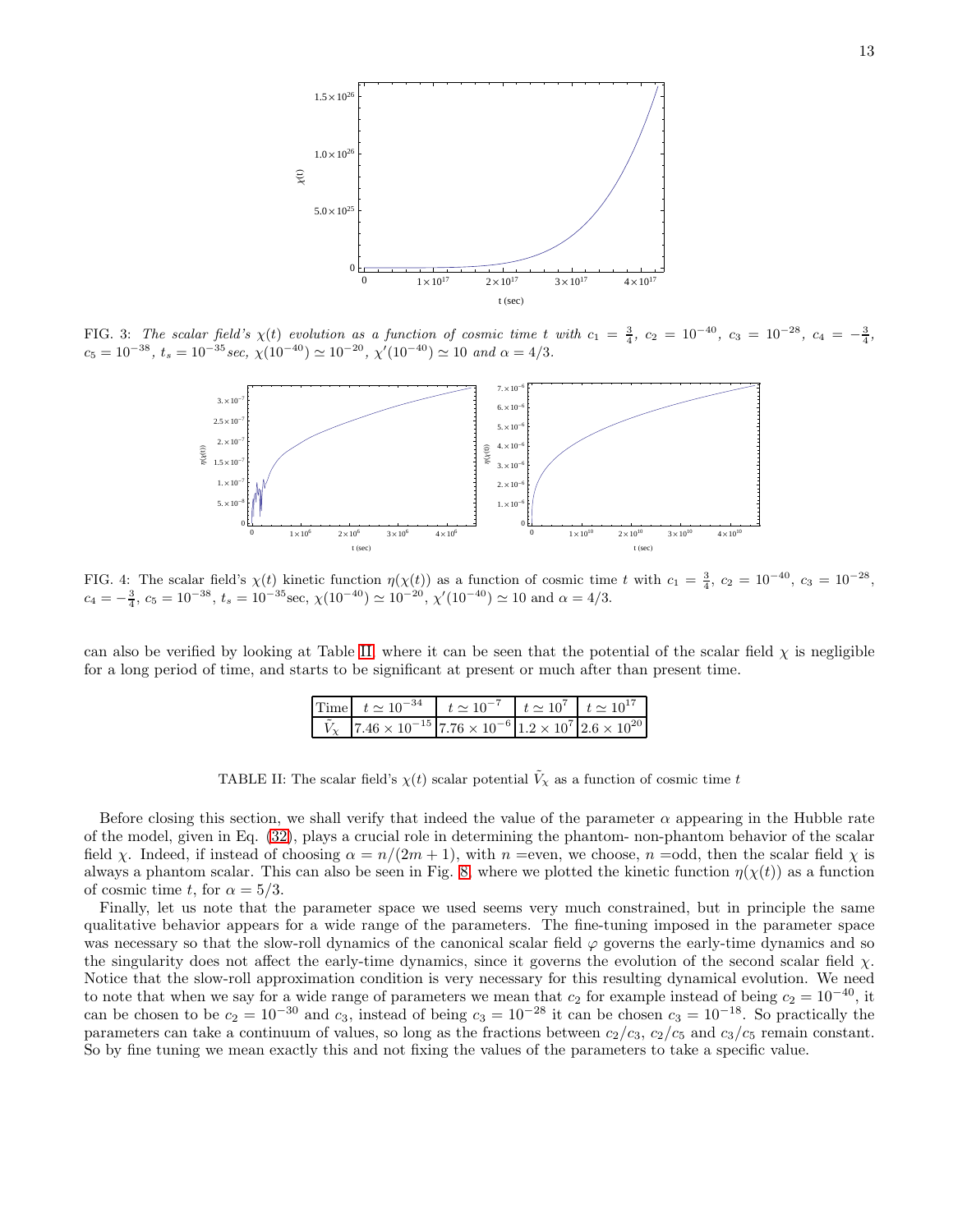

FIG. 5: The scalar field's  $\chi(t)$  kinetic function  $\eta(\chi(t))$ , as a function of cosmic time t with  $c_1 = \frac{3}{4}$ ,  $c_2 = 10^{-40}$ ,  $c_3 = 10^{-28}$ ,  $c_4 = -\frac{3}{4}, c_5 = 10^{-38}, t_s = 10^{-35}$ sec,  $\chi(10^{-40}) \simeq 10^{-20}, \chi'(10^{-40}) \simeq 10$  and  $\alpha = 4/3$ .

<span id="page-13-0"></span>

<span id="page-13-1"></span>FIG. 6: The scalar field's  $\chi(t)$  scalar potential  $\tilde{V}_\chi$  as a function of cosmic time t with  $c_1 = \frac{3}{4}$ ,  $c_2 = 10^{-40}$ ,  $c_3 = 10^{-28}$ ,  $c_4 = -\frac{3}{4}$ ,  $c_5 = 10^{-38}, t_s = 10^{-35}, \chi(10^{-40}) \simeq 10^{-20}, \chi'(10^{-40}) \simeq 10$  and  $\alpha = 4/3$ .

# B. Slow-roll Parameters and observational indices of the  $R^2 + R + \Lambda$  model

Having presented the essentials of the canonical scalar field model with potential which at early times is given by Eq. [\(45\)](#page-7-0), in this section we shall extensively study the implications of this model on the slow-roll parameters and correspondingly on the observational indices. This analysis was also performed for a similar model in Ref. [\[30\]](#page-33-7), so the reader is referred to [\[30\]](#page-33-7) for details. The canonical scalar theory with potential [\(45\)](#page-7-0) corresponds to an  $R + R^2$ gravity plus a cosmological constant in the Jordan frame, of the form given in Eq. [\(48\)](#page-8-0). By the form of the potential and for the values of the parameters [\(72\)](#page-10-1), the potential [\(45\)](#page-7-0) can be further simplified to the following form,

$$
V_s(\varphi) \simeq C_0 + Ae^{-2\sqrt{\frac{2}{3}}\kappa\varphi} - 2Ae^{-\sqrt{\frac{2}{3}}\kappa\varphi}
$$
\n(73)

with  $A = \frac{3c_1^2}{\kappa^2}$ , since  $c_1 = -c_4$ . Notice that we disregarded the term  $\frac{c_1c_3e^{-2\sqrt{\frac{2}{3}}\kappa\varphi}}{\kappa^2}$ , because for the values of the parameters as in [\(72\)](#page-10-1), it is subdominant compared to the other two terms. The minimum of the potential is at  $\varphi = 0$ , since the equation  $V'(\varphi) = 0$  yields the solution  $\varphi = 0$ , for which the second derivative is equal to  $V''(0) = \frac{4A^2\kappa^2}{3}$  $\frac{5\kappa^2}{3},$ which is positive, so the critical point  $\varphi = 0$  is a global minimum of the potential  $V_s(\varphi)$ . Following [\[30](#page-33-7)], and by assuming slow-roll evolution for the scalar field  $\varphi$ , the slow-roll equations for  $\varphi$  during inflation read,

<span id="page-13-2"></span>
$$
H^2 \simeq \frac{\gamma}{12}, \ \ 3H\dot{\varphi} \simeq \left(\frac{\gamma}{\sqrt{6\kappa^2}}\right)e^{-\sqrt{\frac{2}{3}}\kappa\varphi} \tag{74}
$$

with  $\gamma = \frac{9}{4}$ . From Eq. [\(74\)](#page-13-2) it follows that quasi de Sitter acceleration is realized. The scalar field behaves as follows,

$$
\varphi \simeq \sqrt{\frac{2}{3}\kappa^2} \ln\left(\frac{1}{3}\sqrt{\frac{2\gamma}{3}}(t_0 - t)\right) \tag{75}
$$

with  $t_0$  bounded at the beginning of inflation. Since during that time, the scalar field's  $\varphi$  values are quite large, the slow-roll parameters are quite small, so that the scalar field's evolution proceeds slowly. Inflation ends when the slow-parameters become of order one and in order that we obtain  $N = 60$  e-foldings we must require that the initial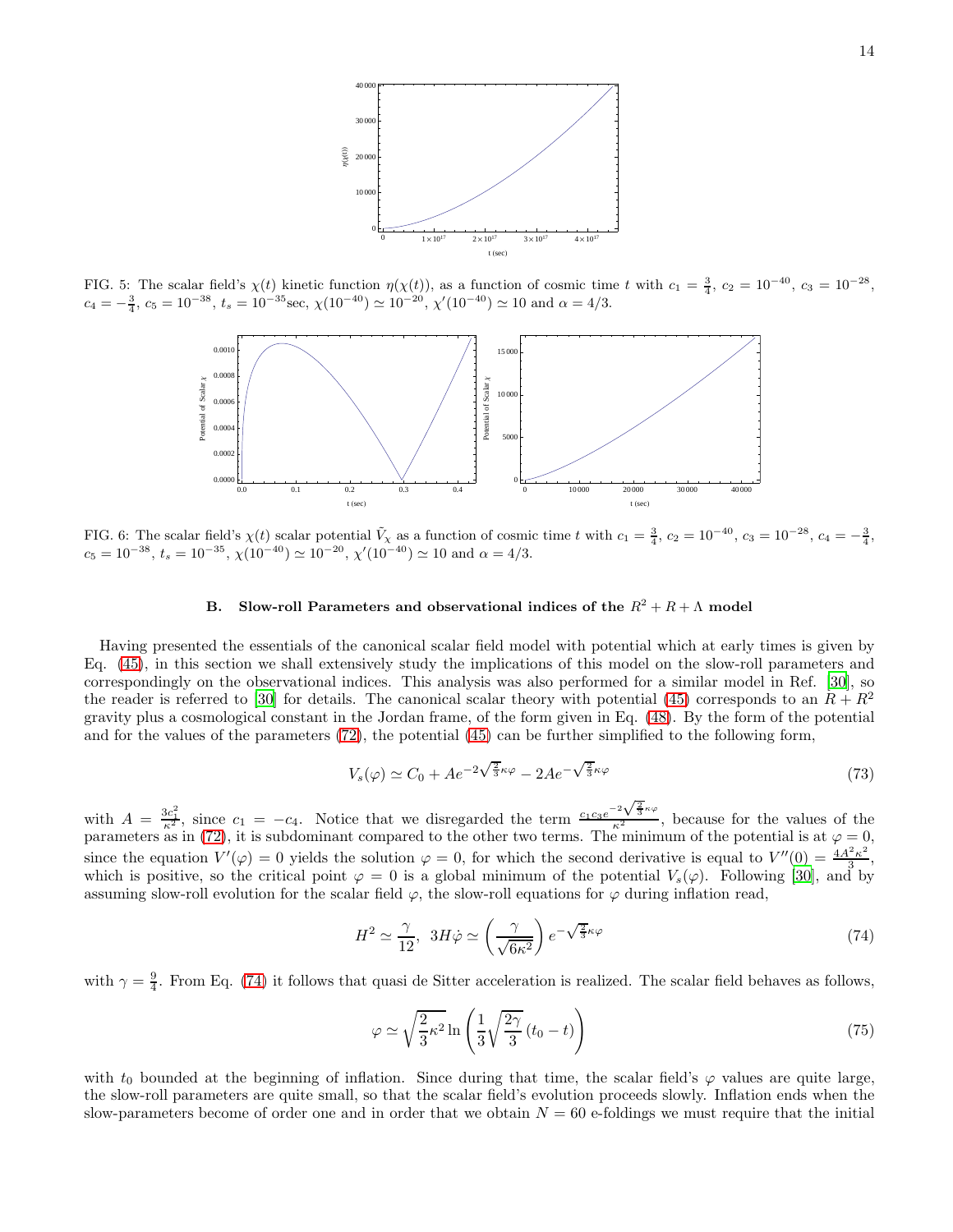

<span id="page-14-0"></span>FIG. 7: The scalar field's  $\chi(t)$  scalar potential  $\tilde{V}_\chi$  as a function of cosmic time t with  $c_1 = \frac{3}{4}$ ,  $c_2 = 10^{-40}$ ,  $c_3 = 10^{-28}$ ,  $c_4 = -\frac{3}{4}$ ,  $c_5 = 10^{-38}$ ,  $t_s = 10^{-35}$ sec,  $\chi(10^{-40}) \simeq 10^{-20}$  and  $\chi'(10^{-40}) \simeq 10$ 



<span id="page-14-1"></span>FIG. 8: The scalar field's  $\chi(t)$  kinetic function  $\eta(\chi(t))$  as a function of cosmic time t with  $c_1 = \frac{3}{4}$ ,  $c_2 = 10^{-40}$ ,  $c_3 = 10^{-28}$ ,  $c_4 = -\frac{3}{4}$ ,  $c_5 = 10^{-38}$ ,  $t_s = 10^{-35}$  sec,  $\chi(10^{-40}) \simeq 10^{-20}$  and  $\chi'(10^{-40}) \simeq 10$ , for  $\alpha = 5/3$ 

value of the scalar field is approximately equal to  $\varphi_i \simeq \frac{1.07}{\kappa^2}$ , which is quite large (see [\[30\]](#page-33-7) for details). For this model, the primordial power spectrum is,

$$
\Delta_R^2 \simeq \frac{\kappa^2 \gamma^2 N^2}{72\pi^2},\tag{76}
$$

while the spectral index  $n_s$  and the scalar-to-tensor ratio r as a function of the e-folding number N read,

$$
n_s \simeq 1 - \frac{2}{N}, \ r \simeq \frac{12}{N^2} \tag{77}
$$

Therefore, for  $N = 60$ , we have  $n_s \approx 0.9665$ , and also  $r \approx 0.0029$ , which are compatible with the Planck data [\[12\]](#page-32-6). Consequently, the behavior of the model with scalar potential  $(45)$  is almost identical to the  $R<sup>2</sup>$  inflation model, with the only difference being the fact that the minimum of the potential is shifted in our case, since  $V_s(0) \simeq C_0 - A$ . In addition, when the corresponding Jordan frame  $F(R)$  gravity is considered, the difference with the  $R^2$  inflation theory, is the appearance of a cosmological constant  $\Lambda$ , defined in Eq. [\(48\)](#page-8-0). As was also pointed out in [\[30\]](#page-33-7), the appearance of this cosmological constant at large curvatures needs to be explained, since it may originate from possible quantum effects. Regardless of that, the presence of a cosmological constant does not modify the inflationary properties of the canonical scalar's field potential.

We need to note here that the model we study in this paper, which consists of two scalar fields, and the single scalar field model we studied in Ref. [\[9\]](#page-32-3), have some qualitative differences. Indeed, the present two scalar field model is constructed in such a way so that the singular evolution is governed by the second scalar field  $\chi$ , while the inflationary era is governed by the canonical scalar field which has a nearly  $R^2$  potential. Therefore, in some sense the singularity is hidden in the  $\chi$  sector and does not appear or does not affect the slow-roll evolution of the first scalar field  $\varphi$ . This observation is crucial, since without the assumption of the slow-roll approximation for the canonical scalar  $\varphi$ , the slow-roll parameters would not be given by the following equations,

<span id="page-14-2"></span>
$$
\epsilon = \frac{1}{2\kappa^2} \left( \frac{V'(\varphi)}{V(\varphi)} \right), \quad \eta = \frac{1}{\kappa^2} \left( \frac{V''(\varphi)}{V(\varphi)} \right),\tag{78}
$$

but in contrast, from the following equations, which are known to describe the so-called Hubble slow-roll parameters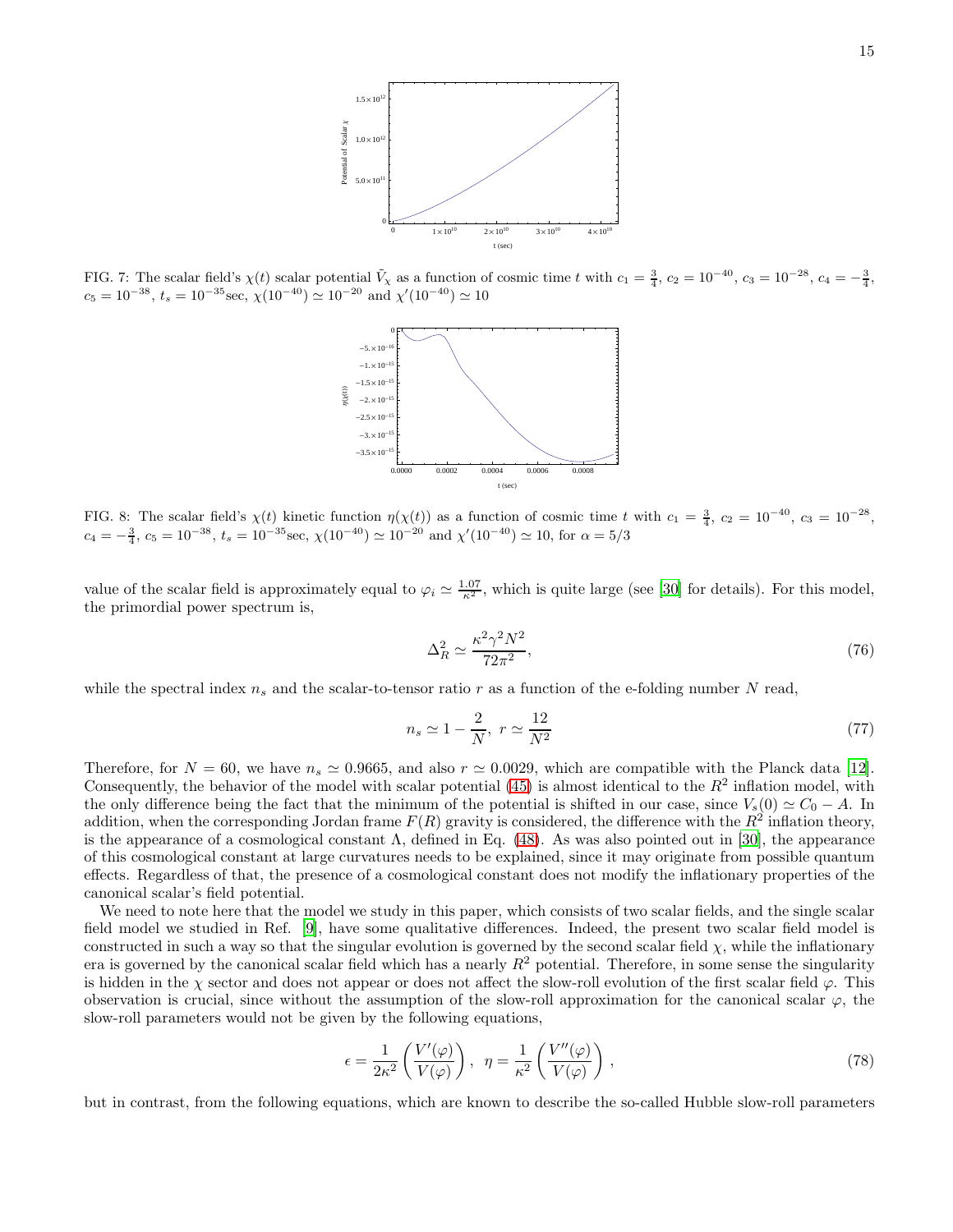[\[37\]](#page-33-10),

<span id="page-15-0"></span>
$$
\epsilon_H = -\frac{\dot{H}}{H^2}, \ \ \eta_H = -\frac{\ddot{H}}{2H\dot{H}}.\tag{79}
$$

By the analytic form of the Hubble slow-roll parameters [\(79\)](#page-15-0)It is conceivable that without the slow-roll assumption for the canonical scalar field, the dynamics of the canonical scalar field would be strongly affected by the singularity, since for specific values of  $\alpha$ , the second slow-roll parameter would diverge. This could in principle have either catastrophic consequences for the inflationary era, if for example the singularity is chosen to occur before the end of the inflationary era, or lead to alternative physical phenomena, being related to the instability in the slow-roll parameters at the Type IV singularity. We shall not go proceed further towards this research line since this is out of the scope of the present paper, but a physical application of these effects is in progress. Finally, let us just comment on the possibility of having catastrophic consequences in the slow-roll indices, that in [\[9](#page-32-3)], this was the case if the singularity was chosen to occur before the end of the inflationary era, even in the context of the slow-roll approximation. However in our case, the slow-roll approximation and the fine-tuning of the parameters, protect the two-scalar field system from such instabilities, at least at the level of the slow-roll parameters.

1. Models II: Jordan frame 
$$
R^{\frac{n+2}{n+1}}
$$
 and  $R + C_1R^2 + C_2(R + R_0)^{3/2}$  gravity

The potential [\(45\)](#page-7-0) offers much freedom with regards to the choice of the parameters  $C_i$ ,  $i = 1, 2, 3$ . Following the lines of research of the previous section, we choose the parameters  $C_i$  to satisfy,

<span id="page-15-1"></span>
$$
C_0 = -C_1, \ C_2 = -\frac{C_0}{4} \tag{80}
$$

Notice that  $c_1 = 3/4$  in all cases. The choice [\(80\)](#page-15-1), would imply for the parameters  $c_i$ ,  $i = 2, ...4$  the following,

$$
c_4 = -2c_1, \ c_3 = 6c_1 \tag{81}
$$

With this choice of parameters, the potential [\(45\)](#page-7-0), becomes during and at the end of the inflationary era,

$$
\tilde{V}(\varphi,\chi) \simeq -\frac{\gamma(n+2)}{\kappa^2} + \frac{\gamma}{\kappa^2} e^{-2\sqrt{\frac{2}{3}}\kappa\varphi} + \frac{\gamma(n+2)}{\kappa^2} e^{-\sqrt{\frac{2}{3}}\kappa\varphi}
$$
\n(82)

where  $\gamma$  an arbitrary parameter. Using Eqs. [\(56\)](#page-8-5), [\(52\)](#page-8-3) and [\(111\)](#page-21-0), we may obtain the Jordan frame  $F(R)$  gravity which gives rise to the potential [\(111\)](#page-21-0), which when  $R \gg \gamma$ , is approximately equal to,

$$
F(R) \simeq \frac{3}{4} \frac{1}{16^{1/3}} R^{4/3} \tag{83}
$$

which may be further approximated  $F(R) \sim R^{1.33}$ .

By the same token, if we choose the parameters  $c_i$ ,  $i = 1,..4$  to be,

$$
c_1 = 3, \ c_3 = \frac{c_1}{3}, \ c_4 = -\frac{3}{2}c_1 \tag{84}
$$

and by defining  $\gamma = 9c_1^2$ , then the corresponding Jordan frame gravity easily follows,

$$
F(R) = R + \frac{R^2}{6\gamma} + \frac{\sqrt{3}}{36} \left(\frac{4R}{\gamma} + 3\right)^{3/2} + \frac{\gamma}{4}
$$
\n(85)

# C. A brief comment on Higgs inflation

Before closing this section, we have to mention that the  $R^2$  inflation potential [\(5\)](#page-2-1) has a direct correspondence to a certain limit of Higgs inflation model introduced by Bezrukov and Shaposhnikov [\[23](#page-33-1)]. So practically, the possibility of having a singular evolution in the context of the  $R^2$  inflation model, can be done in the Higgs inflation case too, at least at a certain limit. Indeed, the Jordan frame action of the Higgs inflaton model is (disregarding matter),

$$
S = \int \mathrm{d}x^4 \sqrt{-g} \left[ \frac{1}{2\kappa^2} R \left( 1 + 2\xi \kappa^2 H^\dagger H \right) \right] \tag{86}
$$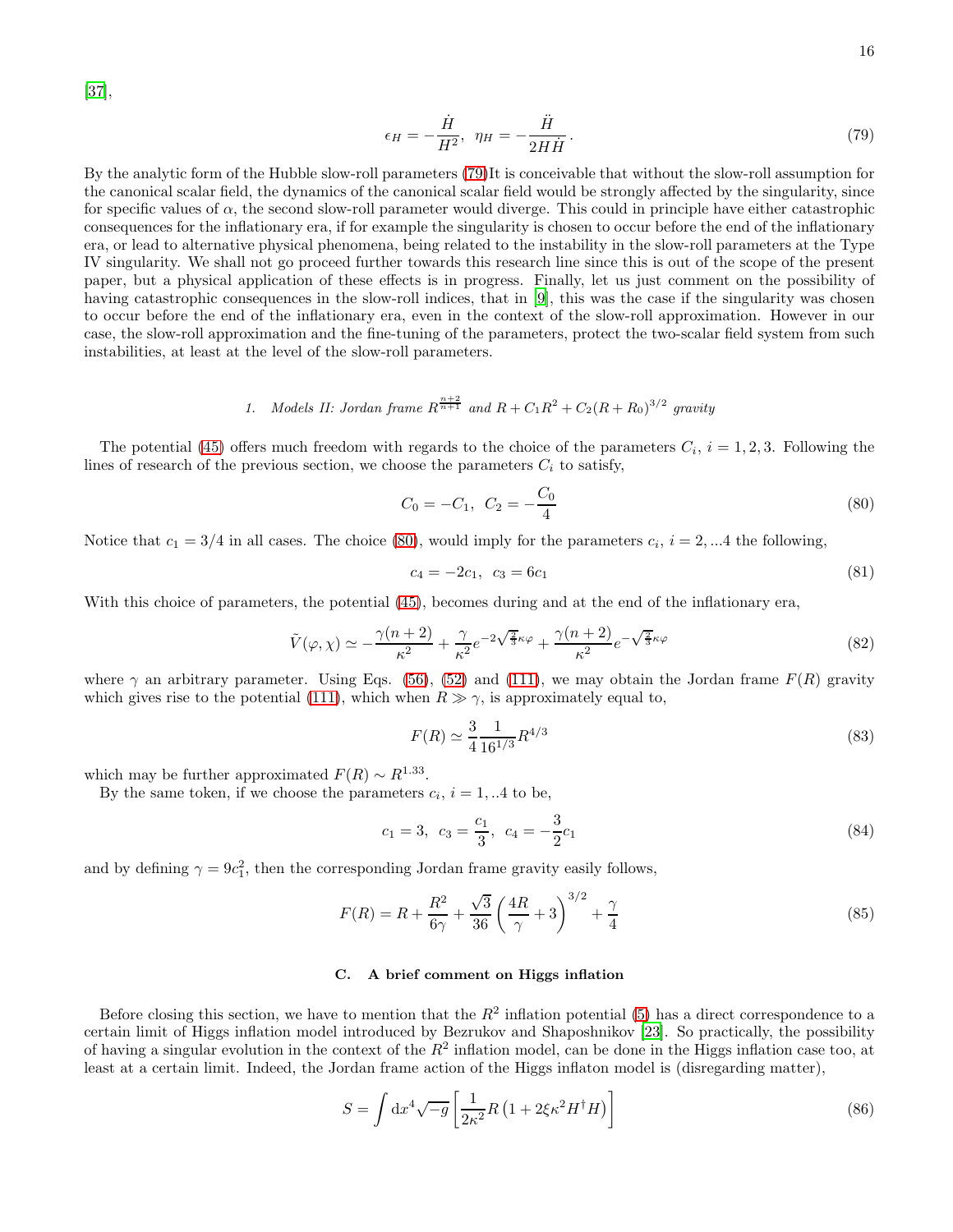with  $H$  the Higgs doublet, which is equal to,

$$
H = \frac{1}{\sqrt{2}} \begin{pmatrix} 0 \\ h \end{pmatrix} \tag{87}
$$

By performing a conformal transformation to the Einstein frame and by canonically normalizing the scalar field, in the limit where  $h \gg 1$ , the Higgs inflaton action can be cast in the following form,

<span id="page-16-0"></span>
$$
S = \int dx^4 \sqrt{-g} \left( \frac{1}{2\kappa^2} R - \frac{1}{2} \partial_\mu \bar{h} \partial^\nu \bar{h} - \frac{\lambda}{\kappa^4 4\xi^2} \left( 1 - e^{-\sqrt{\frac{2}{3}} \kappa \bar{h}} \right)^2 \right),\tag{88}
$$

where the canonical scalar field  $\bar{h}$  is related to the scalar field h as follows,

$$
\bar{h} = \sqrt{\frac{2}{3\kappa^2}} \ln \left( 1 + \xi h^2 \kappa^2 \right). \tag{89}
$$

The analysis of the limiting case of the Higgs inflaton theory given in Eq.  $(88)$ , can in principle proceed as in the  $R<sup>2</sup>$ inflation case, which we described earlier, so we omit it for brevity. Note however, that the Higgs inflaton theory has the behavior of Eq.  $(88)$  only for large field values, so it is expected that in the context of the  $R<sup>2</sup>$  inflation, there is more freedom for cosmological reconstruction model building.

# V. NON-SINGULAR DARK ENERGY ERA DRIVEN BY TYPE IV SINGULAR INFLATION

In this section we shall study in detail the cosmological evolution of the Model I we presented in the previous section. Recall that the Hubble rate for this model has the form given in Eq. [\(32\)](#page-6-1), with the parameters being constrained in the way these appear in Eq. [\(60\)](#page-9-3). In Table [III](#page-16-1) we have summarized the details of this model for convenience. Recall

| Hubble Rate                 | Constraints on the parameters                                                                                                                                                                      | Singularity Type |  |  |
|-----------------------------|----------------------------------------------------------------------------------------------------------------------------------------------------------------------------------------------------|------------------|--|--|
|                             | $H(t) = \frac{c_1}{c_2+c_3t} + c_4 + c_5(t_s-t)^{\alpha}$ , $c_1 = -c_4 = \frac{3}{4}$ , $c_2 \ll 1$ , $c_3 \ll 1$ , $c_5 \ll 1$ , $\alpha = \frac{n}{2m+1}$ Type IV for $\alpha > 1$ , $n = even$ |                  |  |  |
| Jordan Frame $F(R)$ Gravity | $F(R) = R + \frac{R^2}{4C_0} + \Lambda$                                                                                                                                                            |                  |  |  |

<span id="page-16-1"></span>

|  |  |  |  |  |  |  |  | TABLE III: Brief Description of Model I and it's cosmological evolution |  |
|--|--|--|--|--|--|--|--|-------------------------------------------------------------------------|--|
|--|--|--|--|--|--|--|--|-------------------------------------------------------------------------|--|

that with the choice of parameters we made in Eq. [\(72\)](#page-10-1), and also with the choice of  $\alpha = n/(2m+1)$ , with  $\alpha > 1$  and n =even integer, the scalar field  $\chi$  is never a phantom scalar. This however can change for  $\alpha = n/(2m+1)$ ,  $n =$ odd, and for appropriate choice of the initial conditions, but we briefly study the implications of this case in a later section.

It is worth recapitulate the approximations we made, because we shall make extensive use of this model in this section. At first, the cosmic time  $t_s$  is considered to be the time at which inflation ends. At this point the two scalar fields action may be approximated by the action [\(47\)](#page-7-2), so the inflationary era is dominated by the canonical scalar field  $\varphi$  with a scalar potential  $V_s(\varphi)$  given in Eq. [\(45\)](#page-7-0). As the cosmic evolution proceeds and at late-time, the scalar field  $\chi$  starts to dominate the evolution, and the action becomes approximately equal to [\(62\)](#page-9-6), with the potential that governs the late-time evolution being  $\tilde{V}_\chi(\varphi,\chi)$ , appearing in Eq. [\(63\)](#page-9-5). This model offers a theoretical framework for a quite appealing evolutionary process. Particularly, as we now explicitly demonstrate, the model near the Type IV singularity is governed solely by the nearly  $R^2$  inflation potential [\(45\)](#page-7-0), with the effects of the scalar field  $\chi$  being disregarded, since these are in effect subdominant during and at the end of the inflationary era. The field  $\chi$ is assumed to have small values during that era, and we choose it's initial conditions in such a way in order to achieve this. Notice that the Universe has no matter fluids present except only these two scalar fields. As the Universe evolves in time, then the effects of the scalar field begin to dominate, and at late-time the evolution is solely determined by the field  $\chi$ . Therefore we achieved to incorporate a Type IV singularity in a the cosmological evolution of a nearly  $R^2$ inflation model, with the, apparently appealing, side effect of achieving singular  $R^2$  inflation model during and at the end of inflation, and perhaps nearly phantom late-time acceleration. Particularly, the late-time acceleration maybe be driven directly by the Type IV singularity occurring at the end of inflation. In order to see this explicitly, we shall study the effective equation of state (EoS) parameter  $w_{eff}$ ,

$$
w_{\text{eff}} = \frac{p}{\rho} = -1 - \frac{2\dot{H}}{3H^2}.
$$
\n(90)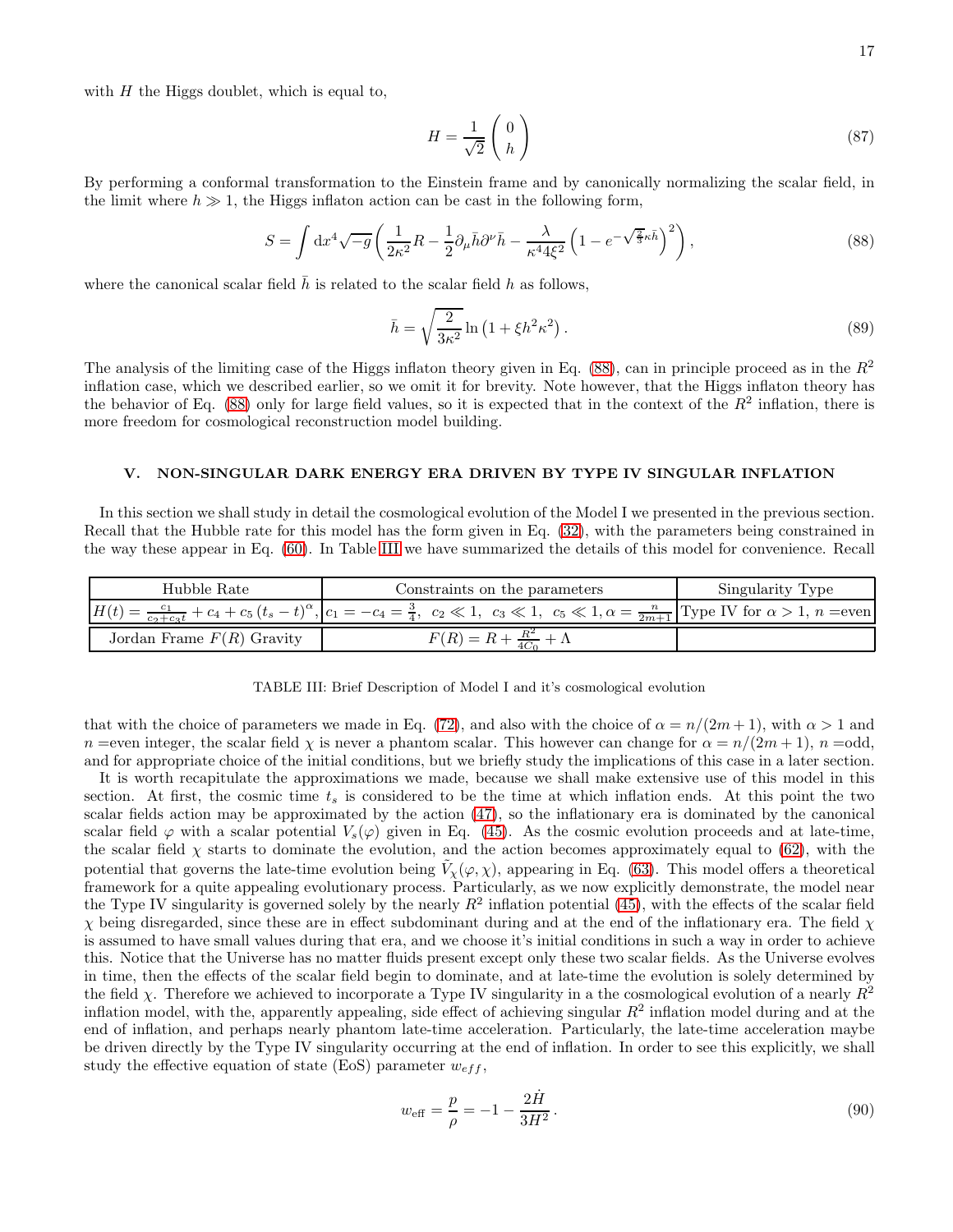which for the Hubble rate  $(32)$  reads,

$$
w_{\text{eff}} = -1 - \frac{2\left(-\frac{c_1c_3}{(c_2 + c_3t)^2} - c_5\left(-t + t_s\right)^{-1+\alpha}\alpha\right)}{3\left(c_4 + \frac{c_1}{c_2 + c_3t} + c_5\left(-t + t_s\right)^{\alpha}\right)^2}
$$
\n(91)

Near the Type IV singularity, which occurs at the end of inflation, the Type IV singularity behaves as follows,

<span id="page-17-0"></span>
$$
w_{\text{eff}} \simeq -1 + \frac{2(c_1 c_3)}{3c_1^2} \tag{92}
$$

where we took into account the constraints [\(60\)](#page-9-3) and also that as  $t \to t_s$ ,

$$
(-t + t_s)^{\alpha - 1} \simeq 0, \ \ (-t + t_s)^{\alpha} \simeq 0 \tag{93}
$$

As is obvious, Eq. [\(92\)](#page-17-0) describes quintessential acceleration which occurs near the Type IV singularity, and is controlled by the nearly  $R^2$  inflation potential [\(45\)](#page-7-0). In conclusion we must emphasize the important result that inflation is not phantom but an almost de Sitter accelerating phase, with almost de Sitter meaning nearly quintessential acceleration.

Correspondingly, at late-time the EoS takes the following form,

<span id="page-17-1"></span>
$$
w_{\text{eff}} \simeq -1 - \frac{2\left(-\frac{c_1c_3}{(c_2 + c_3t)^2} + c_5t^{-1+\alpha}\alpha\right)}{3\left(c_4 + \frac{c_1}{c_2 + c_3t} - c_5t^{+\alpha}\right)^2}
$$
(94)

where we used the fact that, since  $\alpha$  is of the form [\(33\)](#page-6-6), with  $n =$ even, the following holds true for large cosmic times,

$$
(-t + t_s)^{\alpha - 1} \simeq (-t)^{\alpha - 1} = -t^{\alpha - 1}
$$
\n(95)

since  $\alpha - 1$  is a fraction in general, with odd numerator. Relation [\(94\)](#page-17-1) can describe phantom or non-phantom acceleration, depending on the choice of the parameters and the cosmic time value. With the choice of parameters we made in Eq. [\(72\)](#page-10-1), the effective equation of state [\(94\)](#page-17-1), becomes,

<span id="page-17-2"></span>
$$
w_{\text{eff}} \simeq -1 + \frac{0.8788 \, 10^{-38} t^{1/3}}{\left(-0.75 - 1.33 \, 10^{-38} t^{1/3} + \frac{0.75}{10^{-40} + 10^{-28} t}\right)^2} - \frac{4.95 \, 10^{-29}}{\left(10^{-40} + 10^{-28} t\right)^2 \left(-0.75 - 1.33 \, 10^{-38} t^{1/3} + \frac{0.75}{10^{-40} + 10^{-28} t}\right)^2}
$$
\n
$$
(96)
$$

From this equation, it is obvious that when  $t \simeq t_p$ , the first term of Eq. [\(96\)](#page-17-2), is approximately equal to  $1.097 \times 10^{-54}$ , while the second term is  $8.8 \times 10^{-29}$ , so the second term dominates. It is obvious that the EoS is nearly phantom, since  $w_{\text{eff}} \simeq -1 - 8.8 \times 10^{-29}$ , but the phantom contribution is negligible, so practically the acceleration is almost a de Sitter one. The behavior of the EoS for times up to the present age of the Universe can be seen in Fig. [9,](#page-17-3) were it is obvious that the acceleration is practically de Sitter for all times. However, we need to stress that this behavior is strongly dependent on the choices of the parameters and also on the choice of  $\alpha$ . Recall that the late-time behavior



<span id="page-17-3"></span>FIG. 9: The effective equation of state  $w_{\text{eff}}$  as a function of cosmic time t with  $c_1 = \frac{3}{4}$ ,  $c_2 = 10^{-40}$ ,  $c_3 = 10^{-28}$ ,  $c_4 = -\frac{3}{4}$ ,  $c_5 = 10^{-38}, t_s = 10^{-35}$  sec and  $\alpha = 4/3$ 

for the two scalar model we just described, is governed by the scalar field  $\chi$ . In Table [\(IV\)](#page-18-0) we gathered our results,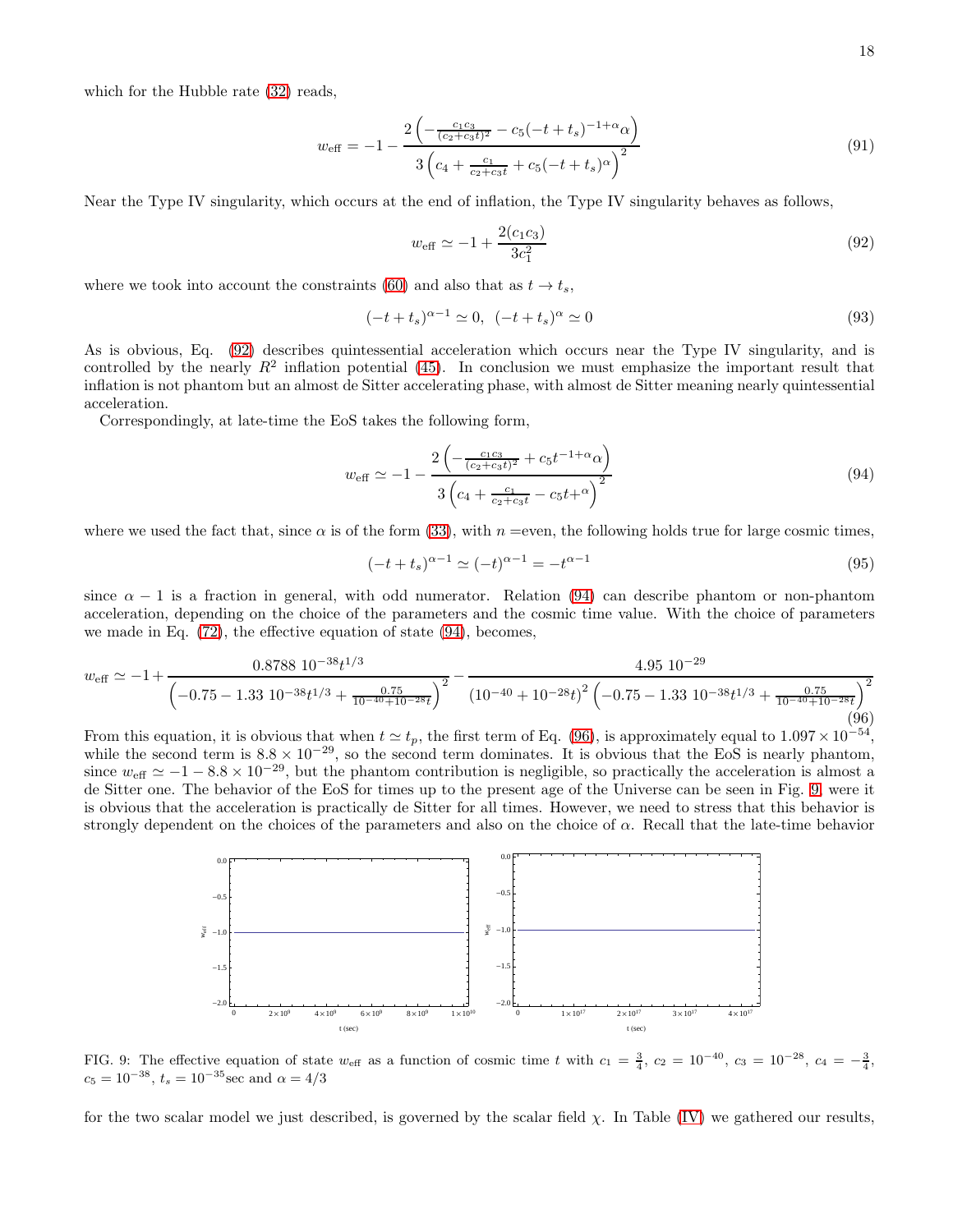| EoS near the Type IV singularity          | nearly Quintessential Acceleration             |  |  |  |
|-------------------------------------------|------------------------------------------------|--|--|--|
| EoS at late-time                          | Nearly Phantom Acceleration                    |  |  |  |
| Scalar potential near Type IV singularity | $V_s(\varphi)$ , dominated by $\varphi$        |  |  |  |
| Scalar potential at late-time             | $V_{\chi}(\varphi,\chi)$ , dominated by $\chi$ |  |  |  |

<span id="page-18-0"></span>TABLE IV: Summary of the cosmological evolution of Model I

with regards to the EoS behavior. So finally, as we demonstrated, the Type IV singularity that occurs at the end of the inflationary era, is responsible for the late-time acceleration. Finally we have to note that this picture entirely changes if the singularity is assumed to occur at late-time. Then the late-time behavior is no longer controlled by the Type IV singularity, but the effects of the singularity might affect the inflationary era, since  $t_s$  might be chosen to be very big. We shall present the details of this scenario in the next section in the cases that the scalar field  $\chi$ is non-phantom and phantom. Notice however that the impact of a phantom scalar on the scalar potential and also in the kinetic function  $\eta(\chi)$  would completely alter the results we obtained in the previous sections, so the study of the phantom scalar is just included here for completeness. More emphasis was given in this section for the case of a non-phantom scalar and the singularity occurs at early time.

Before going into this, we need to discuss another important issue, having to do with the value of the EoS parameter and the type of acceleration that the Universe experiences during inflation and at late-time. Particularly, near the Type IV singularity, which occurs at the end of inflation, the EoS is given in Eq. [\(92\)](#page-17-0), which as we stated, describes nearly quintessential acceleration. However, with the use of the parameter values given in Eq. [\(72\)](#page-10-1), this quintessential acceleration is very close to de Sitter acceleration, since the second term of [\(92\)](#page-17-0), namely,  $\frac{2(c_1c_3)}{3c_1^2}$ , is approximately equal to,  $2.66 \times 10^{-28}$ , which is extremely small. So nearly quintessential acceleration means that the acceleration is very close to de Sitter expansion. The same applies for the late-time behavior, as we showed earlier, but in this case the acceleration is nearly phantom, but very close to de Sitter. So practically, the acceleration in this model is always nearly de Sitter, but note that no matter fluids apart from the two scalars, were considered in this work.

Finally, let us discuss a vague point that may cause some confusion. In the analysis we performed we took the present time to be  $t_p \simeq 10^{17}$  sec. However, this estimate value should be calculated in our case by taking also into account the cold dark matter contribution to the total energy density. However, in our presentation we aimed in describing the features of the model qualitatively, at least with regards to the behavior of the EoS. The complete analysis should involve detailed numerical analysis, by taking into account all the observable numerical data, but such an analysis is beyond the scopes of this qualitative presentation.

# A. Other cases

#### *1. Non-phantom field case*

In the case that  $t_s \gtrsim t_p$ , with  $t_p$  denoting the present time, which is approximately  $t_p \simeq 4.25 \times 10^{17}$ sec, the behavior of the resulting functional form of the EoS is altered drastically, since  $t_s$  dominates over the term t. Indeed, when  $t \simeq t_e$ , with  $t_e$  denoting the time that inflation ends, the effective EoS is approximately equal to,

<span id="page-18-1"></span>
$$
w_{\text{eff}} \simeq -1 - \frac{2\left(-\frac{c_1c_3}{(c_2 + c_3t)^2} - c_5(t_s)^{-1+\alpha}\alpha\right)}{3\left(c_4 + \frac{c_1}{c_2 + c_3t} + c_5(t_s)^{\alpha}\right)^2}
$$
(97)

However, if we choose the values of the parameters as in Eq. [\(72\)](#page-10-1) and also that  $t_s \simeq 10^{50}$  sec, the EoS becomes,

$$
w_{\text{eff}} \simeq -1 - \frac{0.66 \left( -1.3310^{-18} - \frac{7.5 \, 10^{-19}}{(10^{-40} + 10^{-28} t)^2} \right)}{\left( 9.9 \, 10^{41} + \frac{0.75}{10^{-40} + 10^{-28} t} \right)^2}
$$
\n(98)

which means that for  $t \approx 10^{-35}$  sec, the effective equation of state becomes approximately equal to,

$$
w_{\text{eff}} \simeq -1 + 8.82 \times 10^{-103} + 4.97 \times 10^{-23} \tag{99}
$$

which describes nearly quintessential acceleration, but almost de Sitter, since the terms that drive the quintessential acceleration are almost negligible. In the large t regime, with  $t_s \simeq 10^{50}$  sec, when the cosmic time is nearly the present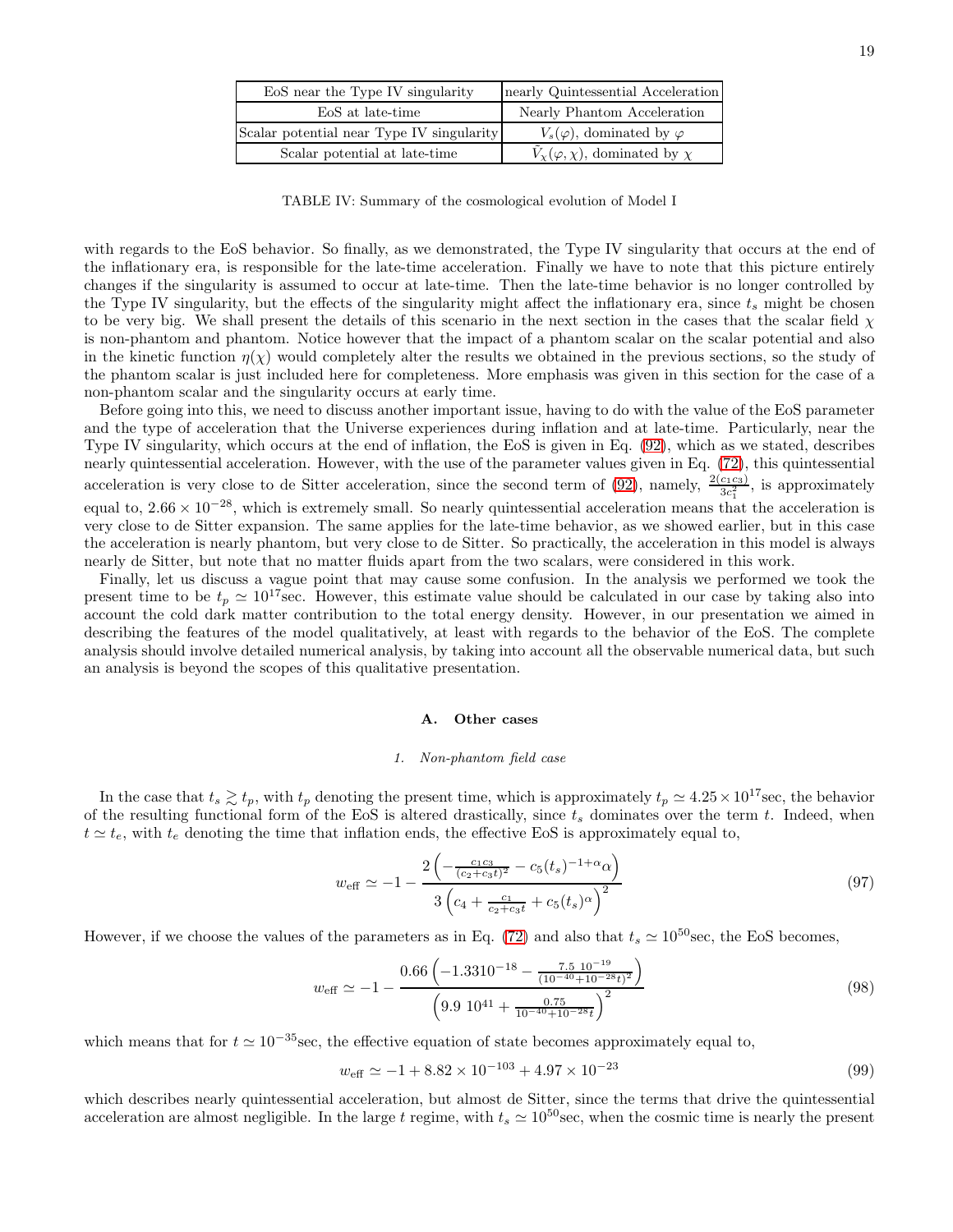time, the functional form of the EoS is given by the same relation, namely Eq. [\(97\)](#page-18-1), and also for the values of the parameters given in Eq. [\(72\)](#page-10-1), the EoS becomes for  $t \approx 10^{17}$  sec,

$$
w_{\text{eff}} \simeq -1 + 8.05 \times 10^{-103} + 5.95 \times 10^{-81} \tag{100}
$$

so the physical picture is the same as before, that is, nearly de Sitter but slightly quintessential acceleration. The same hold true if we choose  $t_s \gg t_p$ , with the terms that turn the EoS quintessential, being even more smaller.

An important remark is in order. If the time that the singularity occurs is chosen to be of the order of the present age of the Universe, or even larger, then the contribution of the second scalar field  $\chi$  to the scalar potential at early times is not negligible anymore. A simple numerical calculation of the values of  $\chi$ , at  $t \approx 10^{-35}$ sec with the same values of the parameters we used before and also the same initial conditions, yields  $\chi(10^{-35}) \simeq 10^{-20}$ , and for this value, the potential of the scalar field  $\chi$  is equal to  $\tilde{V}_{\chi} \sim 10^{20}$ , which destroys the physical picture we described earlier in this section. We will not go into further details towards this line of research, since the result is not so physical appealing.

#### *2. Phantom field case*

In order to study all possible cases, with regards to the behavior of the EoS, in this section we shall briefly discuss the case that the scalar field  $\chi$  is always a phantom scalar. As we already mentioned earlier, this corresponds to the case that  $\alpha = n/(2m+1)$ , with  $n =$ odd integer and  $\alpha > 1$ . The most interesting case corresponds to  $t_s \approx 10^{-35}$ sec, which is the time when inflation ends. Suppose for example that  $\alpha = 5/3$ , then the EoS at late-time is approximately equal to,

$$
w_{\text{eff}} \simeq -1 + 1.07 \times 10^{-97} + 5.95 \times 10^{-96} \tag{101}
$$

so the resulting picture is that, at times  $t \approx 10^{17}$  sec, the EoS describes nearly quintessential, but practically de Sitter acceleration. We have to note that this result is owing to the fact that when  $\alpha = 5/3$ , then  $\alpha - 1 = 2/3$ , which renders the term  $(-t + t_s)^{\alpha-1}$  robust towards the change of the sign of  $(-t + t_s)$ . Finally we need to stress that the physical picture might completely change if we choose other values of the parameters, so these results we presented hold true only for the choice of the parameters given in Eq. [\(72\)](#page-10-1).

## VI. STABILITY ANALYSIS OF THE COSMOLOGICAL SOLUTION

An attribute of using two scalar fields for the cosmological evolution, at least in the context of the reconstruction method we used, is that possible inconsistencies that may occur with the single scalar field description, do not usually occur in the case of two or more scalars. These instabilities were firstly observed in [\[18,](#page-32-11) [33](#page-33-11)], and they occur at exactly the transition point from non-phantom to phantom and vice-versa, in the context of single scalar field scalar-tensor cosmology. Usually, these instabilities are infinite instabilities [\[14,](#page-32-8) [18](#page-32-11), [27\]](#page-33-4), that is, a singularity might occur at the transition point. However, we must note that instabilities are not always an unwanted feature, in the presence of a Type IV singularity. We shall discuss this issue again in a later section.

In this section we shall investigate the stability of the cosmological solution [\(21\)](#page-4-3), with a Hubble rate as in [\(32\)](#page-6-1), and explicitly verify our argument that the two scalar fields scalar-tensor theory guarantees the stability of the cosmological solutions. In order to see this, we shall rewrite the FRW equations as a dynamical system, and therefore we introduce the quantities  $X_{\phi}$ ,  $X_{\chi}$  and  $\overline{Y}$ , which are defined in terms of the scalar fields  $\phi$  and  $\chi$ , in the following way,

<span id="page-19-1"></span><span id="page-19-0"></span>
$$
X_{\phi} = \dot{\phi}, \quad X_{\chi} = \dot{\chi}, \quad \bar{Y} = \frac{\tilde{f}(\phi, \chi)}{H}, \tag{102}
$$

Using these, the FRW equations of Eq.  $(19)$  in conjunction with Eqs.  $(26)$ , can be written in terms of the dynamical variables [\(102\)](#page-19-0) in the following way,

$$
\frac{\mathrm{d}X_{\phi}}{\mathrm{d}N} = \frac{\omega'(\phi)\left(X_{\phi}^{2}-1\right)}{2\omega(\phi)H} - 3\left(X_{\phi}-\bar{Y}\right)
$$
\n
$$
\frac{\mathrm{d}X_{\chi}}{\mathrm{d}N} = \frac{\eta'(\chi)\left(X_{\chi}^{2}-1\right)}{2\eta(\chi)H} - 3\left(X_{\chi}-\bar{Y}\right)
$$
\n
$$
\frac{\mathrm{d}\bar{Y}}{\mathrm{d}N} = \frac{3X_{\phi}X_{\chi}\left(1-\bar{Y}^{2}\right)}{X_{\phi}+X_{\chi}} + \frac{\dot{H}}{H^{2}}\frac{X_{\phi}X_{\chi}+1-\bar{Y}(X_{\phi}+X_{\chi})}{X_{\phi}+X_{\chi}}.
$$
\n(103)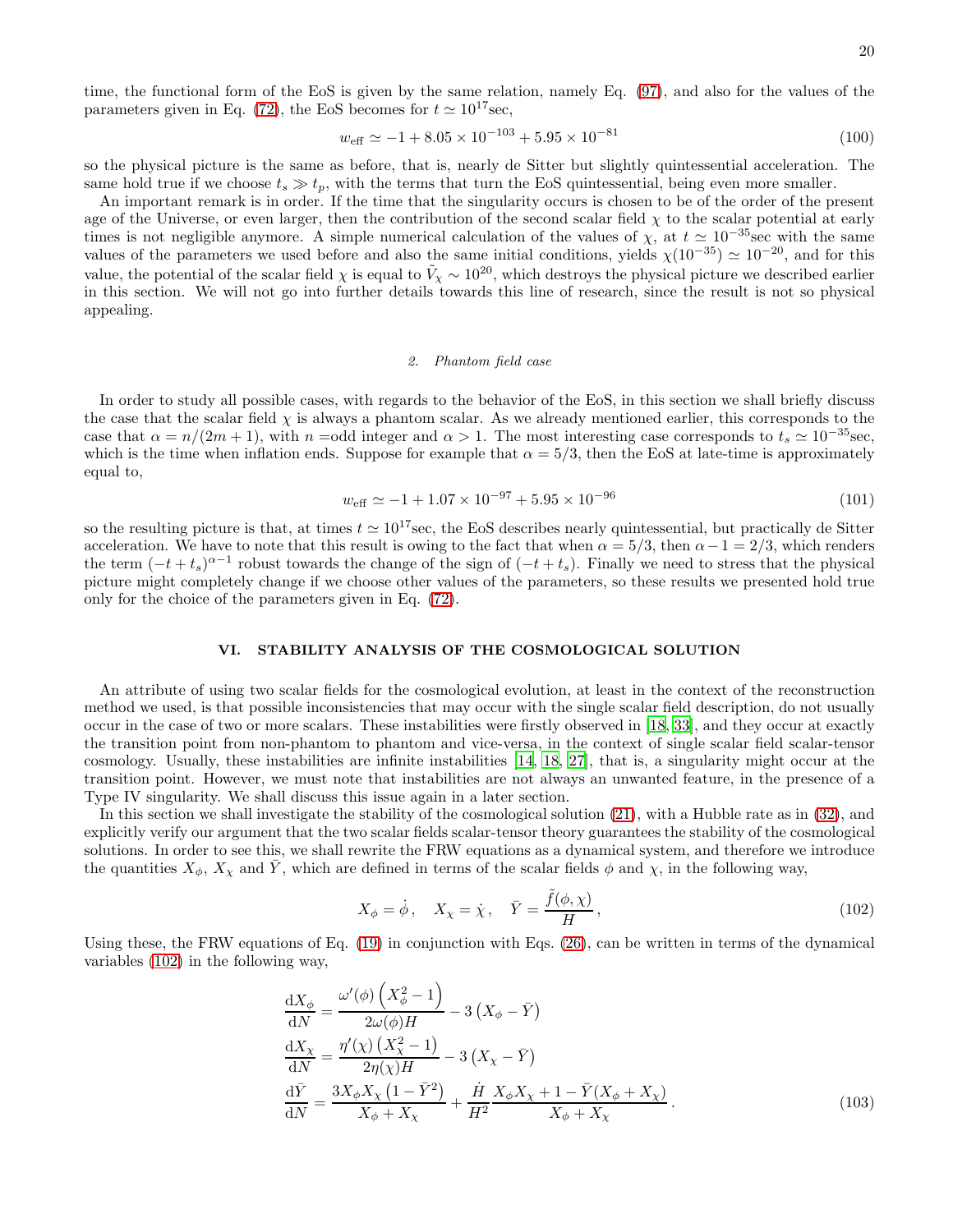The reconstruction method solution of Eq. [\(21\)](#page-4-3), corresponds to the following values of the dynamical variables  $X_{\phi}$ ,  $X_{\chi}$  and  $\overline{Y}_{\chi}$ 

$$
X_{\phi} = 1, \quad X_{\chi} = 1, \quad \bar{Y} = 1,
$$
\n(104)

Thereby, in order to investigate the stability of the dynamical system of FRW equations [\(103\)](#page-19-1), we perform linear perturbations of the new defined dynamical variables, of the following form,

<span id="page-20-0"></span>
$$
X_{\phi} = 1 + \delta X_{\phi} , \quad X_{\chi} = 1 + \delta X_{\chi} , \quad \bar{Y} = 1 + \delta \bar{Y} , \tag{105}
$$

Consequently, the linear perturbations [\(105\)](#page-20-0) define the following dynamical system,

<span id="page-20-1"></span>
$$
\frac{\mathrm{d}}{\mathrm{d}N} \begin{pmatrix} \delta X_{\phi} \\ \delta X_{\chi} \\ \delta \bar{Y} \end{pmatrix} = \begin{pmatrix} -\frac{\omega'(\phi)}{H\omega(\phi)} - 3 & 0 & 3 \\ 0 & -\frac{\eta'(chi)}{H\eta(\chi)} & 3 \\ 0 & 0 & -3 - \frac{\dot{H}}{H^2} \end{pmatrix} \begin{pmatrix} \delta X_{\phi} \\ \delta X_{\chi} \\ \delta \bar{Y} \end{pmatrix} . \tag{106}
$$

The matrix appearing in the dynamical system above [\(106\)](#page-20-1), has the following eigenvalues,

$$
M_{\phi} = -\frac{\omega'(\phi)}{H\omega(\phi)} - 3\,, \quad M_{\chi} = -\frac{\eta'(\chi)}{H\eta(\chi)} - 3\,, \quad M_{\bar{Y}} = -3 - \frac{\dot{H}}{H^2}\,. \tag{107}
$$

Using the form of the Hubble rate given in Eq. [\(32\)](#page-6-1), the eigenvalues become equal to,

$$
M_{\phi} = -3 - \frac{2c_3}{\left(c_4 + \frac{c_1}{c_2 + c_3 t} + c_5(-t + t_s)^{\alpha}\right)(c_2 + c_3 \phi)},
$$
  
\n
$$
M_{\chi} = -3 - \frac{-1 + \alpha}{\left(c_4 + \frac{c_1}{c_2 + c_3 t} + c_5(-t + t_s)^{\alpha}\right)(t_s - \chi)},
$$
  
\n
$$
M_{\bar{Y}} = -3 + \frac{\frac{c_1 c_3}{(c_2 + c_3 t)^2} + c_5(-t + t_s)^{-1 + \alpha} \alpha}{\left(c_4 + \frac{c_1}{c_2 + c_3 t} + c_5(-t + t_s)^{\alpha}\right)^2},
$$
\n(108)

It is clear that  $M_{\phi}$  and  $M_{\bar{Y}}$  are negative for all t, at least when the parameters  $c_i$ ,  $i = 1, ...5$  are chosen as in Eq. [\(60\)](#page-9-3), but the eigenvalue  $M_{\chi}$ , can be positive when  $\chi$  crosses the value  $t_s$ . Then it is possible that the system develops a saddle fixed point, which is a sort of mixed stability. This sort of instability could potentially indicate the presence of a new kind of physical phenomena, as we briefly discuss in a section later on.

In conclusion, the solution [\(21\)](#page-4-3), with a Hubble rate as in [\(32\)](#page-6-1), is stable, for small  $\chi$  values, so during inflation. Note however that the solution [\(21\)](#page-4-3) is one particular solution of the system of equations [\(19\)](#page-4-2) and [\(26\)](#page-5-4). In general, there might exist alternative solutions to this dynamical system, but the fact that the solution [\(21\)](#page-4-3) is stable makes this solution an attractor of the dynamical system. Therefore, any class of solutions of [\(19\)](#page-4-2) and [\(26\)](#page-5-4), will asymptotically coincide with [\(21\)](#page-4-3).

# VII.  $R + R^p$  LIMITING SINGULAR DEFORMATIONS OF  $R + aR^2$  GRAVITY

Having found a theoretical framework in order to describe the singular deformation of the  $R^2$  gravity in the Einstein frame, in this section we shall discuss another interesting pure  $F(R)$  gravity, with Jordan frame action,

$$
S = \frac{1}{2\kappa^2} \int d^4x \sqrt{-g} \left( R + \lambda R^p \right),\tag{109}
$$

where we ignored the contribution of all matter fluids and the parameter  $p$  is not necessarily an integer. By conformally transforming the Jordan frame action, using the method we presented in the previous section, the Einstein frame canonical scalar theory is,

$$
S \simeq \int d^4x \sqrt{-g} \left\{ \frac{1}{2\kappa^2} R - \frac{1}{2} \partial_\mu \varphi \partial^\mu \varphi - \tilde{V}(\varphi) \right\} . \tag{110}
$$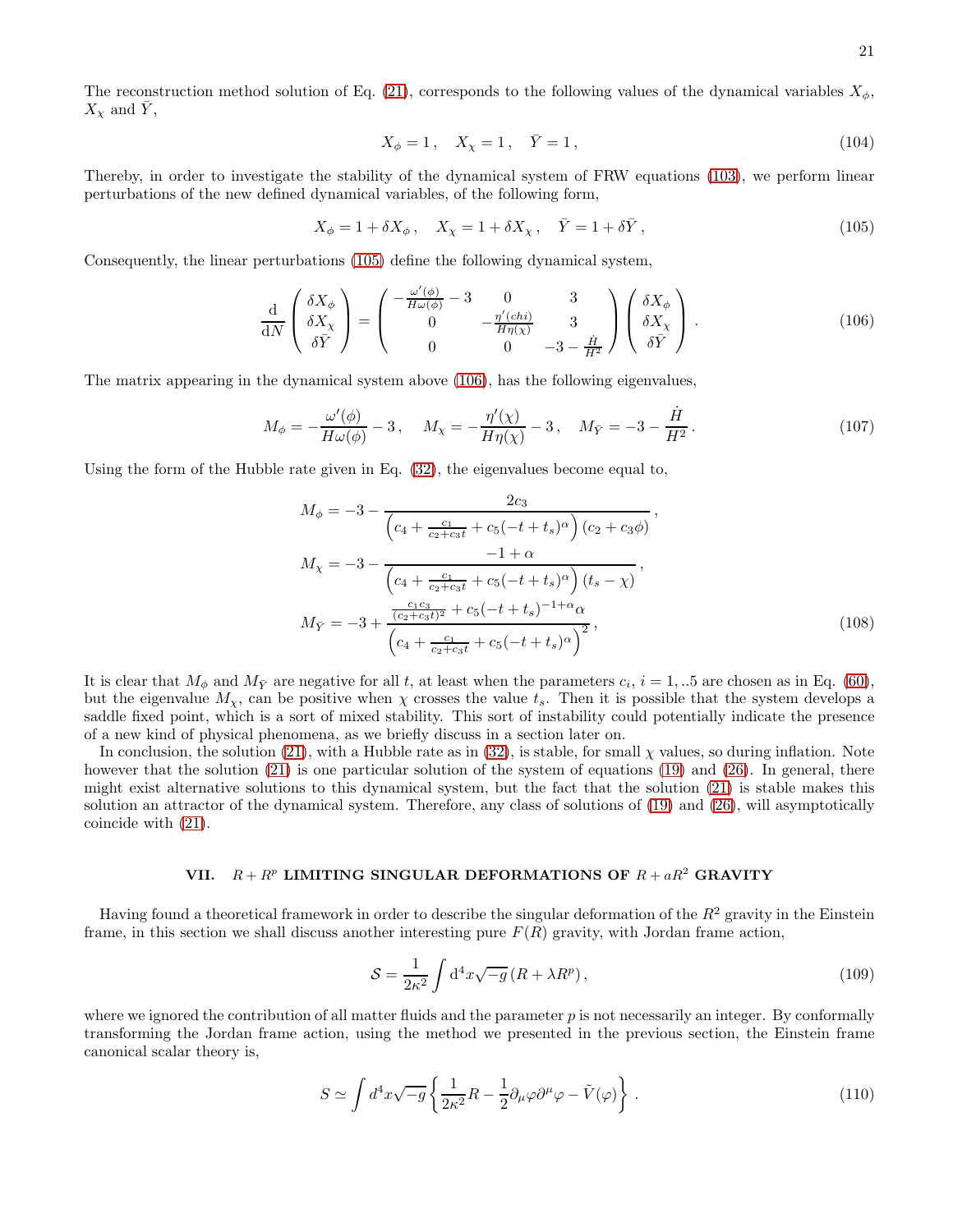The potential  $V(\varphi)$  appearing in the above equation is equal to,

<span id="page-21-0"></span>
$$
V(\varphi) = V_0 e^{-2\sqrt{\frac{2}{3}}\kappa\varphi} \left( e^{\sqrt{\frac{2}{3}}\kappa\varphi} - 1 \right)^{\frac{p}{p-1}}
$$
\n(111)

with  $V_0$  being equal to,

$$
V_0 = \frac{\kappa^2}{2} (p-1) p^{p/(1-p)} \lambda^{1/(1-p)} \tag{112}
$$

For an account on this model, see also [\[30,](#page-33-7) [34\]](#page-33-12). The model described by the potential [\(111\)](#page-21-0) is a deformation of the  $R^2$  inflation potential, which becomes exactly the  $R^2$  inflation potential for  $p=2$ . In this section we shall investigate certain limits of the potential [\(111\)](#page-21-0) and examine how a singular evolution can be linked to the resulting scalar theory, with special emphasis on the Type IV singularity. The limiting case we shall be interested in is the small  $\varphi$  limit of the potential  $V(\varphi)$ , which is approximately equal to,

<span id="page-21-1"></span>
$$
V(\varphi) \simeq (\kappa \varphi)^{-\frac{p}{1+p}} \left( \left(\frac{3}{8}\right)^{\frac{p}{2-2p}} V_0 - \frac{2^{2+\frac{3}{2(-1+p)}} 3^{-1+\frac{1}{2-2p}} (-2+p)V_0 \kappa \varphi}{-1+p} + \frac{2^{\frac{3p}{2(-1+p)}} 3^{-2+\frac{p}{2-2p}} (12+p(-13+4p)) V_0 \kappa^2 \varphi^2}{(-1+p)^2} \right)
$$
\n(113)

We have to note that the small  $\varphi$  limit is very much related to the Type IV singularity, since we are interested in cosmic times near the Type IV singularity. As we shall see, the approximation  $\varphi \to 0$ , near the Type IV singularity is valid. We shall assume that  $p > 2$  a choice that actually corresponds to a Type IV singular evolution, as we demonstrate shortly. For  $p > 2$ , and since we are interested in small  $\varphi$  values, the most dominant term in Eq. [\(113\)](#page-21-1), is the first one, therefore the scalar potential can be approximated by,

<span id="page-21-2"></span>
$$
V(\varphi) \simeq (\kappa)^{\frac{p}{-1+p}} \left(\frac{3}{8}\right)^{\frac{p}{2-2p}} V_0 \varphi^{\frac{p}{-1+p}}
$$
\n(114)

As we now explicitly demonstrate, a singular evolution with a finite-time Type IV singularity may be associated to the canonical scalar theory with potential given by Eq. [\(114\)](#page-21-2). Indeed, consider a Hubble rate of the form,

<span id="page-21-4"></span>
$$
H(t) = f_0 \left( t_s - t \right)^\alpha \tag{115}
$$

with  $\alpha$  any non-integer positive number. Then, as we also discussed in a previous section, when  $\alpha > 1$ , this corresponds to a Type IV singularity, which occurs at  $t = t_s$ . We shall apply the reconstruction method [\[14,](#page-32-8) [27\]](#page-33-4) we used in section II, for the case of a single scalar field. Let the scalar-tensor theory be described by a non-canonical scalar field  $\phi$ , with kinetic term  $\omega(\phi)$  and potential  $V(\phi)$  given in Eq. [\(11\)](#page-3-4). The by using the reconstruction method of section II, the potential reads,

<span id="page-21-3"></span>
$$
V(\phi) = \frac{1}{\kappa^2} \left\{ 3 \left( f_0 \left( t_s - \phi \right)^{\alpha} \right)^{2\alpha} - \alpha f_0 \left( t_s - \phi \right)^{\alpha - 1} \right\},\tag{116}
$$

Since we are interested for  $t \approx t_s$ , the potential [\(116\)](#page-21-3) is approximately equal to,

$$
V(\phi) = -\frac{1}{\kappa^2} \left\{ \alpha f_0 \left( t_s - \phi \right)^{\alpha - 1} \right\},\tag{117}
$$

In addition, the kinetic function  $\omega(\phi)$  corresponding to the Hubble rate [\(115\)](#page-21-4) is equal to,

$$
\omega(\phi) = -\frac{2}{\kappa^2} \alpha f_0 \left( t_s - \phi \right)^{\alpha - 1} \tag{118}
$$

By transforming the non-canonical scalar to it's canonical counterpart by using Eq. [\(9\)](#page-3-3), we obtain the following equation which relates the canonical scalar field  $\varphi$ , with  $\phi$ ,

$$
\varphi = -\frac{2\sqrt{2\alpha f_0}}{\kappa \left(\alpha + 1\right)} \left(t_s - \phi\right)^{\frac{\alpha + 1}{2}} \tag{119}
$$

This relation validates our small  $\varphi$  approximation, since as the cosmic time approaches the singularity, that is  $t \to t_s$ , then the canonical scalar tends to zero. By substituting this to the scalar potential  $V(\phi)$  given in Eq. [\(116\)](#page-21-3), we obtain the scalar potential in terms of the canonical scalar field,

<span id="page-21-5"></span>
$$
V(\phi(\varphi)) \simeq -\frac{\alpha f_0}{\kappa^2} \left\{ -\frac{\kappa (\alpha+1)}{2\sqrt{2\alpha f_0}} \right\}^{\frac{2(\alpha-1)}{\alpha+1}} \varphi^{\frac{2(\alpha-1)}{\alpha+1}} \tag{120}
$$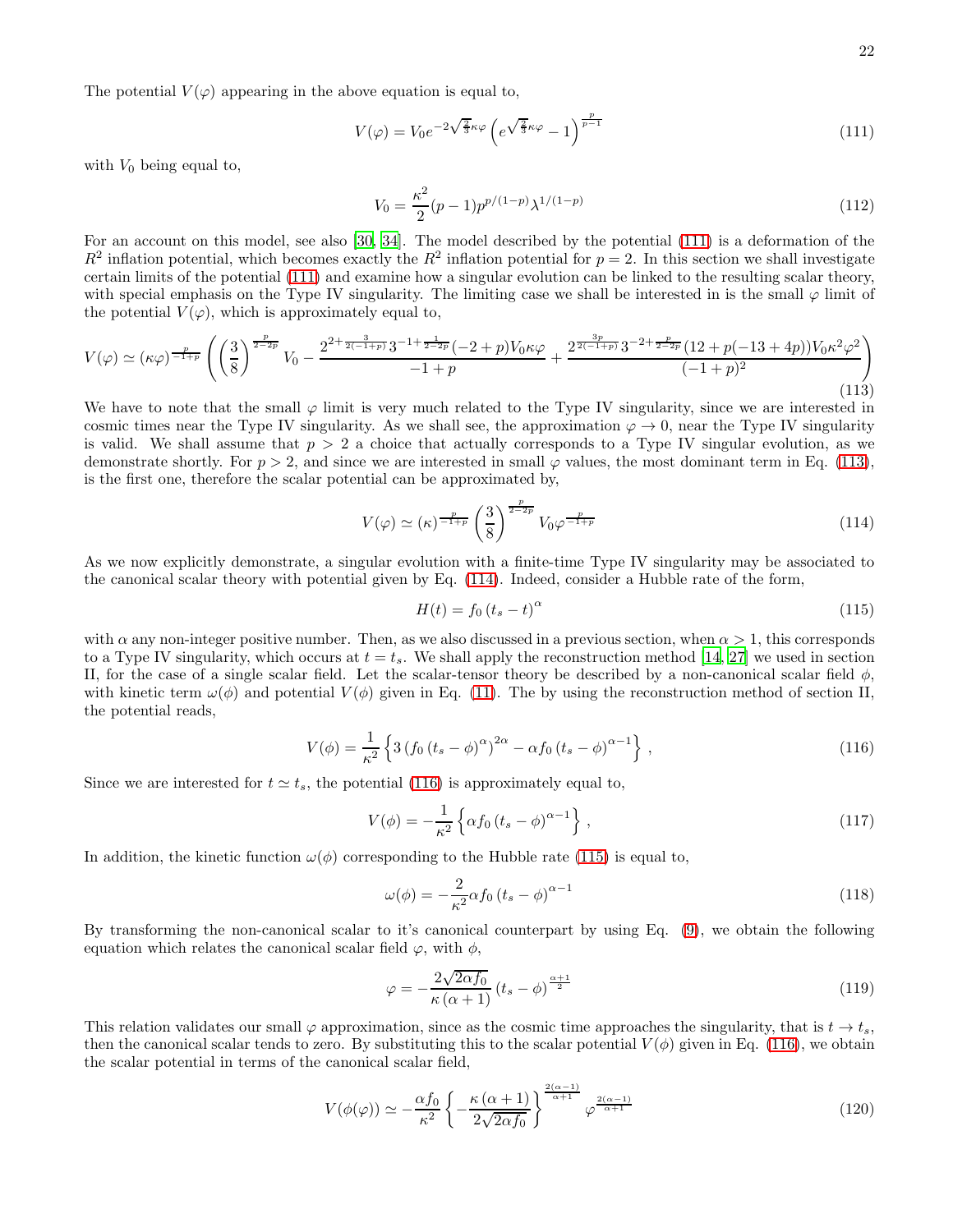Thus by looking Eqs. [\(120\)](#page-21-5) and [\(111\)](#page-21-0), the potentials become identical if we make the following identifications,

<span id="page-22-0"></span>
$$
(\kappa)^{\frac{p}{-1+p}}\left(\frac{3}{8}\right)^{\frac{p}{2-2p}}V_0 = \frac{\alpha f_0}{\kappa^2} \left\{ \frac{\kappa(\alpha+1)}{2\sqrt{2\alpha f_0}} \right\}^{\frac{2(\alpha-1)}{\alpha+1}}, \quad \frac{p}{p-1} = \frac{2(\alpha-1)}{\alpha+1} \tag{121}
$$

Thus by the second relation of Eq.  $(121)$ , we may conclude that when  $p > 2$ , a Type IV singularity occurs. Therefore, we successfully related a Type IV singular evolution to the scalar theory with canonical scalar potential given in [\(111\)](#page-21-0). What remains is to examine the stability of the solution [\(13\)](#page-3-5), which in our case is,

<span id="page-22-1"></span>
$$
\phi = t, \quad H = f(t) = f_0 (t_s - t)^{\alpha} . \tag{122}
$$

The stability of this solution is the subject of the next section.

#### *3. Stability analysis of single scalar field case*

As we pointed out in a previous section, when the single scalar field reconstruction method is employed, infinite instabilities frequently occur at the time instance that the phantom divide  $w_{\text{eff}} = -1$  is crossed [\[15,](#page-32-9) [18\]](#page-32-11). We shall examine whether instabilities occur in the case of the solution given in Eq. [\(122\)](#page-22-1). In order to study the stability of the solution, it is convenient to rewrite the FRW equations in terms of a dynamical system. To this end, we introduce the variables,  $X_{\phi}$  and Y, which are defined as follows,

$$
X_{\phi} = \dot{\phi}, \quad Y = \frac{f(\phi)}{H}.
$$
\n(123)

Notice that, from the form of the variable  $Y$ , we can realize that practically it measures the deviation from the reconstruction solution [\(13\)](#page-3-5). Making use of these variables and upon combining the FRW equation and the field equation for the scalar field  $\phi$ , we obtain the following dynamical system,

<span id="page-22-2"></span>
$$
\frac{dX_{\phi}}{dN} = \frac{f''(\phi)\left(X_{\phi}^2 - 1\right)}{2f'(\phi)H} - 3\left(X_{\phi} - Y\right), \quad \frac{dY}{dN} = \frac{f'(\phi)\left(1 - X_{\phi}Y\right)X_{\phi}}{H^2},\tag{124}
$$

where N stands for the e-folding number. We may easily verify that the solution of Eq.  $(13)$ , has a direct correspondence to the following values of the variables  $X_{\phi}$  and Y,

$$
X_{\phi} = 1, \quad Y = 1,
$$
\n(125)

So practically the point  $(1, 1)$  in the  $(X, Y)$  plane is the critical point of the dynamical system  $(124)$ . The stability of the dynamical system may be revealed if the system is perturbed linearly around the critical point  $(1, 1)$ ,

$$
X_{\phi} = 1 + \delta X_{\phi}, \quad Y = 1 + \delta Y, \tag{126}
$$

and by doing so, the dynamical system [\(124\)](#page-22-2) can be cast as follows,

<span id="page-22-3"></span>
$$
\frac{\mathrm{d}}{\mathrm{d}N} \left( \begin{array}{c} \delta X_{\phi} \\ \delta Y \end{array} \right) = \left( \begin{array}{cc} -\frac{\ddot{H}}{HH} - 3 & 3 \\ -\frac{\dot{H}}{H^2} & -\frac{\dot{H}}{H^2} \end{array} \right) \left( \begin{array}{c} \delta X_{\phi} \\ \delta Y \end{array} \right) \,. \tag{127}
$$

It is a textbook known fact in dynamical systems theory [\[35](#page-33-13)], that the dynamical system [\(127\)](#page-22-3) can be considered stable, if the eigenvalues of the matrix  $M$ ,

$$
M = \begin{pmatrix} -\frac{\ddot{H}}{\dot{H}H} - 3 & 3\\ -\frac{\dot{H}}{H^2} & -\frac{\dot{H}}{H^2} \end{pmatrix}
$$
(128)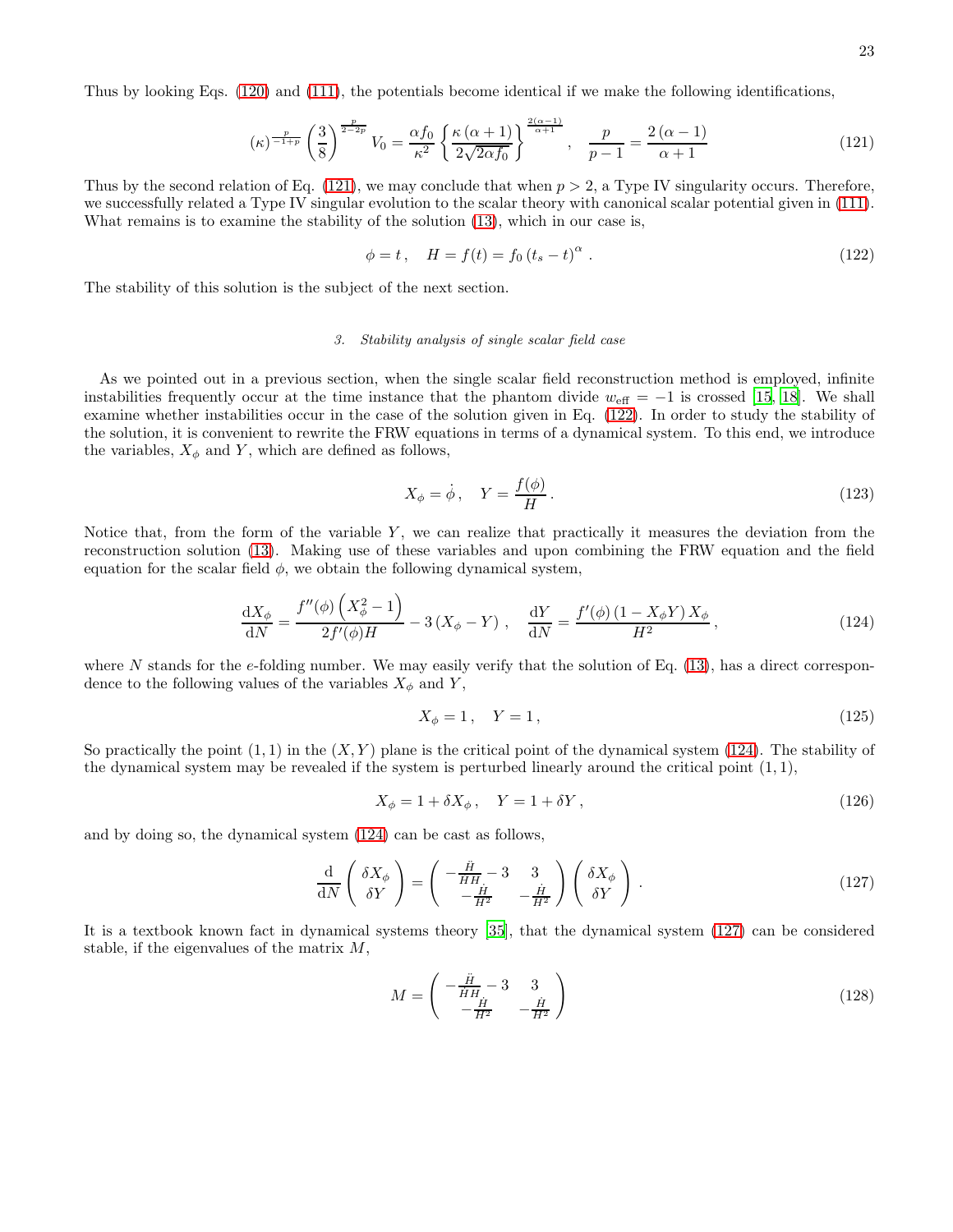are negative. A simple analytic calculation of the eigenvalues yields,

$$
M_{+} = \frac{1}{2} \left[ -\left( \frac{H''(t)}{H'(t)H(t)} + \frac{H'(t)}{H(t)^{2}} + 3 \right) + \sqrt{\left( \frac{H''(t)}{H'(t)H(t)} + \frac{H'(t)}{H(t)^{2}} + 3 \right)^{2} - \frac{4H''(t)}{H(t)^{3}} - \frac{12H'(t)}{H(t)^{2}}} \right],
$$
  

$$
M_{-} = \frac{1}{2} \left[ -\left( \frac{H''(t)}{H'(t)H(t)} + \frac{H'(t)}{H(t)^{2}} + 3 \right) - \sqrt{\left( \frac{H''(t)}{H'(t)H(t)} + \frac{H'(t)}{H(t)^{2}} + 3 \right)^{2} - \frac{4H''(t)}{H(t)^{3}} - \frac{12H'(t)}{H(t)^{2}}} \right],
$$
(129)

In the case of the Hubble rate given in Eq. [\(122\)](#page-22-1), the eigenvalues become in general,

$$
M_{+} = \frac{1}{2} \left( -3 + \frac{(-t + t_{s})^{-1-\alpha}(-1 + \alpha)}{f_{0}} + \frac{(-t + t_{s})^{-1-\alpha}\alpha}{f_{0}} \right)
$$
\n
$$
+ \frac{1}{2} \left( \sqrt{\left( \frac{12(-t + t_{s})^{-1-\alpha}\alpha}{f_{0}} - \frac{4(-t + t_{s})^{-2-2\alpha}(-1 + \alpha)\alpha}{f_{0}^{2}} + \left( 3 - \frac{(-t + t_{s})^{-1-\alpha}(-1 + \alpha)}{f_{0}} - \frac{(-t + t_{s})^{-1-\alpha}\alpha}{f_{0}} \right)^{2}}{f_{0}} \right)} \right)
$$
\n
$$
M_{-} = \frac{1}{2} \left( -3 + \frac{(-t + t_{s})^{-1-\alpha}(-1 + \alpha)}{f_{0}} + \frac{(-t + t_{s})^{-1-\alpha}\alpha}{f_{0}}
$$
\n
$$
- \sqrt{\left( \frac{12(-t + t_{s})^{-1-\alpha}\alpha}{f_{0}} - \frac{4(-t + t_{s})^{-2-2\alpha}(-1 + \alpha)\alpha}{f_{0}^{2}} + \left( 3 - \frac{(-t + t_{s})^{-1-\alpha}(-1 + \alpha)}{f_{0}} - \frac{(-t + t_{s})^{-1-\alpha}\alpha}{f_{0}} \right)^{2} \right)}
$$
\n(130)

Although by appropriately choosing  $\alpha$ , and also by assuming that t is away from the singular point, the above eigenvalues can be negative. But as the cosmic time approaches  $t<sub>s</sub>$ , the eigenvalues have an infinite instability, with the eigenvalues being positive in some cases. This makes the system unstable at the transition point. Note however that instabilities may serve as indicators that the evolutionary process may change at the time these occur, as we briefly discuss in the next section.

Before we close this section, for completeness we shall briefly provide a description with two scalar fields, one of which is a non-canonical field. We presented the essentials of the two scalar field method in a previous section, so the action is given by Eq. [\(18\)](#page-4-1), the kinetic functions by [\(22\)](#page-5-1), while the scalar potential is given by Eq. [\(25\)](#page-5-5). By choosing the auxiliary function  $\alpha(x)$  as follows,

$$
\alpha(x) = f_0(-x + t_s)^{-1+\alpha}\alpha\tag{131}
$$

we get the kinetic functions of the scalar field  $\phi$  to be,

$$
\omega(\phi) = \frac{2f_0 \alpha (t_s - \phi)^{-1 + \alpha} \left(1 + \sqrt{2}\right)}{\kappa^2} \tag{132}
$$

while the kinetic function of the scalar field  $\chi$  reads,

$$
\eta(\chi) = -\frac{2\sqrt{2}f_0\alpha(t_s - \chi)^{-1+\alpha}}{\kappa^2} \tag{133}
$$

The corresponding scalar potential  $V(\phi, \chi)$  is given by,

$$
V(\phi, \chi) = \frac{\sqrt{b_0 \alpha} (t_s - \phi)^{\frac{1}{2}(-1+\alpha)} + b_0 \alpha (t_s - \phi)^{-1+\alpha} + \sqrt{b_0 \alpha} (t_s - \chi)^{\frac{1}{2}(-1+\alpha)}}{\kappa^2} + \frac{3 \left(b_0(1+\alpha)(t_s - \phi)^{\alpha} + 2\sqrt{b_0 \alpha} \left((t_s - \phi)^{\frac{1+\alpha}{2}} + (t_s - \chi)^{\frac{1+\alpha}{2}}\right)\right)^2}{(1+\alpha)^2 \kappa^2}
$$
(134)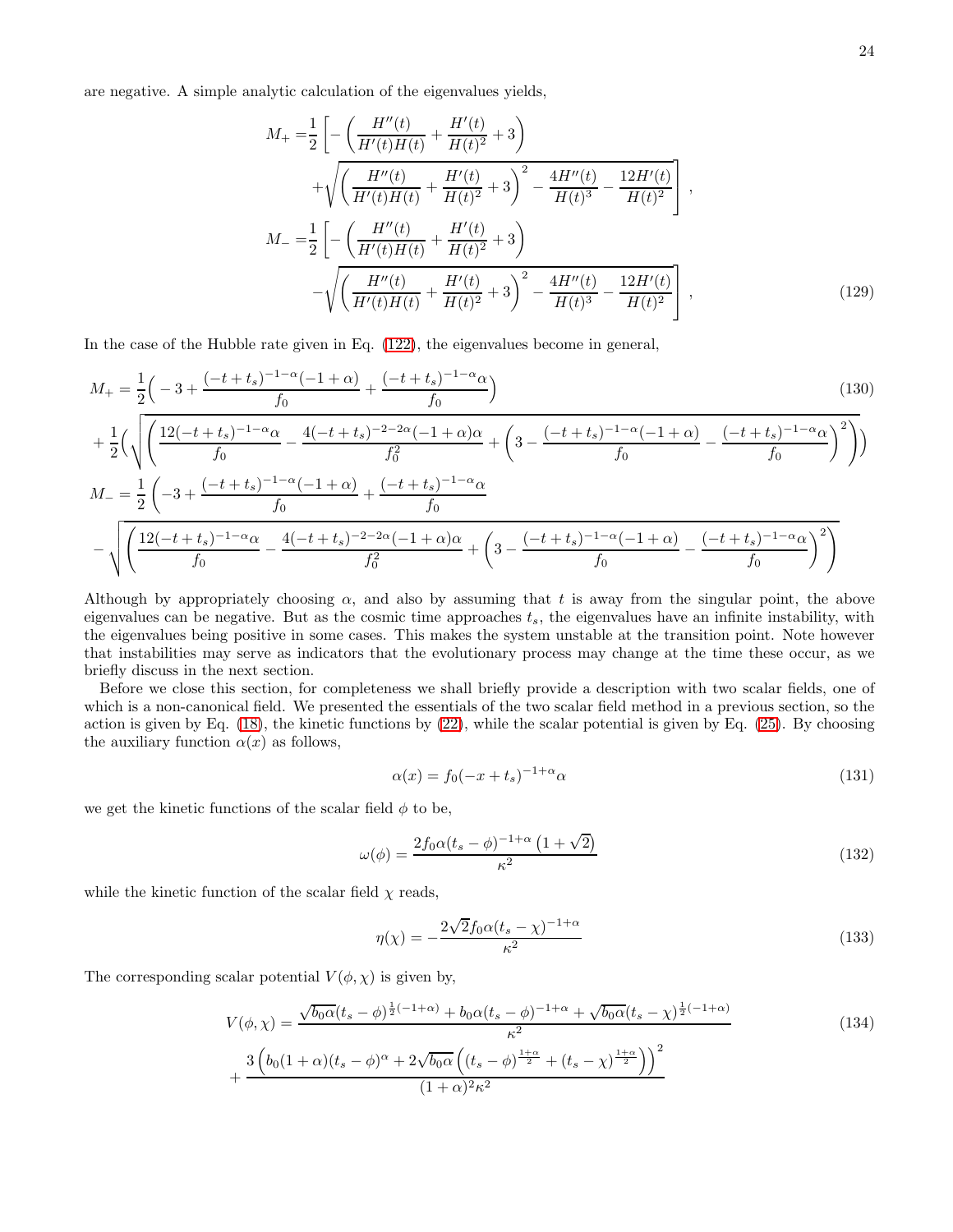# VIII. INCLUSION OF MATTER FLUIDS IN THE COSMOLOGICAL EVOLUTION

Having studied the cosmological evolution of Eq. [\(32\)](#page-6-1) in the absence of matter fluids, in this section we shall include the contribution of perfect matter fluids. Particularly, we shall include the effects of pressure-less matter, but in principle other matter fluids can be considered too. We start off with the description of the equations of motion in the presence of matter fluids, with constant equation of state  $w_m$ , which take the following form,

$$
H^{2} = \frac{\kappa^{2}}{3} \left( \rho_{m} + \frac{1}{2} \omega(\phi) \dot{\phi}^{2} + \frac{1}{2} \eta(\chi) \dot{\chi}^{2} + V(\phi, \chi) \right),
$$
  
\n
$$
\dot{H} = -\frac{\kappa^{2}}{2} \left( \rho_{m} + p_{m} + \omega(\phi) \dot{\phi}^{2} + \eta(\phi) \dot{\chi}^{2} \right),
$$
\n(135)

where  $\rho_m$  and  $p_m$  stand for the effective energy density and effective pressure of the matter fluids with equation of state  $p_m = w_m \rho_m$ . The effective energy density and pressure satisfy the conservation law,

<span id="page-24-0"></span>
$$
\dot{\rho_m} + 3H\left(\rho_m + p_m\right),\tag{136}
$$

from which we get  $\rho_m = \rho_{m_0} a^{-3(1+w_m)}$ . Now consider the following solution to the FRW equations [\(135\)](#page-24-0),

<span id="page-24-4"></span><span id="page-24-1"></span>
$$
\phi = \chi = t, \quad H = f(t). \tag{137}
$$

Then then kinetic terms  $\omega(\phi)$  and  $\eta(\chi)$ , satisfy,

<span id="page-24-2"></span>
$$
\omega(t) + \chi(t) = -\frac{2}{\kappa^2} f'(t) + (w_m + 1) F_0 e^{(1+w_m)F(t)}, \qquad (138)
$$

where  $F(t) = f'(t)$ . The last term follows from the fact that  $\rho_m = \rho_{m_0} a^{-3(1+w_m)}$ , and also by combining the first relation of Eq. [\(135\)](#page-24-0) and  $H = \dot{a}/a$ . So in general, the kinetic terms that generate the cosmological evolution [\(137\)](#page-24-1), can be chosen as,

$$
\omega(\phi) = -\frac{2}{\kappa^2} \left( f'(\phi) - \sqrt{a_1(\phi)^2 + f'(\phi)^2} \right) + \frac{(w_m + 1)}{2} F_0 e^{(1+w_m)F(\phi)},
$$
  
\n
$$
\eta(\chi) = -\frac{2}{\kappa^2} \left( \sqrt{a_1(\phi)^2 + f'(\phi)^2} \right) + \frac{(w_m + 1)}{2} F_0 e^{(1+w_m)F(\chi)}.
$$
\n(139)

where  $a_1(x)$  is an arbitrary function. Indeed, it can be easily verified that the above two kinetic terms satisfy Eq. [\(138\)](#page-24-2), when  $\phi = \chi = t$ . Also we define the function,

$$
\tilde{f}(\phi,\chi) = -\frac{\kappa^2}{2} \left( \int \omega(\phi) d\phi + \int \eta(\chi) d\chi - \int f_1(\phi) d\phi - \int f_1(\chi) d\chi \right),\tag{140}
$$

with  $f_1(x) = \frac{(w_m+1)}{2} F_0 e^{(1+w_m)F(x)}$ . The function  $\tilde{f}(\phi, \chi)$  satisfies  $\tilde{f}(t,t) = f(t)$ , as it can be easily verified since,

<span id="page-24-3"></span>
$$
\int (\omega(t) + \eta(t) - f_1(t) - f_1(t)) dt = \int f'(t) dt = f(t),
$$
\n(141)

which holds true, due to Eq. [\(138\)](#page-24-2). So the potential that generates the cosmological evolution [\(137\)](#page-24-1), can be chosen as follows,

$$
V(\phi, \chi) = \frac{1}{\kappa^2} \left( 3\tilde{f}(\chi, \phi)^2 + \frac{\partial \tilde{f}}{\partial \phi} + \frac{\partial \tilde{f}}{\partial \chi} \right) - \frac{(w_m - 1)}{4} F_0 e^{-3(1 + w_m)F(\phi)} - \frac{(w_m - 1)}{4} F_0 e^{-3(1 + w_m)F(\chi)}.
$$
\n(142)

We chose the potential as in Eq. [\(142\)](#page-24-3), so that at  $\phi = \chi = t$  it satisfies,

$$
V(t,t) = \frac{1}{\kappa^2} \left( f(t)^2 + f'(t) \right) - \frac{(w_m - 1)}{2} F_0 e^{-3(1+w_m)F(t)}.
$$
 (143)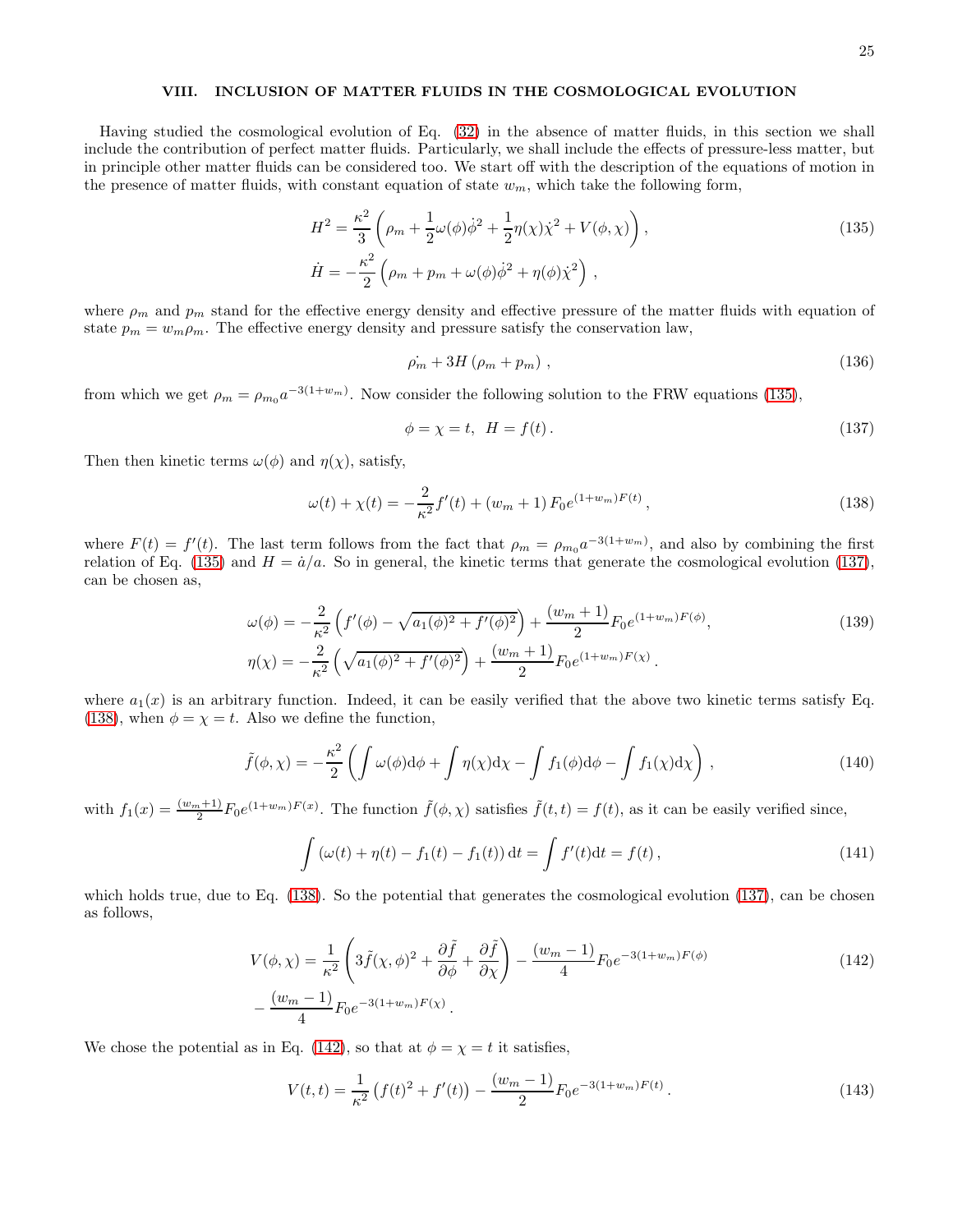It is easy to prove that the potential  $V(\phi, \chi)$  of Eq. [\(142\)](#page-24-3), since at  $\phi = \chi = t$ , the following relations hold true:

$$
3\tilde{f}(t,t) = 3f(t)^{2},
$$
  
\n
$$
\frac{\partial \tilde{f}}{\partial \phi}\Big|_{\phi=t} = \omega(t) - f_{1}(t),
$$
  
\n
$$
\frac{\partial \tilde{f}}{\partial \chi}\Big|_{\chi=t} = \chi(t) - f_{1}(t)
$$
\n(144)

and consequently at  $\chi = \phi = t$ , we have,

$$
\frac{\partial \tilde{f}}{\partial \phi}\Big|_{\phi=t} + \frac{\partial \tilde{f}}{\partial \chi}\Big|_{\chi=t} = \eta(t) + \omega(t) - 2f_1(t) = -\frac{2}{\kappa^2}f'(t) \,,\tag{145}
$$

where we also used Eq. [\(138\)](#page-24-2). Let us find the corresponding kinetic terms  $\omega(\phi)$ ,  $\eta(\chi)$ , the function  $\tilde{f}$  and the potentia  $V(\phi, \chi)$ , for the cosmological evolution of Eq. [\(32\)](#page-6-1). By combining Eqs. (32) and [\(139\)](#page-24-4), we get the kinetic terms  $\omega(\phi)$ and  $\eta(\chi)$ , which are,

$$
\omega(\phi) = \frac{1}{2} e^{-3(1+w_m) \left(-\frac{c_5 (t_s - \phi)^{1+\alpha}}{1+\alpha} + c_4 \phi + \frac{c_1}{c_3} \ln(c_2 + c_3 \phi)\right)} F_0(1+w_m) + \frac{2c_1 c_3}{\kappa^2 (c_2 + c_3 \phi)^2}
$$
\n
$$
\eta(\chi) = \frac{1}{2} e^{-3(1+w_m) \left(-\frac{c_5 (t_s - \chi)^{1+\alpha}}{1+\alpha} + c_4 \chi + \frac{c_1}{c_3} \ln(c_2 + c_3 \chi)\right)} F_0(1+w_m) - \frac{2c_2 \alpha (t_s - \chi)^{-1+\alpha}}{\kappa^2},
$$
\n
$$
(146)
$$

while the potential of Eq. [\(142\)](#page-24-3), becomes equal to,

$$
V(\phi, \chi) = -\frac{1}{4} e^{-3(1+w_m) \left(c_4 \phi + c_5 (t_s - \phi)^{\alpha} \left(-\frac{t_s}{1+\alpha} + \frac{\phi}{1+\alpha}\right) + \frac{c_1}{c_3} \ln(c_2 + c_3 \phi)\right)} F_0
$$
\n
$$
- \frac{1}{4} e^{-3(1+w_m) \left(c_4 \chi + c_5 (t_s - \chi)^{\alpha} \left(-\frac{t_s}{1+\alpha} + \frac{\chi}{1+\alpha}\right) + \frac{c_1}{c_3} \ln(c_2 + c_3 \chi)\right)} F_0
$$
\n
$$
+ \frac{1}{4} e^{-3(1+w_m) \left(c_4 \phi + c_5 (t_s - \phi)^{\alpha} \left(-\frac{t_s}{1+\alpha} + \frac{\phi}{1+\alpha}\right) + \frac{c_1}{c_3} \ln(c_2 + c_3 \phi)\right)} F_0 w_m
$$
\n
$$
+ \frac{1}{4} e^{-3(1+w_m) \left(c_4 \chi + c_5 (t_s - \chi)^{\alpha} \left(-\frac{t_s}{1+\alpha} + \frac{\chi}{1+\alpha}\right) + \frac{c_1}{c_3} \ln(c_2 + c_3 \phi)\right)} F_0 w_m
$$
\n
$$
+ \frac{3c_4^2}{\kappa^2} + \frac{3c_1^2}{\kappa^2 (c_2 + c_3 \phi)^2} - \frac{c_1 c_3}{\kappa^2 (c_2 + c_3 \phi)^2} + \frac{6c_1 c_4}{\kappa^2 (c_2 + c_3 \phi)}
$$
\n
$$
- \frac{c_5 \alpha (t_s - \chi)^{-1+\alpha}}{\kappa^2} + \frac{6c_4 c_5 (t_s - \chi)^{\alpha}}{\kappa^2} + \frac{6c_1 c_5 (t_s - \chi)^{\alpha}}{\kappa^2 (c_2 + c_3 \phi)} + \frac{3c_5^2 (t_s - \chi)^{2\alpha}}{\kappa^2}.
$$
\n(147)

We need to note we chose the function  $a_1(x)$  as in Eq. [\(35\)](#page-6-2). For an application of the method we used to include matter fluids, but in the case of a single scalar field, the reader is referred to Ref. [\[20\]](#page-32-14).

# IX. SIGNIFICANCE OF THE TYPE IV SINGULARITY

In the previous sections we investigated how a Type IV singularity can be connected to the cosmological evolution of the  $R^2$  inflation model. As we discussed this can be done only with the use of a second scalar field, which is dynamically insignificant at early-time. However, we did not discuss our motivation for studying such a singular evolution. In principle it could be claimed that a Type IV singularity is not a real singularity, but now we provide some arguments to support our study and the significance of the Type IV singularity. Firstly, it is not a crushing type singularity so the Universe can smoothly pass such a singular point and continue undisturbed its evolution. Secondly and more importantly, the Type IV singularity can affect the observational indices of inflation in a dramatic way, if the slow-roll condition is abandoned. As we will demonstrate, the effect of a Type IV singularity is to cause an instability to the dynamical system, which can indicate that the attractor solution that drives the early-time evolution is unstable, and in turn this could be an indicator that inflation ends and graceful exit is achieved. In the rest of this section we thoroughly discuss this issue, but for a similar situation consult Ref. [\[36](#page-33-14)].

We shall demonstrate that the Hubble second slow-roll parameter  $\eta_H$  develops an instability at the point where a Type IV singularity occurs. Recall that the second Hubble slow-roll parameter is equal to [\[37](#page-33-10)]:

<span id="page-25-0"></span>
$$
\eta_H = -\frac{\ddot{H}}{2H\dot{H}},\qquad(148)
$$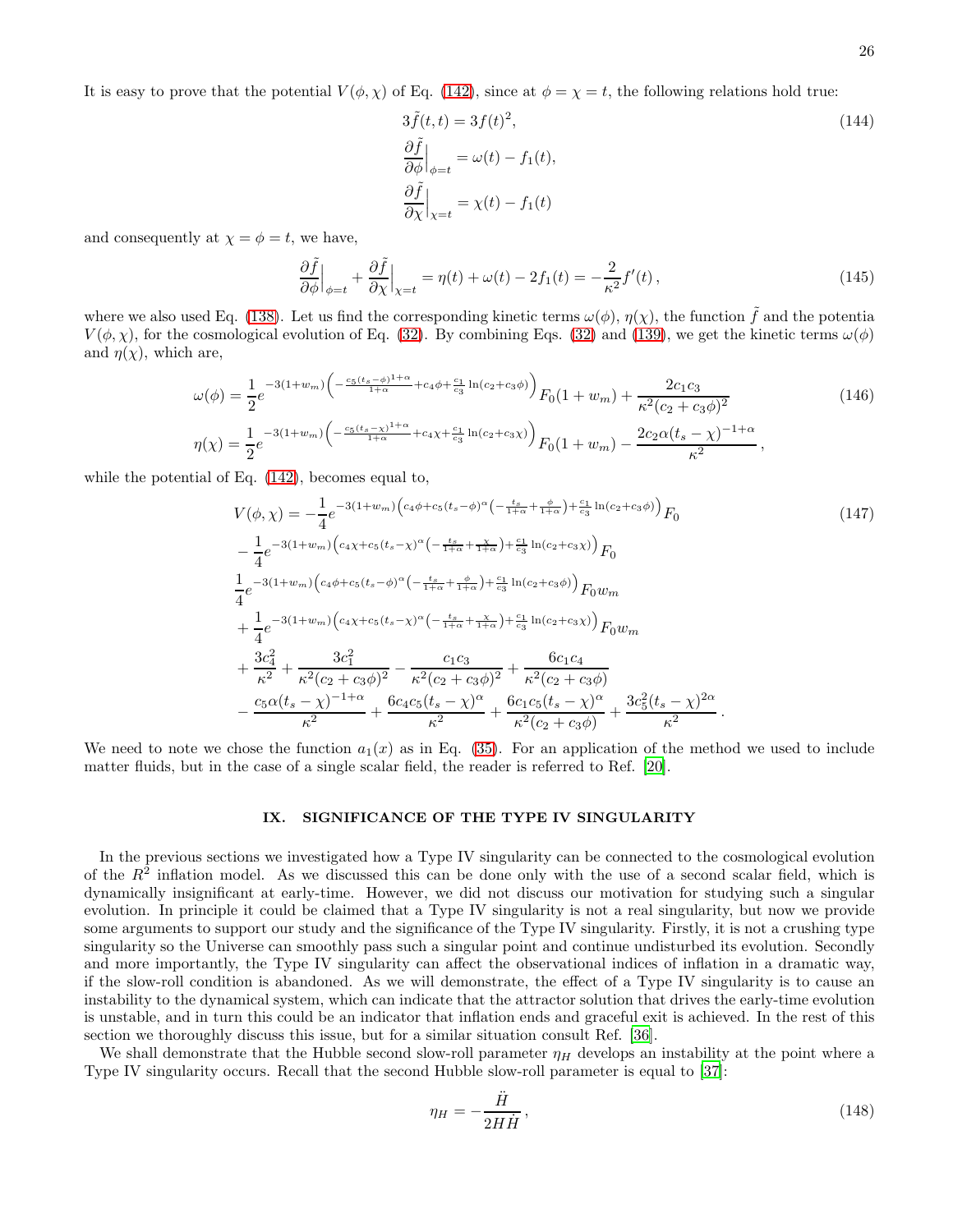and in inflationary dynamics, the second Hubble slow-roll parameter measures how much does inflation lasts, while the first Hubble slow-roll index measures if inflation occurs in the first place. Note that we abandon the slow-roll condition for all the scalar fields of our model. Let us calculate the second Hubble slow-roll index for the Hubble rate appearing in Eq. [\(32\)](#page-6-1), assuming that  $\alpha = 4/3$  or more generally that  $1 < \alpha < 2$ , as in the previous sections. For the Hubble rate of Eq. [\(32\)](#page-6-1), the second Hubble rate [\(148\)](#page-25-0) becomes,

<span id="page-26-0"></span>
$$
\eta_H = -\frac{\frac{2c_1c_3^2}{(c_2+c_3t)^3} + c_5(-t+t_s)^{-2+\alpha}(-1+\alpha)\alpha}{2\left(c_4 + \frac{c_1}{c_2+c_3t} + c_5(-t+t_s)^{\alpha}\right)\left(-\frac{c_1c_3}{(c_2+c_3t)^2} - c_5(-t+t_s)^{-1+\alpha}\alpha\right)}.
$$
\n(149)

By looking Eq. [\(149\)](#page-26-0), we can easily observe that the term  $\sim (-t+t_s)^{-2+\alpha}$  appearing in the numerator of the fraction, becomes divergent at  $t = t_s$ , for the values of  $\alpha$  we assumed. This clearly indicates an infinite instability of the inflationary dynamics. In order to make things more clear, let us recall the significance of the inflationary indices and their interpretation. We follow the analysis of Ref. [\[37](#page-33-10)]. As we demonstrate, this instability could be viewed as an obstruction in the inflationary evolution and hence can act as a mechanism for graceful exit from inflation, or at lest as an indicator of exit from inflation. However, this mechanism is different in spirit from other mechanism for graceful exit, nevertheless the instability occurs, so we should analyze it's significance.

A clear interpretation of the slow-roll indices was provide in Ref. [\[37\]](#page-33-10), where the slow-roll expansion was used. The inflationary dynamics is determined by the slow-roll expansion, and particularly the slow-roll expansion indicates if an inflationary attractor is the correct inflationary solution. It is a perturbation expansion, the first terms of which are the usual slow-roll indices. Note that the slow-roll expansion is a more strong and restrictive physical description of inflation, in comparison to the slow-roll approximation [\[37](#page-33-10)]. Let us briefly describe the slow-roll expansion by using a general example. Consider an inflationary solution described by a Hubble evolution  $H(\varphi)$ , with  $\varphi$  being a canonical scalar field. The Hubble slow-roll expansion determines an inflationary solution which is an asymptotic attractor of all the inflationary solutions obtained by the usual potential slow-roll approximation. The FRW can be written as,

<span id="page-26-1"></span>
$$
H^{2}(\varphi) = \frac{8\pi\kappa^{2}}{3}V(\varphi)\left(1 - \frac{1}{3}\epsilon_{H}(\varphi)\right)^{-1},\tag{150}
$$

where  $\epsilon_H$  is the first Hubble slow-roll parameter,

$$
\epsilon_H = -\frac{\dot{H}}{H^2},\tag{151}
$$

but in Eq. [\(150\)](#page-26-1) is expressed as a function of the scalar field  $\varphi$ . The Hubble slow-roll expansion is obtained if the FRW equation is expanded in a perturbation series,

$$
H^{2}(\varphi) \simeq \frac{8\pi\kappa^{2}}{3} V(\varphi) \left( 1 + \epsilon_{V} - \frac{4}{3} \epsilon_{V}^{2} + \frac{2}{3} \epsilon_{V} \eta_{V} + \frac{32}{9} \epsilon_{V}^{3} + \frac{5}{9} \epsilon_{V} \eta_{V}^{2} - \frac{10}{3} \epsilon_{V}^{2} \eta_{V} + \frac{2}{9} \epsilon_{V} \xi_{V}^{2} + \mathcal{O}_{4} \right), \tag{152}
$$

where terms up to fourth order are kept, and the parameters  $\epsilon_V, \eta_V, \xi_V$  are given in terms of the Hubble slow-roll parameters  $\eta_H$  and  $\epsilon_H$  as follows,

$$
\eta_V = (3 - \epsilon_H)^{-1} \left( 3\epsilon_H + 3\eta_H - \eta_H^2 - \xi_H^2 \right),
$$
\n
$$
\xi_V = (3 - \epsilon_H)^{-1} \left( 27\epsilon_H \eta_H + 9\xi_H^2 - 9\epsilon_H \eta_H^2 - 12\eta_H \xi_H^2 - 3\sigma_H^3 + 3\eta_H^2 \xi_H^2 + \eta_H \sigma_H^3 \right).
$$
\n(153)

In addition,  $\xi_H$  and  $\sigma_H$  are defined in terms of  $\epsilon_H$  and  $\eta_H$  below,

$$
\xi_H^2 = \epsilon_H \eta_H - \sqrt{\frac{1}{4\pi\kappa^2}} \sqrt{\epsilon_H} \eta'_H, \quad \sigma_H^3 = \xi_H^2 (2\epsilon_H - \eta_H) - \sqrt{\frac{1}{\kappa^2 \pi}} \sqrt{\epsilon_H} \xi_H \xi'_H. \tag{154}
$$

In the above equation, the prime indicates differentiation with respect to the scalar field  $\varphi$ . It is conceivable that the Hubble slow-roll expansion we just described is a better approximation to the final inflationary attractor  $H(t)$ , in comparison to the standard slow-roll approximation, which uses only the parameters  $\epsilon$  and  $\eta_V$  at lowest order. Note that the potential slow-roll parameters correspond to the ones defined in Eq. [\(78\)](#page-14-2), in terms of the potential of the canonical scalar field. In addition, a useful relation that we will make use in the sections to follow, is that at lowest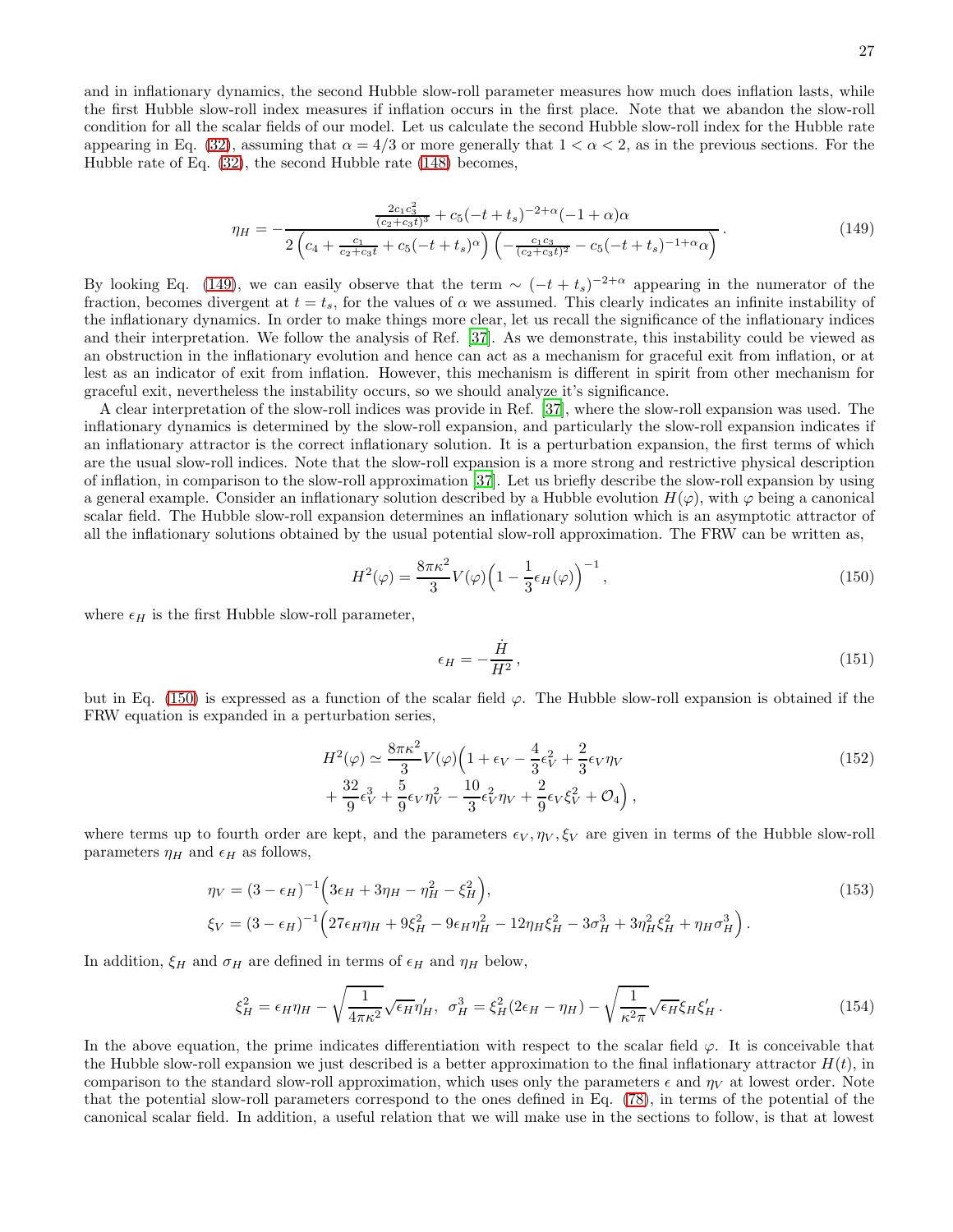order, the Hubble slow-roll parameters  $\epsilon_H, \eta_H$  and the potential slow-roll parameters  $\epsilon_V, \eta_V$  for a canonical scalar field are related as follows,

<span id="page-27-4"></span>
$$
\epsilon_H = \epsilon_V, \ \ \eta_H = \eta_V - \epsilon \,. \tag{155}
$$

Coming back to the Hubble slow-roll expansion interpretation, as was also discussed by the authors of [\[37\]](#page-33-10), when the slow-roll perturbative expansion breaks down, the inflationary solution ceases to be the final attractor of the theory, thus inflation ends. This breakdown of the perturbative expansion can occur when the slow-roll parameters take large values, or if a singularity occurs. The latter is the case for a Type IV singularity. Hence our motivation for studying the Type IV singularity is exactly this non-trivial feature of the inflationary dynamics.

# X. OBSERVATIONAL INDICES WITH THE DOUBLE SCALAR FORMALISM

In this paper we made a crucial assumption, with regards to the early-time dynamics of the scalar fields  $\varphi$  and  $\chi$ , which was that the scalar field  $\chi$  does not make a significant contribution at early-time. Thus the contribution of the scalar field, in the potential and also its kinetic term, can be safely disregarded. This result was supported numerically in the previous sections, however, we need to further support this by using the multi-scalar field formalism for the calculation of the slow-roll and observational indices. We need to stress that when both scalar fields are taken into account, the space of trajectories is much more large in comparison to the single scalar field case. With the present investigation we aim to demonstrate that when the parameters are of the same order as the ones given in Eq. [\(72\)](#page-10-1), then the observational indices and slow-roll parameters lead to the same result as in the single scalar field case. We shall use two approaches with regards to the slow-roll parameters, the one developed in Ref. [\[38\]](#page-33-15), which is related to the slow-roll condition, and the second one is related to the so-called Hubble slow-roll parameters, developed in Ref. [\[37\]](#page-33-10). Note that the first slow-roll parameter  $\epsilon$  coincides in both the methods we shall use. However the second slow-roll parameter is different in the two approaches. For more detail consult Ref. [\[37\]](#page-33-10).

We use the formalism and notation of Ref. [\[38](#page-33-15)]. We consider the multi-scalar field action,

<span id="page-27-0"></span>
$$
S = \int d^4x \sqrt{-\hat{g}} \left( \frac{\hat{R}}{2\kappa^2} - \frac{1}{2} G_{IJ} (\phi^I) \hat{g}^{\mu\nu} \partial_\mu \phi^I \partial_\nu \phi^J - V(\phi^I) \right), \tag{156}
$$

with  $I, J = 1, 2$ . In our case the scalar fields  $\phi^I$  are  $\phi^1 = \varphi$  and  $\phi^2 = \chi$ . Moreover, the metric of the scalar field configuration space  $G_{IJ}(\phi^I)$ , depends on the scalar fields. In our case, the field space is two dimensional, and the matrix representation of the metric for the two scalar field action of Eq. [\(39\)](#page-6-4), equals to,

<span id="page-27-1"></span>
$$
G = \begin{pmatrix} 1 & 0 \\ 0 & \frac{2c_2\alpha(\chi - t_s)^{-1+\alpha}}{\kappa^2} \end{pmatrix} \tag{157}
$$

The FRW equations for the action [\(156\)](#page-27-0) are,

$$
H^{2} = \frac{\kappa^{2}}{3} \left( \frac{1}{2} G_{IJ} \dot{\varphi}^{I} \dot{\varphi}^{J} + V(\varphi^{I}) \right)
$$
  
\n
$$
\dot{H} = -\frac{1}{\kappa^{2}} G_{IJ} \dot{\varphi}^{I} \dot{\varphi}^{J}
$$
  
\n
$$
\Box \phi^{I} + \hat{g}^{\mu\nu} \Gamma^{I}_{IK} \partial_{\mu} \phi^{J} \partial_{\nu} \phi^{K} - G^{IK} V_{,K} = 0,
$$
\n(158)

with  $V_{,K} = \partial V / \partial \phi^K$ , and also with  $\Gamma^I_{IK} = \Gamma^I_{IK}(\varphi, \phi)$  we denote the Christoffel symbols corresponding to the two dimensional scalar field configuration space, with the metric being the one given in Eq. [\(157\)](#page-27-1). For this metric, the only non-zero Christoffel symbol is,

<span id="page-27-2"></span>
$$
\Gamma_{\chi\chi}^{\chi} = \frac{-1 + \alpha}{2(-t_s + \chi)}.
$$
\n(159)

For the sake of notational simplicity, we introduce the scalar field  $\sigma$  and the vector field  $\hat{\sigma}^I$ , which are defined to be,

<span id="page-27-3"></span>
$$
\dot{\sigma} = \sqrt{G_{IJ}\dot{\phi}^I\dot{\phi}^J}, \quad \hat{\sigma}^I = \frac{\dot{\phi}^I}{\dot{\sigma}}.
$$
\n(160)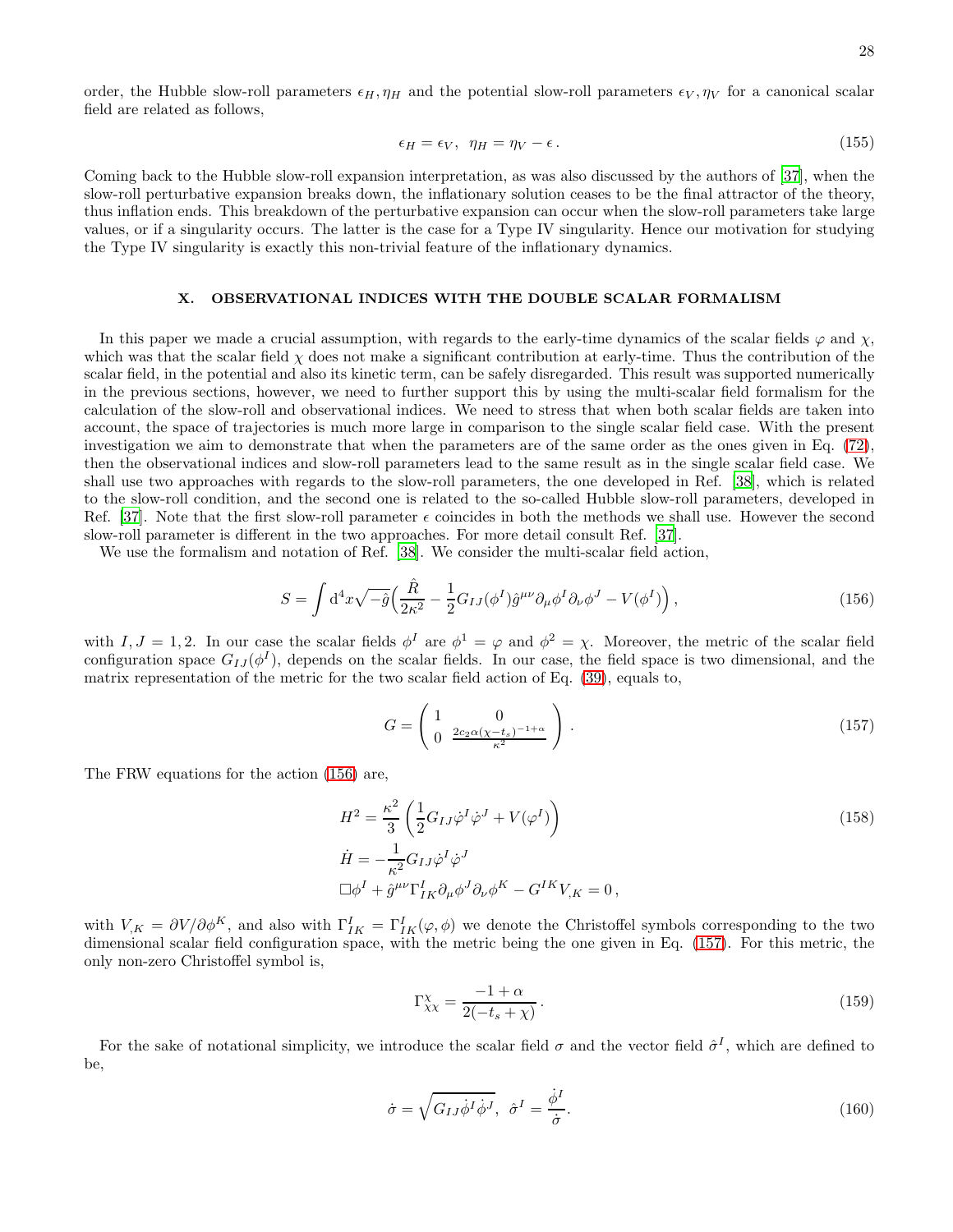In terms of  $\dot{\sigma}$  and  $\hat{\sigma}^I$ , the field equations [\(158\)](#page-27-2) are written as follows,

<span id="page-28-1"></span><span id="page-28-0"></span>
$$
H^{2} = \frac{\kappa^{2}}{3} \left( \frac{1}{2} \dot{\sigma}^{2} + V \right),
$$
  
\n
$$
\dot{H} = -\frac{\kappa^{2}}{2} \dot{\sigma}^{2},
$$
  
\n
$$
\ddot{\sigma} + 3H\dot{\sigma} + V_{,\sigma} = 0
$$
\n(161)

where  $V_{,\sigma} = \hat{\sigma}^I V_{,I}$ . In our case, the potential V of Eqs. [\(158\)](#page-27-2) and [\(161\)](#page-28-0) is identified with the potential of Eq. [\(40\)](#page-6-5). Since  $\dot{\sigma}$  will be extensively used in the following, it is worth computing it, and for the metric of Eq. [\(157\)](#page-27-1), it reads,

$$
\dot{\sigma} = \sqrt{\dot{\varphi}^2 - \frac{2c_2\alpha(-t_s + \chi)^{-1+\alpha}}{\kappa^2}} \dot{\chi}^2.
$$
\n(162)

Up to this point, the potential slow-roll approach with two scalars and the Hubble slow-roll approach is the same. However, we differentiate our analysis here, since the second slow-roll parameter is different when calculated in the context of the two aforementioned approaches. We start of with the potential slow-roll parameters.

# *4. Potential Slow-Roll Parameters Approach*

We calculated the slow-roll indices in the potential slow-roll approach. We use this name, since as was shown in [\[38\]](#page-33-15), the indices are related to the scalar potential directly. However, we shall use the slow-roll limit for the canonical scalar field  $\varphi$ , and also we shall take into account the values of the parameters as in Eq. [\(72\)](#page-10-1). As we now demonstrate, the observational indices are approximately equal to the ones corresponding to the single scalar field case.

In both cases, the first slow-roll parameter  $\epsilon$ , is equal to,

$$
\epsilon = -\frac{\dot{H}}{H^2} = \frac{3\dot{\sigma}^2}{\dot{\sigma}^2 + \tilde{V}},\tag{163}
$$

We can easily calculate this for the potential of Eq. [\(40\)](#page-6-5), so the parameter  $\epsilon$  reads,

$$
\epsilon = 3 \frac{\dot{\varphi}^2 - \frac{2c_2 \alpha (-t_s + \chi)^{-1 + \alpha}}{\kappa^2} \dot{\chi}^2}{\dot{\varphi}^2 - \frac{2c_2 \alpha (-t_s + \chi)^{-1 + \alpha}}{\kappa^2} \dot{\chi}^2 + V(\tilde{\varphi}, \chi)}.
$$
(164)

For the values of the parameters appearing in Eq. [\(72\)](#page-10-1), we can simplify the parameter  $\epsilon$ , since the following hold true,

$$
\dot{\varphi}^2 - \frac{2c_2\alpha(-t_s + \chi)^{-1+\alpha}}{\kappa^2} \dot{\chi}^2 \simeq \dot{\varphi}^2,
$$
  
\n
$$
V(\tilde{\varphi}, \chi) \simeq V(\varphi)
$$
\n(165)

with  $V(\varphi)$  given in Eq. [\(45\)](#page-7-0). Therefore, it simply follows that  $\epsilon$  equals to,

$$
\epsilon = 3 \frac{\dot{\varphi}^2}{\dot{\varphi}^2 + 2V(\varphi)} = 3 \frac{\frac{\dot{\varphi}^2}{2}}{\frac{\dot{\varphi}^2}{2} + V(\varphi)}.
$$
\n(166)

Recalling that we assumed that the canonical scalar field  $\varphi$  satisfies the slow-roll conditions, then as was shown in [\[37\]](#page-33-10), the parameter  $\epsilon$  equals to,

$$
\epsilon = \epsilon_H = 3 \frac{\frac{\dot{\varphi}^2}{2}}{\frac{\dot{\varphi}^2}{2} + V(\varphi)} \simeq \frac{1}{2\kappa^2} \left( \frac{V'(\varphi)}{V(\varphi)} \right). \tag{167}
$$

Note that this results holds true at first order, as we briefly explained in the previous section. Now we proceed to the second slow-roll parameter  $\eta$ . We denoted this as  $\eta$  in order to discriminate this from the Hubble slow-roll parameter  $\eta_H$ , which we compute in the next subsection. Since the parameter  $\epsilon$  takes small values, as was shown in [\[38\]](#page-33-15), the potential slow-roll index  $\eta$  is approximately equal to,

$$
\eta \simeq \epsilon - \frac{\ddot{\sigma}}{H \dot{\sigma}} + \mathcal{O}(\epsilon^2). \tag{168}
$$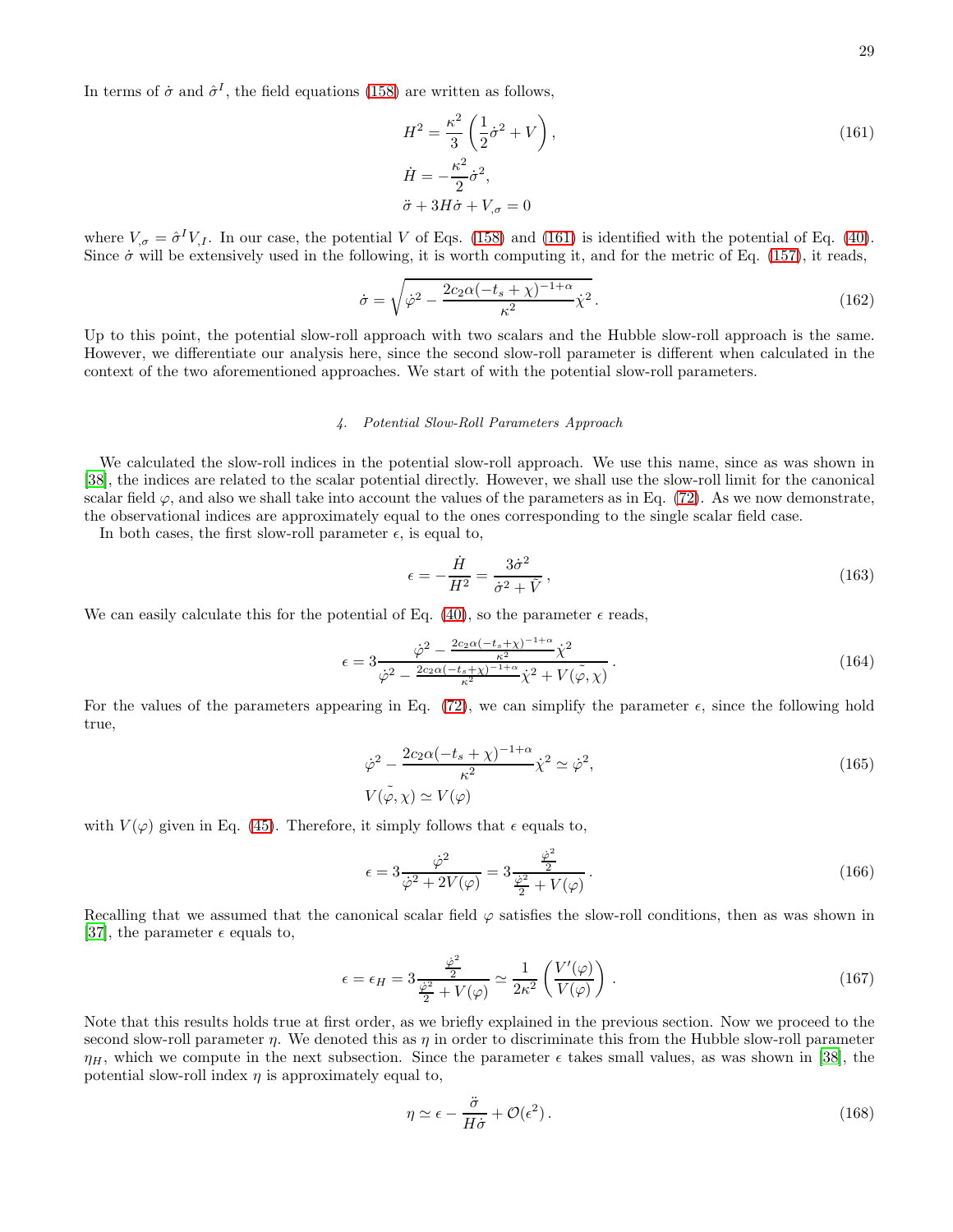We can easily calculate  $\ddot{\sigma}$  from Eq. [\(160\)](#page-27-3) and it reads,

<span id="page-29-2"></span>
$$
\ddot{\sigma} = \frac{\frac{\mathrm{d}G_{IJ}}{\mathrm{d}t} \dot{\phi}^I \dot{\phi}^J + G_{IJ} \ddot{\phi}^I \dot{\phi}^J + G_{IJ} \dot{\phi}^I \ddot{\phi}^J}{2\sqrt{G_{IJ} \dot{\phi}^I \dot{\phi}^J}}, \qquad (169)
$$

so in our case it is equal to,

$$
\ddot{\sigma} = -\frac{4c_2(-1+\alpha)\alpha(-t_s+\chi)^{-2+\alpha}\dot{\chi}}{\kappa^2 2\sqrt{\dot{\varphi}^2 - \frac{2c_2\alpha(-t_s+\chi)^{-1+\alpha}\dot{\chi}^2}{\kappa^2}}} + \frac{2\dot{\varphi}\ddot{\varphi}}{2\sqrt{\dot{\varphi}^2 - \frac{2c_2\alpha(-t_s+\chi)^{-1+\alpha}\dot{\chi}^2}{\kappa^2}}} - \frac{4c_2\alpha(-t_s+\chi)^{-1+\alpha}\ddot{\chi}\dot{\chi}}{\kappa^2 2\sqrt{\dot{\varphi}^2 - \frac{2c_2\alpha(-t_s+\chi)^{-1+\alpha}\dot{\chi}^2}{\kappa^2}}} \,. \tag{170}
$$

As in the previous steps, for the choice of the parameters given in Eq. [\(72\)](#page-10-1), the parameter  $\ddot{\sigma}$  can be approximated by  $\ddot{\sigma} \simeq \ddot{\varphi}$ . So finally the second slow-roll index  $\eta_V$  reads,

<span id="page-29-3"></span><span id="page-29-0"></span>
$$
\eta \simeq \epsilon - \frac{\ddot{\varphi}}{H \dot{\varphi}}.\tag{171}
$$

But as was shown in [\[37\]](#page-33-10), the second term of Eq. [\(171\)](#page-29-0), is the second Hubble slow-roll index for the canonical scalar field, that is,  $\eta_H = -\frac{\ddot{\varphi}}{H\dot{\varphi}}$ , and therefore the we get,

$$
\eta = \epsilon + \eta_H \,. \tag{172}
$$

As was explained in the previous section and also was shown in [\[37\]](#page-33-10), the expression  $\epsilon + \eta_H$  is equal to the potential slow-roll parameter  $\eta_V$  corresponding to the single scalar field  $\varphi$  (see Eq. [\(155\)](#page-27-4)). Therefore we proved that with the choice of the parameters made in Eq. [\(72\)](#page-10-1), the two scalar field potential slow-roll index  $\eta$  is actually equal to the single scalar field slow-roll parameter  $\eta_V$ , which we defined in the previous section. This result validates our original claim that the two scalar theory is dynamically equivalent to a single scalar theory. In practise, we chose a trajectory for which the potential and kinetic term of the field  $\chi$  could be disregarded, which is equivalent to a single scalar field trajectory. Therefore, at the observational indices level, the single scalar field trajectory and the two scalar theory with the parameters chosen as in Eq. [\(72\)](#page-10-1). However potential differences between the two approaches can be revealed because the small contribution of the scalar field  $\chi$  can generate non-Gaussianities. This study is quite interesting but exceeds the purposes of this article. Before closing this subsection we need to note that the spectral index of primordial curvature perturbations and the scalar-to-tensor ratio, corresponding to the slow-roll indices we calculated in this section, are equal to,

<span id="page-29-4"></span>
$$
n_s = 1 - 6\epsilon + 2\eta, \quad r = 16\epsilon \,, \tag{173}
$$

For the Hubble slow-roll parameters this relation is different, as was shown in [\[37\]](#page-33-10).

#### *5. Hubble Slow-Roll Parameters Approach*

In this section, we adopt a different approach in comparison to the one we adopted in the previous section. Specifically, the main difference will be in the definition of the second slow-roll parameter  $\eta$ , since the definition of the first slow-roll parameter coincides with the one we used previously. Particularly, we shall use the Hubble slow-roll parameter  $\eta_H$ , which is equal to [\[37\]](#page-33-10):

$$
\eta_H = -\frac{\ddot{H}}{2\dot{H}H}.\tag{174}
$$

We can easily write the Hubble slow-roll parameter  $\eta_H$  in terms of the  $\sigma$  field we introduced in the previous section, and by using the FRW [\(161\)](#page-28-0), we get,

<span id="page-29-1"></span>
$$
\ddot{H} = -\kappa^2 \dot{\sigma} \ddot{\sigma} \,. \tag{175}
$$

Then by combining Eqs. [\(175\)](#page-29-1), [\(161\)](#page-28-0) and [\(169\)](#page-29-2), the second Hubble slow-roll parameter  $\eta_H$  can be written as follows,

$$
\eta_H = -\frac{\ddot{\sigma}}{\dot{\sigma}H} \,. \tag{176}
$$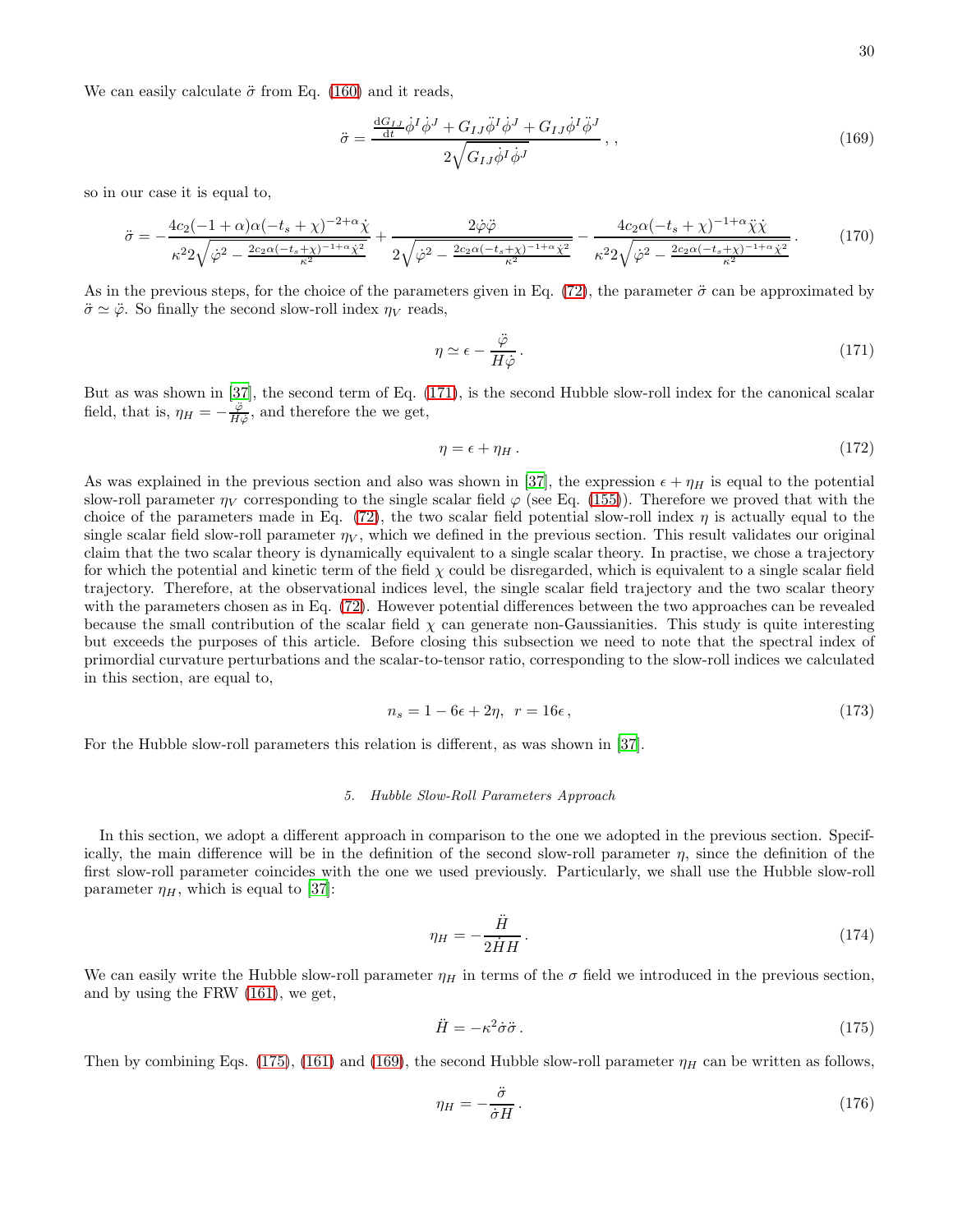By using Eqs. [\(162\)](#page-28-1) and [\(170\)](#page-29-3), the parameter  $\eta_H$  can be written as follows,

$$
\eta_H = -\frac{-4c_2\alpha(-t_s + \chi)^{-1+\alpha}\ddot{\chi}\dot{\chi} + 2\dot{\varphi}\ddot{\varphi}}{2H\left(\dot{\varphi}^2 - \frac{2c_2\alpha(-t_s + \chi)^{-1+\alpha}\dot{\chi}^2}{\kappa^2} - 4c_2(-1+\alpha)\alpha(-t_s + \chi)^{-2+\alpha}\dot{\chi}\right)},
$$
\n(177)

and by using the values of the parameters given in Eq. [\(72\)](#page-10-1), the parameter  $\eta_H$  can be simplified as follows,

<span id="page-30-0"></span>
$$
\eta_H \simeq -\frac{\ddot{\varphi}}{H\dot{\varphi}}.\tag{178}
$$

By looking Eq. [\(178\)](#page-30-0), we realize that this is nothing else but the Hubble slow-roll parameter corresponding to a single canonical scalar field  $\varphi$  (see previous section). Therefore in this case too, the two scalar-field formalism ends up to the single scalar field description, if the values of the parameters are chosen as in Eq. [\(72\)](#page-10-1). Note that in the present case, the spectral index of primordial curvature perturbations  $n<sub>s</sub>$  is equal to [\[37](#page-33-10)],

<span id="page-30-1"></span>
$$
n_s = 1 - 4\epsilon + 2\eta_H \,. \tag{179}
$$

Also we need to stress that if we substitute the first order in the slow-roll expansion result  $n_H = -\epsilon + \eta$ , then Eq. [\(179\)](#page-30-1) becomes identical to Eq. [\(173\)](#page-29-4).

As we already stated, this result is strictly dependent on the fine-tuned choice of the parameters [\(72\)](#page-10-1). Therefore, if we can safely neglect the kinetic term and the contribution of the scalar field  $\chi$  to the potential, then our results are valid. However, some differences between the two scalar field theory and the single scalar field theory can be observed when non-Gaussianities are considered. We defer this task to a future publication.

# XI. DISCUSSION AND CONCLUSIONS

In the previous section we mentioned that within the theoretical framework of general scalar-tensor theories, if the FRW equations are combined with the scalar field equation of motion, these can be written in terms of a dynamical system. The solution of the reconstruction method, is a solution to this dynamical system, so the stability of this solution may reveal if the reconstruction solution is stable towards linear perturbations. Here, we shall discuss the possibility of having an instability in the dynamical system and we shall offer another perspective of having an instability in a theory containing a finite time Type IV singularity. In principle, the existence of instabilities may be considered as an unwanted feature, but the existence of the instabilities may possibly indicate the point at which a new physical phenomenon takes place. This is true, since at the instability point, the classical trajectory that the dynamical system followed is unstable, and therefore the system becomes strongly unstable. The important thing about the Type IV singularities is that the dynamical system of the scalar fields becomes unstable at exactly the time at which the singularity occurs. Therefore, if we appropriately choose this time, it is possible to explain indirectly why physical phenomena described by the dynamical system, at the point of the singularity need a new physical description yet to be found. An example on this account could be for example the stopping of inflation in certain scalar theories of inflation. We hope to address this issue soon and work is in progress.

In conclusion, in this paper we constructed a theoretical framework consisting of two scalar fields, in order to support a singular evolution of the Universe with a nearly  $R^2$  inflation potential. The singularity we incorporated in the evolution is a Type IV singularity, which we assumed it occurs at the end of the inflationary era. The model we used consisted of two scalar fields, one canonical and one non-canonical, with the canonical scalar being the one describing the nearly  $R^2$  inflation potential. Near the singularity, and by appropriately choosing the parameters, the canonical scalar field dominates the evolution of the Universe, since the non-canonical scalar field is chosen in such a way so that it's contribution at early and intermediate times is negligible, in reference to the contribution of the canonical scalar. In addition, we assumed that the non-canonical scalar does not satisfy the slow-roll condition, and therefore it's contribution becomes significant and it dominates the Universe's evolution at late-time. As we showed, in some cases, the scalar model we used has some qualitatively appealing attributes, with regards to the cosmological evolution. Particularly, it is possible that the Type IV singularity that occurs at the end of inflation has a direct impact on the late-time dark energy era. Specifically, the late-time acceleration is driven by the Type IV singularity and moreover the dark energy era is a nearly phantom era, infinitely close however to a de Sitter expansion.

Having found which nearly  $R^2$  inflation potentials can incorporate the Type IV singularity in their theoretical framework, we found the corresponding Jordan frame pure  $F(R)$  gravity and also worked out the stability of the cosmological solution of the reconstruction method we used. In addition, we studied certain limiting cases of  $R + R^p$ theories in the Einstein frame and investigated how these theories can incorporate a Type IV singularity.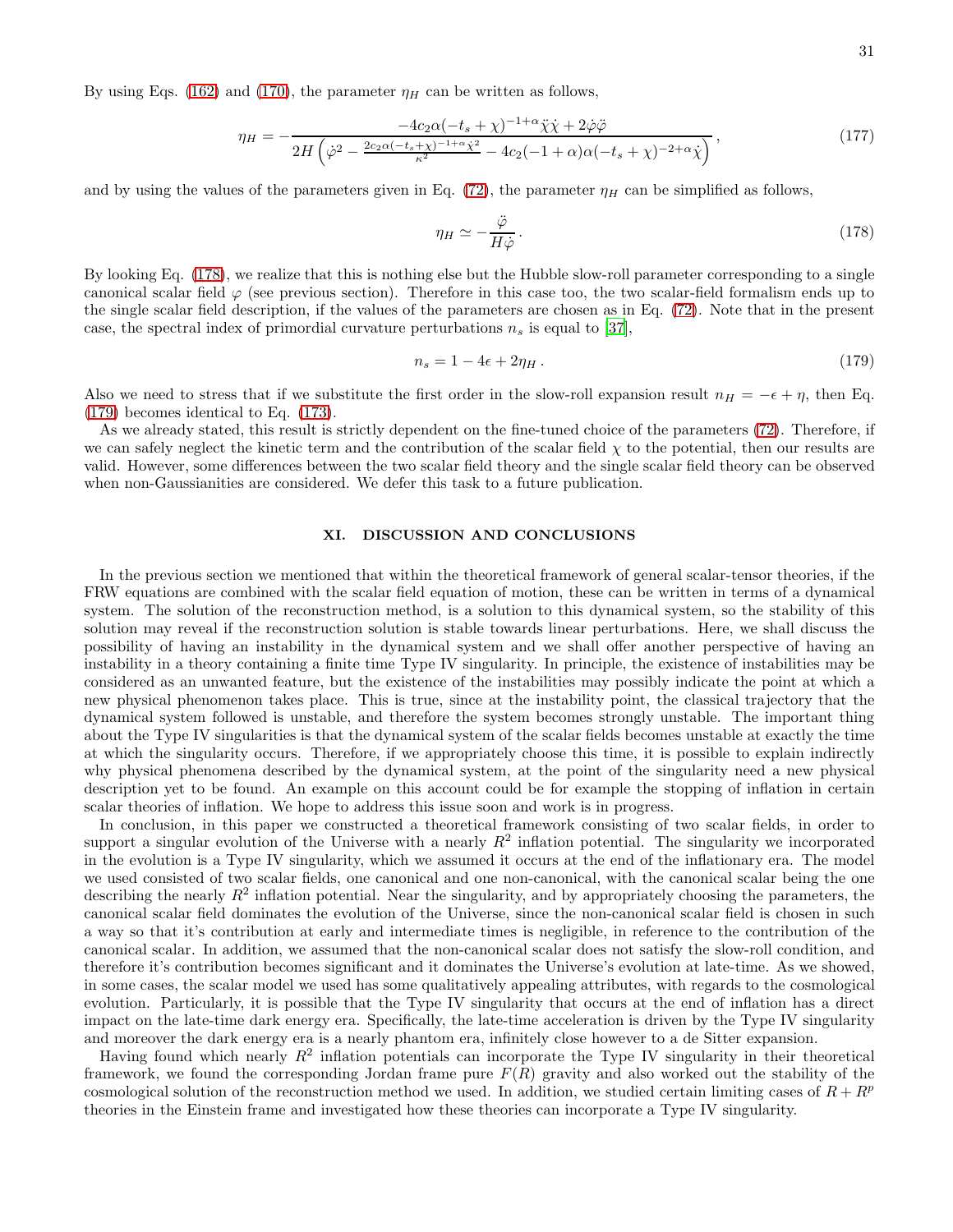In fact, we demonstrated that singular inflation is quite possible, while transitions between singular and its companion non-singular inflation is not easy to realize. In the absence of a complete quantum theory of gravity, which simultaneously incorporate the singularities in a consistent, complete and unified theoretical framework, we believe our work serves as another step towards the understanding of the nature of these singularities and more importantly, of their impact on the Universe's current evolution. In view of the fact that what we actually see now is the remnants of the primordial quantum theory of gravity, without the quantum phenomena playing an important role, the classical cosmological finite time singularities are useful tools to explore the quantum phenomena within a classical theoretical framework. More importantly, since Type IV singularities are not-catastrophic singularities, like the initial singularity or the Big Rip finite time singularity, these may serve as a doorway to the complete noesis of the quantum nature of cosmological phenomena. In fact, in Loop Quantum Cosmology [\[39\]](#page-33-16), the initial singularity does not occur, but finite time singularities may occur. The Type IV singularities do not cause geodesics incompleteness of spacetime, so in principle they are harmless, but however the complete nature of these has to be understood, since these may have direct impact on observational indices [\[9\]](#page-32-3). It is possible that these singularities may be responsible for ending acceleration or deceleration eras, through instabilities they cause. The indicators of this effect may be the instabilities that often occur in the theories described by one scalar or even two scalar fields. So practically an instability that occurs at the time when the singularity occurs may practically signal the change of the evolutionary mechanism at that point, see for example Ref. [\[36\]](#page-33-14).

Finally, a last remark for the model we used in this paper. Basically, it is the  $R^2$  inflation model in the Einstein frame plus an arbitrary but the simplest deformation, that makes the evolution singular. The models we studied cannot be considered as toy models, since these are realistic models, with regards to the canonical scalar field  $\varphi$ , and the  $\chi$  part can be chosen in a simple way so that singular evolution is realized. So practically the  $\varphi$  was chosen on the basis that the  $R^2$  inflation model is in agreement with current observational data [\[12\]](#page-32-6). As we demonstrated, at the level of observational indices, the scalar field  $\chi$  does not contribute significantly at early times, while at late-times it dominates the evolution. A quite interesting task to investigate however, is to investigate the effects of the second scalar fields on the non-Gaussianities of the model. Particularly it is possible that the second scalar could generate non-Gaussianities at early-time, although it makes minor contribution to the early-time evolution. We hope to address this issue soon.

#### Acknowledgments

The work of (S.D.O.) is supported by MINECO (Spain), projects FIS2010-15640 and FIS2013-44881 and by Russian Ministry of Education and Science (S.D.O).

- <span id="page-31-0"></span>[1] S. W. Hawking and R. Penrose, Proc. Roy. Soc. Lond. A 314 (1970) 529.
- <span id="page-31-1"></span>[2] J. D. Barrow, G. J. Galloway and F. J. Tipler, Mon. Not. Roy. Astron. Soc. 223 (1986) 835.
- <span id="page-31-2"></span>[3] J. D. Barrow, Class. Quant. Grav. 21 (2004) L79 [\[gr-qc/0403084\]](http://arxiv.org/abs/gr-qc/0403084). ;
- J. D. Barrow, Class. Quant. Grav. 21 (2004) 5619 [\[gr-qc/0409062\]](http://arxiv.org/abs/gr-qc/0409062).
- <span id="page-31-3"></span>[4] S. Nojiri and S. D. Odintsov, Phys. Lett. B **595** (2004) 1 [\[hep-th/0405078\]](http://arxiv.org/abs/hep-th/0405078);
- Z. Keresztes, L. Á. Gergely, A. Y. Kamenshchik, V. Gorini and D. Polarski, Phys. Rev. D 88 (2013) 023535 [\[arXiv:1304.6355](http://arxiv.org/abs/1304.6355)] [gr-qc]];
	- M. Bouhmadi-Lopez, C. Kiefer, B. Sandhofer and P. V. Moniz, Phys. Rev. D 79, 124035 (2009) [\[arXiv:0905.2421](http://arxiv.org/abs/0905.2421) [gr-qc]];
	- V. Sahni and Y. Shtanov, JCAP 0311, 014 (2003) [\[arXiv:astro-ph/0202346\]](http://arxiv.org/abs/astro-ph/0202346);
	- K. Lake, Class. Quant. Grav. 21, L129 (2004) [\[arXiv:gr-qc/0407107\]](http://arxiv.org/abs/gr-qc/0407107);
	- J. D. Barrow and C. G. Tsagas, Class. Quant. Grav. 22, 1563 (2005) [\[arXiv:gr-qc/0411045\]](http://arxiv.org/abs/gr-qc/0411045);
	- M. P. Dabrowski, Phys. Rev. D 71, 103505 (2005) [\[arXiv:gr-qc/0410033\]](http://arxiv.org/abs/gr-qc/0410033);
- Phys. Lett. B 625, 184 (2005); L. Fernandez-Jambrina and R. Lazkoz, Phys. Rev. D 70, 121503 (2004) [\[arXiv:gr-qc/0410124\]](http://arxiv.org/abs/gr-qc/0410124); Phys. Rev. D 74, 064030 (2006) [\[arXiv:gr-qc/0607073\]](http://arxiv.org/abs/gr-qc/0607073); [arXiv:0805.2284](http://arxiv.org/abs/0805.2284) [gr-qc];
- P. Tretyakov, A. Toporensky, Y. Shtanov and V. Sahni, Class. Quant. Grav. 23, 3259 (2006) [\[arXiv:gr-qc/0510104\]](http://arxiv.org/abs/gr-qc/0510104);
- H. Stefancic, Phys. Rev. D 71, 084024 (2005) [\[arXiv:astro-ph/0411630\]](http://arxiv.org/abs/astro-ph/0411630);
- A. V. Yurov, A. V. Astashenok and P. F. Gonzalez-Diaz, Grav. Cosmol. 14, 205 (2008) [\[arXiv:0705.4108](http://arxiv.org/abs/0705.4108) [astro-ph]];
- K. Bamba, S. D. Odintsov, L. Sebastiani and S. Zerbini, Eur. Phys. J. C 67 (2010) 295 [\[arXiv:0911.4390](http://arxiv.org/abs/0911.4390) [hep-th]];
- I. Brevik and O. Gorbunova, Eur. Phys. J. C 56, 425 (2008) [\[arXiv:0806.1399](http://arxiv.org/abs/0806.1399) [gr-qc]];
- K. Bamba, S. Nojiri and S. D. Odintsov, JCAP 0810 (2008) 045 [\[arXiv:0807.2575](http://arxiv.org/abs/0807.2575) [hep-th]].;

M. Sami, P. Singh and S. Tsujikawa, Phys. Rev. D 74, 043514 (2006) [\[arXiv:gr-qc/0605113\]](http://arxiv.org/abs/gr-qc/0605113);

M. Bouhmadi-Lopez, P. F. Gonzalez-Diaz and P. Martin-Moruno, Phys. Lett. B 659, 1 (2008) [\[arXiv:gr-qc/0612135\]](http://arxiv.org/abs/gr-qc/0612135); [arXiv:0707.2390](http://arxiv.org/abs/0707.2390) [gr-qc];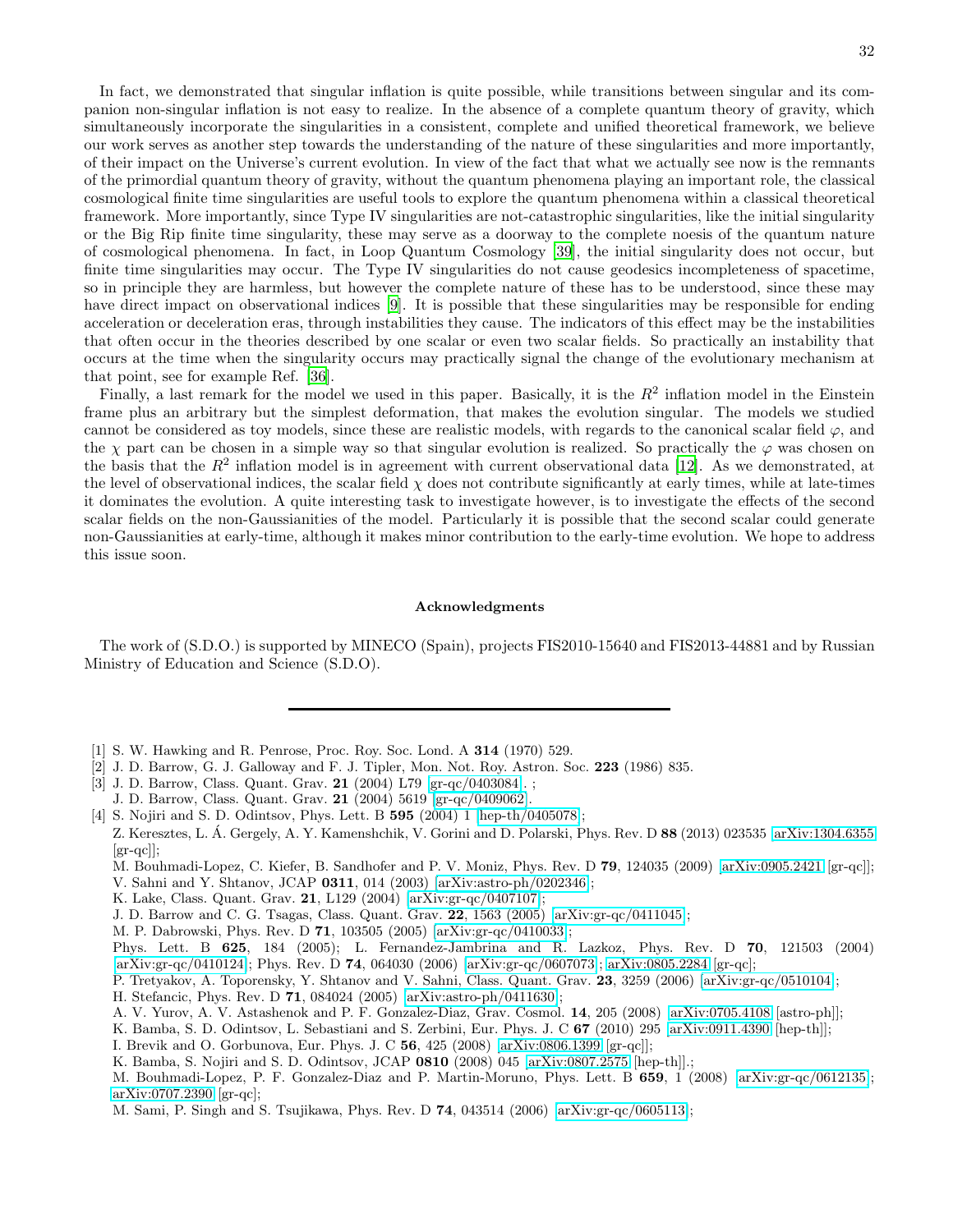- C. Cattoen and M. Visser, Class. Quant. Grav. 22, 4913 (2005) [\[arXiv:gr-qc/0508045\]](http://arxiv.org/abs/gr-qc/0508045);
- J. D. Barrow and S. Z. W. Lip, [arXiv:0901.1626](http://arxiv.org/abs/0901.1626) [gr-qc];
- M. Bouhmadi-Lopez, Y. Tavakoli and P. V. Moniz, [arXiv:0911.1428](http://arxiv.org/abs/0911.1428) [gr-qc].;

J. D. Barrow, A. B. Batista, J. C. Fabris, M. J. S. Houndjo and G. Dito, Phys. Rev. D 84 (2011) 123518 [\[arXiv:1110.1321](http://arxiv.org/abs/1110.1321)  $|gr-qc|$ 

- J. D. Barrow, S. Cotsakis and A. Tsokaros, Class. Quant. Grav. 27 (2010) 165017 [\[arXiv:1004.2681](http://arxiv.org/abs/1004.2681) [gr-qc];
- S. Cotsakis and I. Klaoudatou, J. Geom. Phys. 55, 306 (2005) [\[arXiv:gr-qc/0409022\]](http://arxiv.org/abs/gr-qc/0409022)
- <span id="page-32-0"></span>[5] J. D. Barrow and A. A. H. Graham, [arXiv:1501.04090](http://arxiv.org/abs/1501.04090) [gr-qc].
- <span id="page-32-1"></span>[6] S. Nojiri, S. D. Odintsov and S. Tsujikawa, Phys. Rev. D 71, 063004 (2005) [\[arXiv:hep-th/0501025\]](http://arxiv.org/abs/hep-th/0501025).
- <span id="page-32-15"></span>[7] R. R. Caldwell, M. Kamionkowski and N. N. Weinberg, Phys. Rev. Lett. 91, 071301 (2003) [\[arXiv:astro-ph/0302506\]](http://arxiv.org/abs/astro-ph/0302506).
- <span id="page-32-2"></span>[8] B. McInnes, JHEP 0208 (2002) 029 [\[arXiv:hep-th/0112066\]](http://arxiv.org/abs/hep-th/0112066);
	- S. Nojiri and S. D. Odintsov, Phys. Lett. B 562, 147 (2003) [\[arXiv:hep-th/0303117\]](http://arxiv.org/abs/hep-th/0303117);
	- S. Nojiri and S. D. Odintsov, Phys. Rev. D 72 (2005) 023003 [\[hep-th/0505215\]](http://arxiv.org/abs/hep-th/0505215);
	- V. Gorini, A. Kamenshchik and U. Moschella, Phys. Rev. D 67 (2003) 063509 [\[astro-ph/0209395\]](http://arxiv.org/abs/astro-ph/0209395);
	- E. Elizalde, S. Nojiri and S. D. Odintsov, Phys. Rev. D 70 (2004) 043539 [\[hep-th/0405034\]](http://arxiv.org/abs/hep-th/0405034). ;
	- V. Faraoni, Int. J. Mod. Phys. D 11, 471 (2002) [\[arXiv:astro-ph/0110067\]](http://arxiv.org/abs/astro-ph/0110067);
	- P. Singh, M. Sami and N. Dadhich, Phys. Rev. D 68, 023522 (2003) [\[arXiv:hep-th/0305110\]](http://arxiv.org/abs/hep-th/0305110);
	- S. Nojiri and S. D. Odintsov, Phys. Rev. D 70 (2004) 103522 [\[hep-th/0408170\]](http://arxiv.org/abs/hep-th/0408170).;
	- C. Csaki, N. Kaloper and J. Terning, Annals Phys. 317, 410 (2005) [\[arXiv:astro-ph/0409596\]](http://arxiv.org/abs/astro-ph/0409596);
	- P. X. Wu and H. W. Yu, Nucl. Phys. B 727, 355 (2005) [\[arXiv:astro-ph/0407424\]](http://arxiv.org/abs/astro-ph/0407424);
	- S. Nesseris and L. Perivolaropoulos, Phys. Rev. D 70, 123529 (2004) [\[arXiv:astro-ph/0410309\]](http://arxiv.org/abs/astro-ph/0410309);
	- M. Sami and A. Toporensky, Mod. Phys. Lett. A 19, 1509 (2004) [\[arXiv:gr-qc/0312009\]](http://arxiv.org/abs/gr-qc/0312009);
	- H. Stefancic, Phys. Lett. B 586, 5 (2004) [\[arXiv:astro-ph/0310904\]](http://arxiv.org/abs/astro-ph/0310904);
	- L. P. Chimento and R. Lazkoz, Phys. Rev. Lett. 91, 211301 (2003) [\[arXiv:gr-qc/0307111\]](http://arxiv.org/abs/gr-qc/0307111);
	- Mod. Phys. Lett. A 19, 2479 (2004) [\[arXiv:gr-qc/0405020\]](http://arxiv.org/abs/gr-qc/0405020);
	- J. G. Hao and X. Z. Li, Phys. Lett. B 606, 7 (2005) [\[arXiv:astro-ph/0404154\]](http://arxiv.org/abs/astro-ph/0404154);
	- E. Babichev, V. Dokuchaev and Yu. Eroshenko, Class. Quant. Grav. 22, 143 (2005) [\[arXiv:astro-ph/0407190\]](http://arxiv.org/abs/astro-ph/0407190);
	- X. F. Zhang, H. Li, Y. S. Piao and X. M. Zhang, Mod. Phys. Lett. A 21, 231 (2006) [\[arXiv:astro-ph/0501652\]](http://arxiv.org/abs/astro-ph/0501652);
	- E. Elizalde, S. Nojiri, S. D. Odintsov and P. Wang, Phys. Rev. D 71, 103504 (2005) [\[arXiv:hep-th/0502082\]](http://arxiv.org/abs/hep-th/0502082);
	- M. P. Dabrowski and T. Stachowiak, Annals Phys. 321, 771 (2006) [\[arXiv:hep-th/0411199\]](http://arxiv.org/abs/hep-th/0411199);
	- F. S. N. Lobo, Phys. Rev. D 71, 084011 (2005) [\[arXiv:gr-qc/0502099\]](http://arxiv.org/abs/gr-qc/0502099);
	- R. G. Cai, H. S. Zhang and A. Wang, Commun. Theor. Phys. 44, 948 (2005) [\[arXiv:hep-th/0505186\]](http://arxiv.org/abs/hep-th/0505186);
	- I. Y. Aref'eva, A. S. Koshelev and S. Y. Vernov, Theor. Math. Phys. 148, 895 (2006) [Teor. Mat. Fiz. 148, 23 (2006)] [\[arXiv:astro-ph/0412619\]](http://arxiv.org/abs/astro-ph/0412619);
	- Phys. Rev. D 72, 064017 (2005) [\[arXiv:astro-ph/0507067\]](http://arxiv.org/abs/astro-ph/0507067);
	- H. Q. Lu, Z. G. Huang and W. Fang, [arXiv:hep-th/0504038;](http://arxiv.org/abs/hep-th/0504038)
	- W. Godlowski and M. Szydlowski, Phys. Lett. B 623, 10 (2005) [\[arXiv:astro-ph/0507322\]](http://arxiv.org/abs/astro-ph/0507322);
	- J. Sola and H. Stefancic, Phys. Lett. B 624, 147 (2005) [\[arXiv:astro-ph/0505133\]](http://arxiv.org/abs/astro-ph/0505133);
	- B. Guberina, R. Horvat and H. Nikolic, Phys. Rev. D 72, 125011 (2005) [\[arXiv:astro-ph/0507666\]](http://arxiv.org/abs/astro-ph/0507666);
	- M. P. Dabrowski, C. Kiefer and B. Sandhofer, Phys. Rev. D 74, 044022 (2006) [\[arXiv:hep-th/0605229\]](http://arxiv.org/abs/hep-th/0605229);
	- E. M. Barbaoza and N. A. Lemos, [arXiv:gr-qc/0606084.](http://arxiv.org/abs/gr-qc/0606084)
- <span id="page-32-3"></span>[9] S. Nojiri, S. D. Odintsov, V. K. Oikonomou, [arXiv:1502.07005](http://arxiv.org/abs/1502.07005) [gr-qc].
- <span id="page-32-4"></span>[10] S. Nojiri, S. D. Odintsov, V. K. Oikonomou and E. N. Saridakis, [arXiv:1503.08443](http://arxiv.org/abs/1503.08443) [gr-qc].
- <span id="page-32-5"></span>[11] V. Mukhanov, "Physical foundations of cosmology," Cambridge, UK: Univ. Pr. (2005) 421 p; D. S. Gorbunov and V. A. Rubakov, "Introduction to the theory of the early universe: Cosmological perturbations and inflationary theory," Hackensack, USA: World Scientific (2011) 489 p; A. Linde, [arXiv:1402.0526](http://arxiv.org/abs/1402.0526) [hep-th];
	- K. Bamba and S. D. Odintsov, Symmetry 7 (2015) 220 [\[arXiv:1503.00442](http://arxiv.org/abs/1503.00442) [hep-th]].
- <span id="page-32-6"></span>[12] P. A. R. Ade *et al.* [Planck Collaboration], [arXiv:1502.02114](http://arxiv.org/abs/1502.02114) [astro-ph.CO]. ;
- P. A. R. Ade *et al.* [Planck Collaboration], Astron. Astrophys. 571 (2014) A22 [\[arXiv:1303.5082](http://arxiv.org/abs/1303.5082) [astro-ph.CO]].
- <span id="page-32-7"></span>[13] P. A. R. Ade *et al.* [BICEP2 Collaboration], Phys. Rev. Lett. 112 (2014) 24, 241101 [\[arXiv:1403.3985](http://arxiv.org/abs/1403.3985) [astro-ph.CO]].
- <span id="page-32-8"></span>[14] S. Nojiri and S. D. Odintsov, Gen. Rel. Grav. 38, 1285 (2006) [\[hep-th/0506212\]](http://arxiv.org/abs/hep-th/0506212).
- <span id="page-32-9"></span>[15] Y. Ito, S. Nojiri and S. D. Odintsov, Entropy 14 (2012) 1578 [\[arXiv:1111.5389](http://arxiv.org/abs/1111.5389) [hep-th]].
- <span id="page-32-13"></span>[16] M. W. Hossain, R. Myrzakulov, M. Sami and E. N. Saridakis, Int. J. Mod. Phys. D 24 (2015) 1530014 [\[arXiv:1410.6100](http://arxiv.org/abs/1410.6100)  $\left[\text{gr-qc}\right]$ .
- <span id="page-32-10"></span>[17] S. Hannestad and E. Mortsell, Phys. Rev. D 66, 063508 (2002) [\[astro-ph/0205096\]](http://arxiv.org/abs/astro-ph/0205096).;
- H. K. Jassal, J. S. Bagla and T. Padmanabhan, Phys. Rev. D 72, 103503 (2005) [\[astro-ph/0506748\]](http://arxiv.org/abs/astro-ph/0506748).
- <span id="page-32-11"></span>[18] A. Vikman, Phys. Rev. D 71, 023515 (2005) [\[astro-ph/0407107\]](http://arxiv.org/abs/astro-ph/0407107).
- <span id="page-32-12"></span>[19] Z. G. Liu and Y. S. Piao, Phys. Lett. B 713, 53 (2012) [\[arXiv:1203.4901](http://arxiv.org/abs/1203.4901) [gr-qc]]. ; Y. S. Piao and Y. Z. Zhang, Phys. Rev. D 70 (2004) 063513 [\[astro-ph/0401231\]](http://arxiv.org/abs/astro-ph/0401231).; Z. K. Guo, Y. S. Piao and Y. Z. Zhang, Phys. Lett. B 594 (2004) 247 [\[astro-ph/0404225\]](http://arxiv.org/abs/astro-ph/0404225).
- <span id="page-32-14"></span>[20] E. Elizalde, S. Nojiri, S. D. Odintsov, D. Saez-Gomez and V. Faraoni, Phys. Rev. D 77 (2008) 106005 [\[arXiv:0803.1311](http://arxiv.org/abs/0803.1311) [hep-th]].
- <span id="page-32-16"></span>[21] J. D. Barrow, Nucl. Phys. B **296** (1988) 697.;